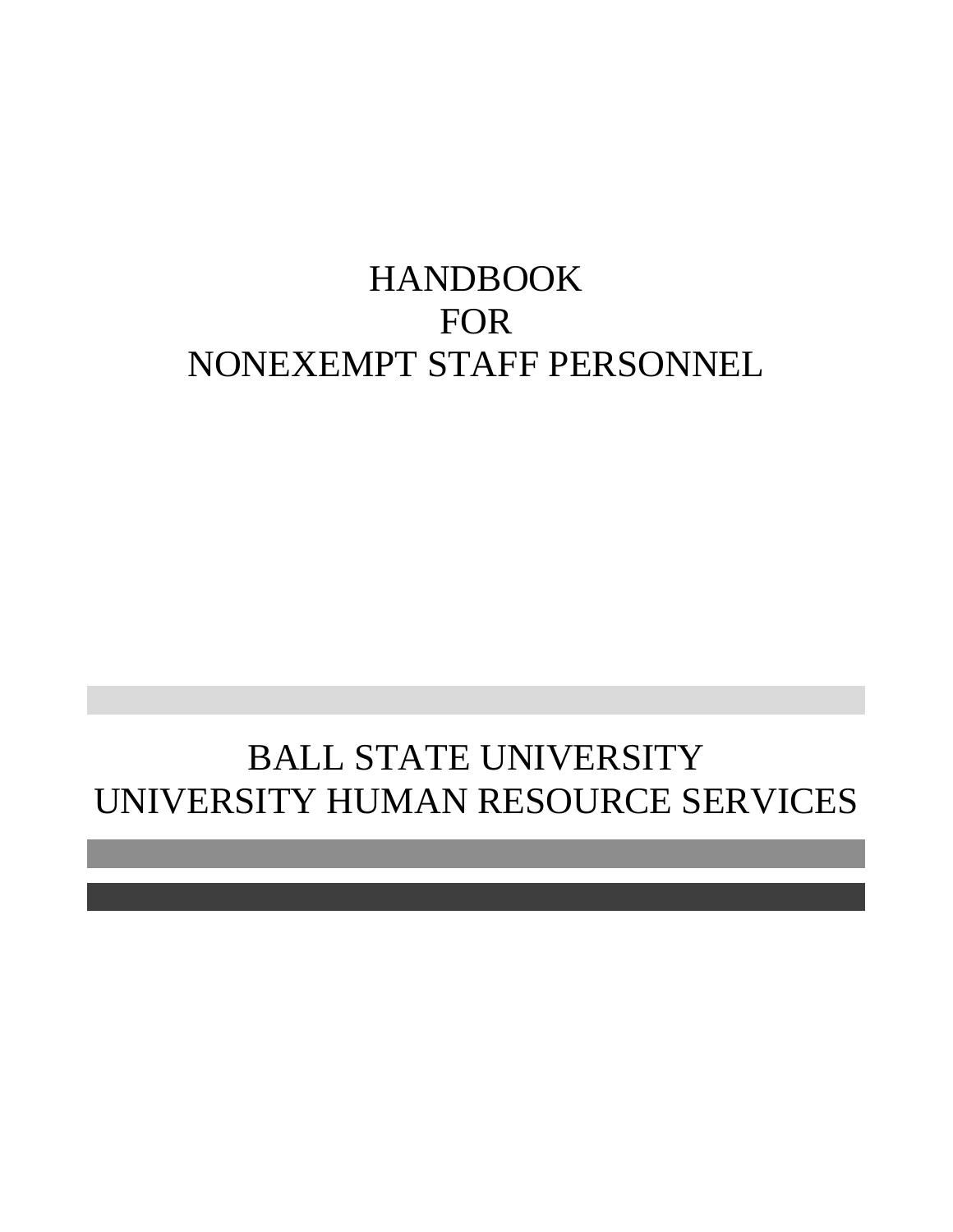## **TABLE OF CONTENTS**

|  |                                                                                         | -1             |
|--|-----------------------------------------------------------------------------------------|----------------|
|  |                                                                                         | 1              |
|  |                                                                                         | 1              |
|  |                                                                                         | 2              |
|  |                                                                                         | $\overline{2}$ |
|  |                                                                                         | 3              |
|  |                                                                                         | 3              |
|  |                                                                                         | 3              |
|  |                                                                                         |                |
|  |                                                                                         |                |
|  |                                                                                         | 3              |
|  |                                                                                         | 3              |
|  |                                                                                         | 3              |
|  |                                                                                         | $\overline{4}$ |
|  |                                                                                         | $\overline{4}$ |
|  |                                                                                         | $\overline{4}$ |
|  |                                                                                         | $\overline{4}$ |
|  | 3.3.2 Overtime Policy for Nonexempt Staff Personnel Other Than Law Enforcement Officers | 5              |
|  |                                                                                         | 5              |
|  |                                                                                         | 5              |
|  |                                                                                         | 6              |
|  |                                                                                         | 6              |
|  |                                                                                         | 6              |
|  |                                                                                         | 6              |
|  |                                                                                         | 6              |
|  |                                                                                         | 6              |
|  |                                                                                         | 8              |
|  |                                                                                         | 9              |
|  |                                                                                         | 9              |
|  |                                                                                         | 9              |
|  |                                                                                         | 10             |
|  |                                                                                         | 15             |
|  |                                                                                         |                |
|  |                                                                                         |                |
|  |                                                                                         |                |
|  |                                                                                         |                |
|  |                                                                                         |                |
|  |                                                                                         |                |
|  |                                                                                         |                |
|  |                                                                                         |                |
|  |                                                                                         |                |
|  |                                                                                         |                |
|  |                                                                                         |                |
|  |                                                                                         |                |
|  | 4.1.1 Compensation Policy for Declared and/or Specified University Close-Downs 18       |                |
|  |                                                                                         |                |
|  |                                                                                         |                |
|  |                                                                                         |                |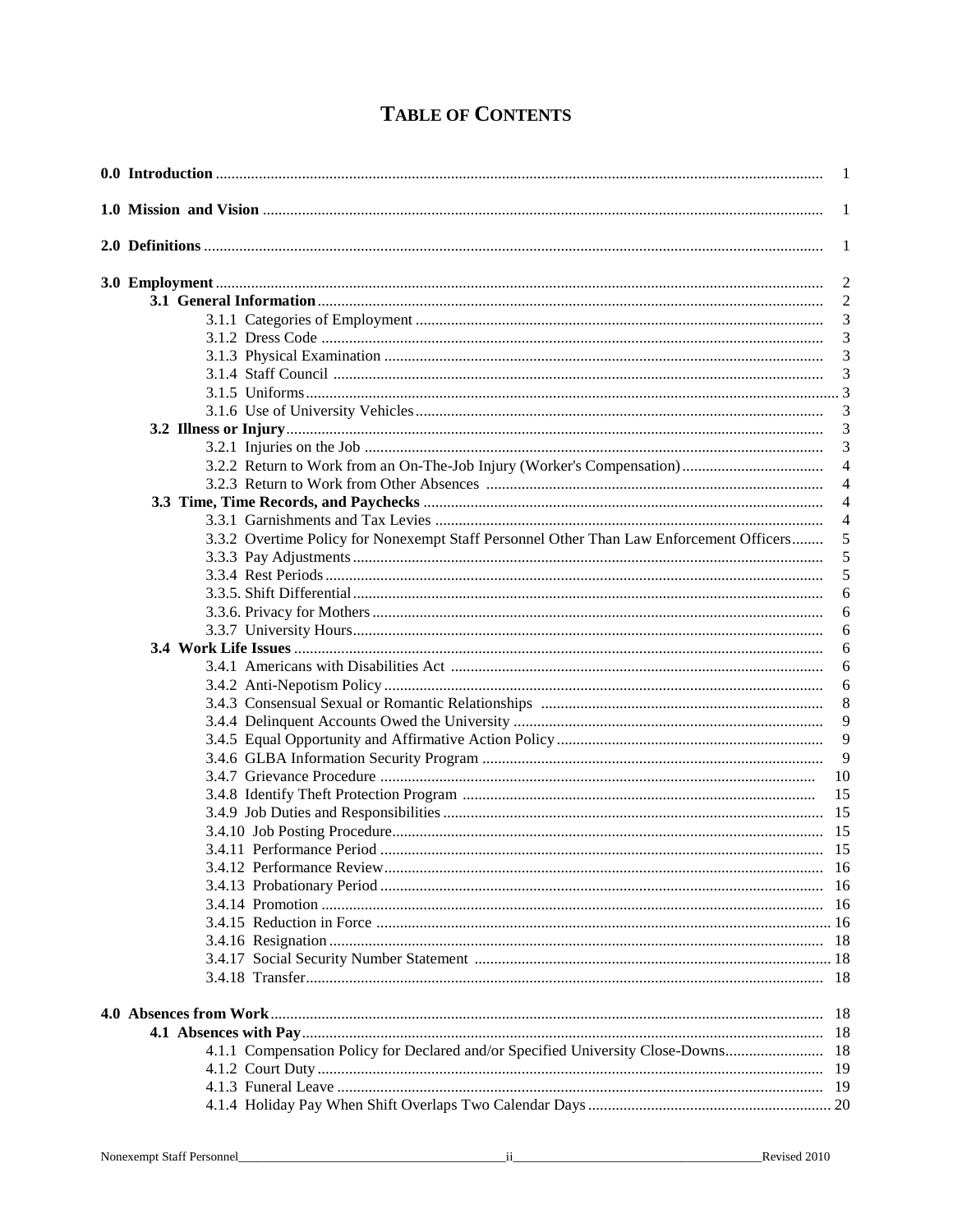| <b>Appendix A</b> |  |
|-------------------|--|
|                   |  |

# Ball State University<br>Equal Opportunity in Education and Employment

|                                 | ___ | Laan obbolaani ni Laaniisi min Liiloo muun | ______ |
|---------------------------------|-----|--------------------------------------------|--------|
| Nonexempt.<br>Personne<br>Statt |     |                                            |        |
|                                 |     |                                            |        |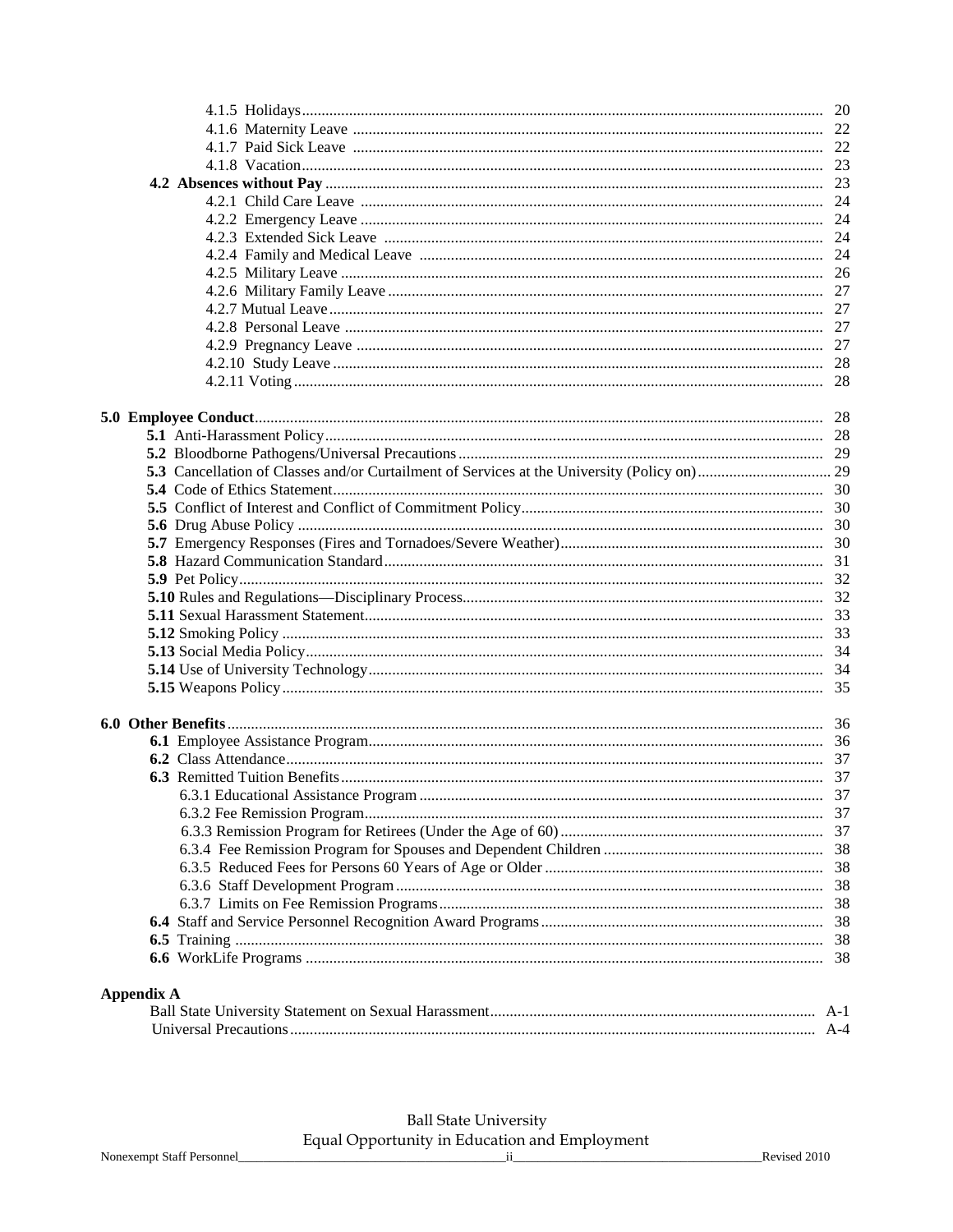#### Nonexempt Staff Personnel\_\_\_\_\_\_\_\_\_\_\_\_\_\_\_\_\_\_\_\_\_\_\_\_\_\_\_\_\_\_\_\_\_\_\_\_\_\_\_\_\_\_\_ii\_\_\_\_\_\_\_\_\_\_\_\_\_\_\_\_\_\_\_\_\_\_\_\_\_\_\_\_\_\_\_\_\_\_\_\_\_\_\_\_Revised 2010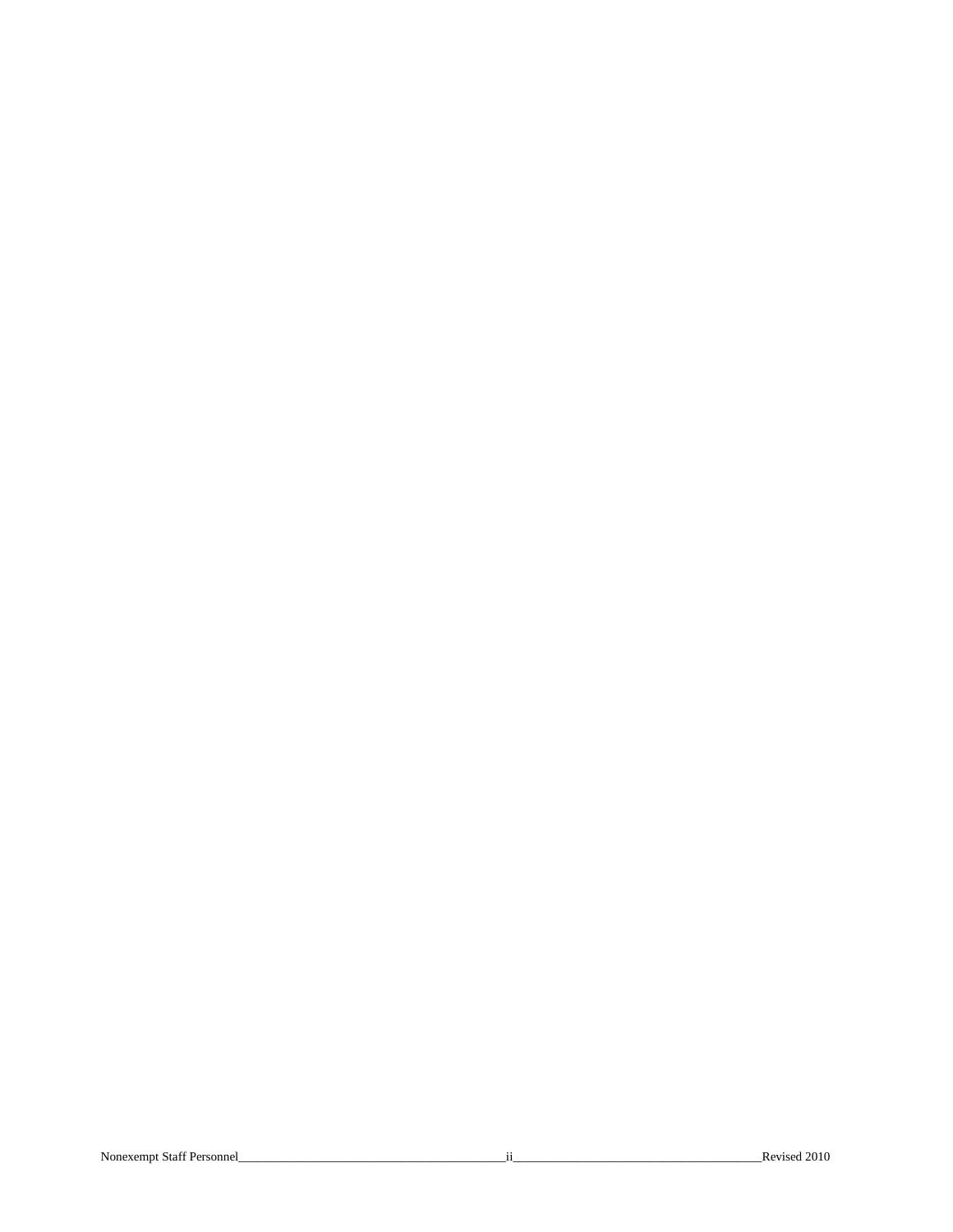## **0.0 INTRODUCTION**

This *Handbook* was prepared by University Human Resource Services. Policies, procedures, and benefits apply only to regular, full-time nonexempt Staff Personnel unless otherwise indicated. Please read this *Handbook* carefully.

In some cases, only summaries of the university's policies and procedures have been listed; consequently, the text of the official policies and procedures shall govern in all cases. The university's policies, benefits, rules and regulations, whenever and however expressed, whether in handbooks, policy statements or otherwise, do not create and are not to be considered as creating terms and conditions of an employment agreement, expressed or implied. The employment of any employee may be terminated, with or without cause, and with or without notice at any time, at the option of either the employee or the university. No employee of Ball State University, other than the President or vice presidents of the university, has any authority to enter into any agreement for employment for any specified period of time or to make any agreement contrary to the foregoing. The university's policies, benefits, rules and regulations are subject to unilateral change by the university without notice. The latest version of this *Handbook* can be found at the following website: [www.bsu.edu/hrs/handbooks.](http://www.bsu.edu/hrs/handbooks)

## **1.0 MISSION AND VISION OF THE UNIVERSITY**

Vision – Ball State University will be a national model of excellence for challenging, learner-centered academic communities that advance knowledge and improve economic vitality and quality of life.

Mission – Ball State University is an innovative, supportive academic community that inspires students by offering action-oriented learning, including immersive out-of-class experiences, research, and study-abroad; providing extraordinary access to professors who create scholarship to advance knowledge, improve teaching, and transform learning; and engaging state, national, and international communities to enhance educational, economic, and cultural development.

Customer Service – Ball State University expects each employee to join together with co-workers and management in a spirit of teamwork and cooperation to provide exceptional customer service by determining customer needs and serving customers in a professional and courteous manner to resolve issues proactively and achieve satisfaction of the customer's needs and expectations. Thus, it is the goal of the Roll Out the Red Spirit of Service customer service program to create a service culture on campus.

## **2.0 DEFINITIONS**

Calculation of Years of Service for Retirement Benefits. See the benefits website: [www.bsu.edu/payroll.](http://www.bsu.edu/payroll)

Date of Employment. First day of actual work during the most recent period of employment at the university.

Exempt Employees. Those employees who are employed in an executive, administrative, or professional capacity as defined by the Fair Labor Standards Act of 1938 (FLSA). Exempt employees are not covered by the minimum wage and overtime provisions of the FLSA.

Fiscal Year. Begins at 12:01 a.m. on July 1 and ends at 12:00 a.m. (midnight) on June 30. This is the same as work year.

Health Care Provider. A doctor of medicine or osteopathy who is authorized to practice medicine or surgery in the state in which the doctor practices or as otherwise defined by the Department of Labor.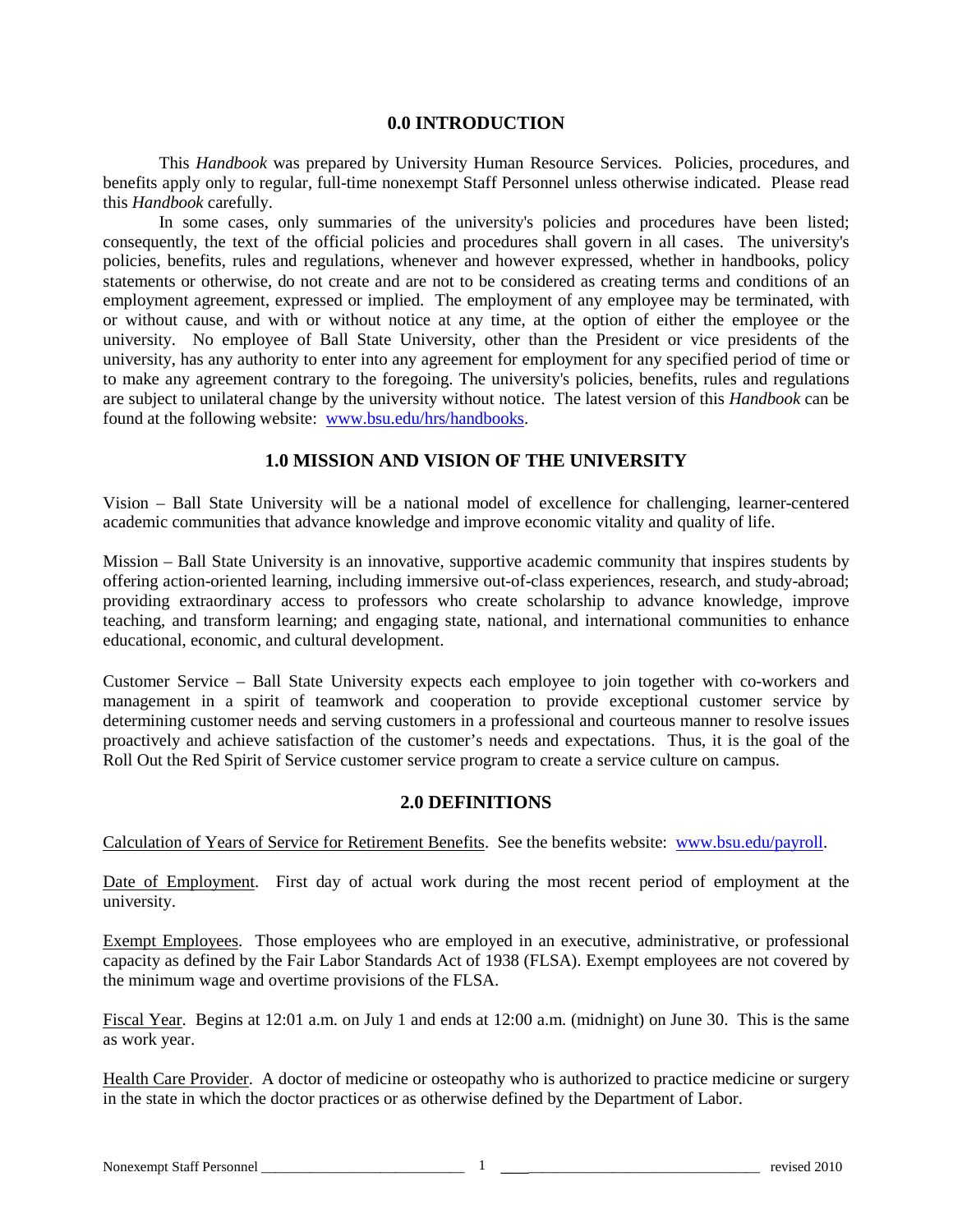Leave Year. A 12-month period measured backward from the date an employee uses any leave of absence.

Nonexempt Employees. Those employees who are not classified as exempt as defined by the Fair Labor Standards Act of 1938 (FLSA). Nonexempt employees are covered by the minimum wage and overtime provisions of the FLSA.

Pay Status. Receiving remuneration from the university through work, sick leave, vacation, funeral leave, jury duty, university recognized holiday, short-term military leave, or some training programs.

Premium Pay. Rate of pay above the normal rate.

Promotion. A non-temporary movement to a position in a higher salary grade.

Regular Status. An employee who has successfully completed the probationary period will be considered in regular status.

Reporting Period. A 2-week pay period consisting of 14 consecutive days which begins at 12:01 a.m. Sunday and ends 14 consecutive days later at 12:00 a.m. (midnight) Saturday.

Resignation. Voluntary termination of employment initiated by the employee.

Transfer. A non-temporary movement to a position in the same or lower salary grade.

Vacation Year. A consecutive 52-week period starting with the beginning date of the pay period for which the first check is issued in July (date adjusted annually to coincide with the biweekly pay period) and ending on the last date of the last pay period in June of the following year.

Workday. A consecutive 24-hour period beginning with the start of the employee's regularly scheduled workshift.

Workweek. Begins at 12:01 a.m. Sunday and runs continuously until 12:00 a.m. (midnight) the following Saturday.

Work Year. Begins at 12:01 a.m. on July 1 and ends at 12:00 a.m. (midnight) on June 30. This is the same as fiscal year.

## **3.0 EMPLOYMENT**

## **3.1 General Information**

## **3.1.1 Categories of Employment**

It is the university's intention to hire only individuals who are legally authorized to work in the United States.

Regular Full-time Position. A position assigned a normal workweek of 40 hours or more on a 12-month basis or assigned a normal workweek of 40 hours for a period of at least 9 months but less than 12 months on a fiscal year basis.

Regular Part-time Position. A less than full-time position that is expected to continue on a regular weekly schedule and for a specific assignment and is for regularly assigned duties within the department on a continuing basis.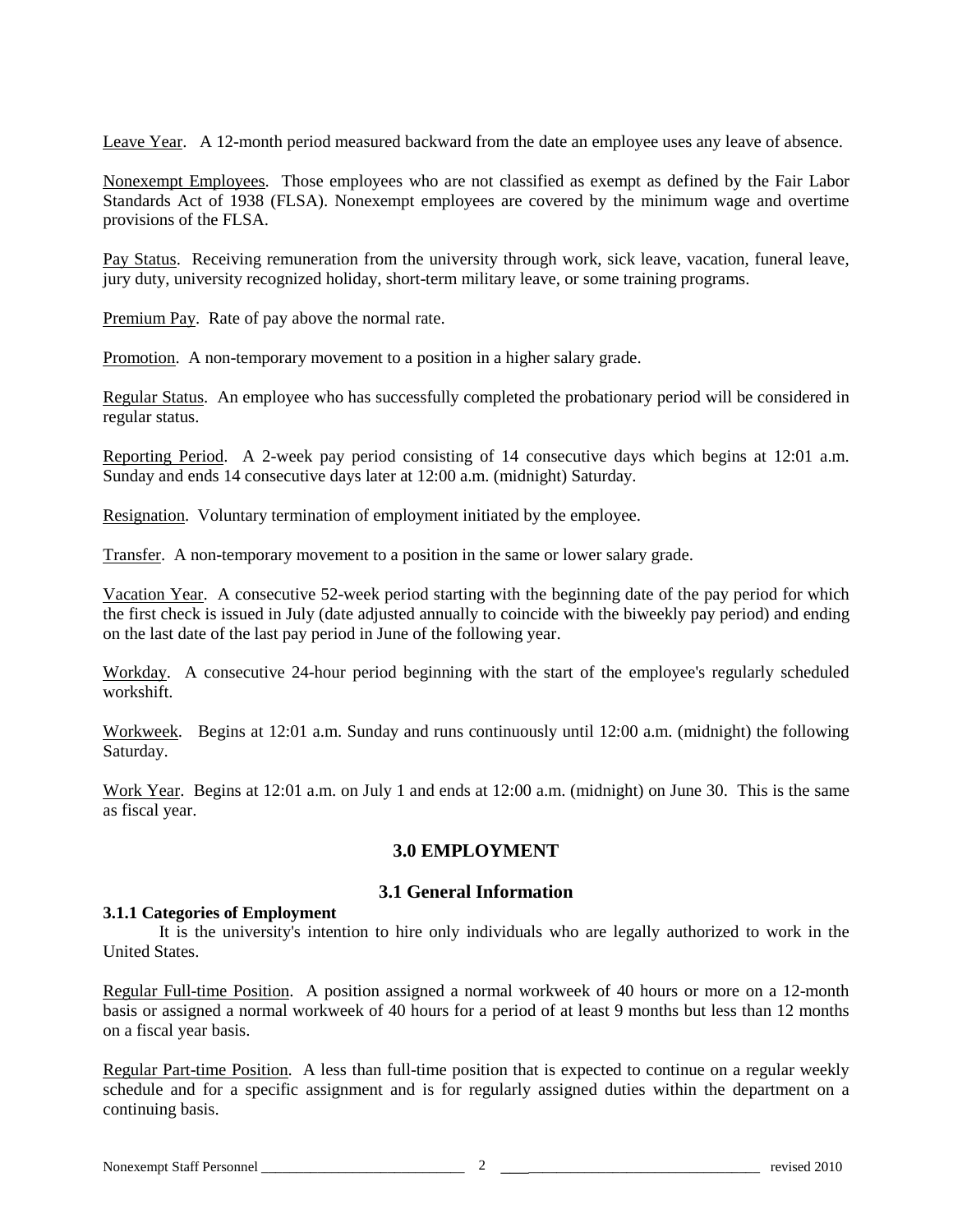Temporary Full-time Position. A position assigned a normal workweek of 40 hours for at least 6 months on a fiscal year or other 12-month basis that is expected to continue beyond the 6-month assignment and is for a specified period of time.

Temporary Position. A position that is full time or less than full time which is seasonal, irregular, or extra help, and may be for a specified period of time.

### **3.1.2 Dress Code**

An employee must wear clothing suitable to the work expected to be performed in a given work environment. Clothing should be neat, clean, tasteful, and not constitute a safety hazard. Interpretation of this code is at the discretion of the department head.

#### **3.1.3 Physical Examination**

The university may require any employee to undergo a medical examination by a health care provider of the university's selection at the university's expense when it is job related and consistent with business necessity or necessary in order to secure a second or third medical opinion.

## **3.1.4 Staff Council**

The Staff Council is an informal representative body that serves as an advisory group to administrative officers of the university on matters of personnel policy and working conditions. Staff Personnel and Service Personnel (Non-Bargaining Unit) Affiliated with Staff Personnel are eligible for election to the Staff Council.

#### **3.1.5 Uniforms**

Some university departments require the wearing of uniforms. The uniforms issued by the university remain the property of the university. An employee is required to be in the designated uniform and be prepared for work at the start of the workshift. An employee may be allowed five minutes at the end of the workshift to change into street clothes.

## **3.1.6 Use of University Vehicles**

A driver must have a valid U.S. driver's license and be insurance under the university's auto fleet policy. As a condition of driving any university vehicle, a driver must give Ball State University authorization to conduct a comprehensive driving record check to comply with liability insurance provider requirements.

If the status of a driver's license changes, including a suspension for any reason or length of time, an employee must notify his/her supervisor immediately who will promptly notify Transportation Services. An employee whose job responsibilities require driving as an essential function will not be permitted to continue driving if he/she is not insurable under the university's auto fleet policy or if he/she does not maintain a valid driver's license, and his/her employment may be terminated.

A driver is expected to operate a university vehicle in a safe, prudent manner. A cell phone should not be used while driving. Seat belts must be worn at all times; and the use of tobacco, alcohol, or drugs by a person driving a university vehicle is strictly prohibited. Personal use of a university vehicle is prohibited.

An accident in a university vehicle, regardless of the extent of damage, must be investigated by the police and reported to Transportation Services immediately. Contact Transportation Services at 285-1022 for additional information on driving policies.

## **3.2 Illness or Injury**

## **3.2.1 Injuries on the Job**

Regardless of the nature or severity, all injuries incurred when on the job must be reported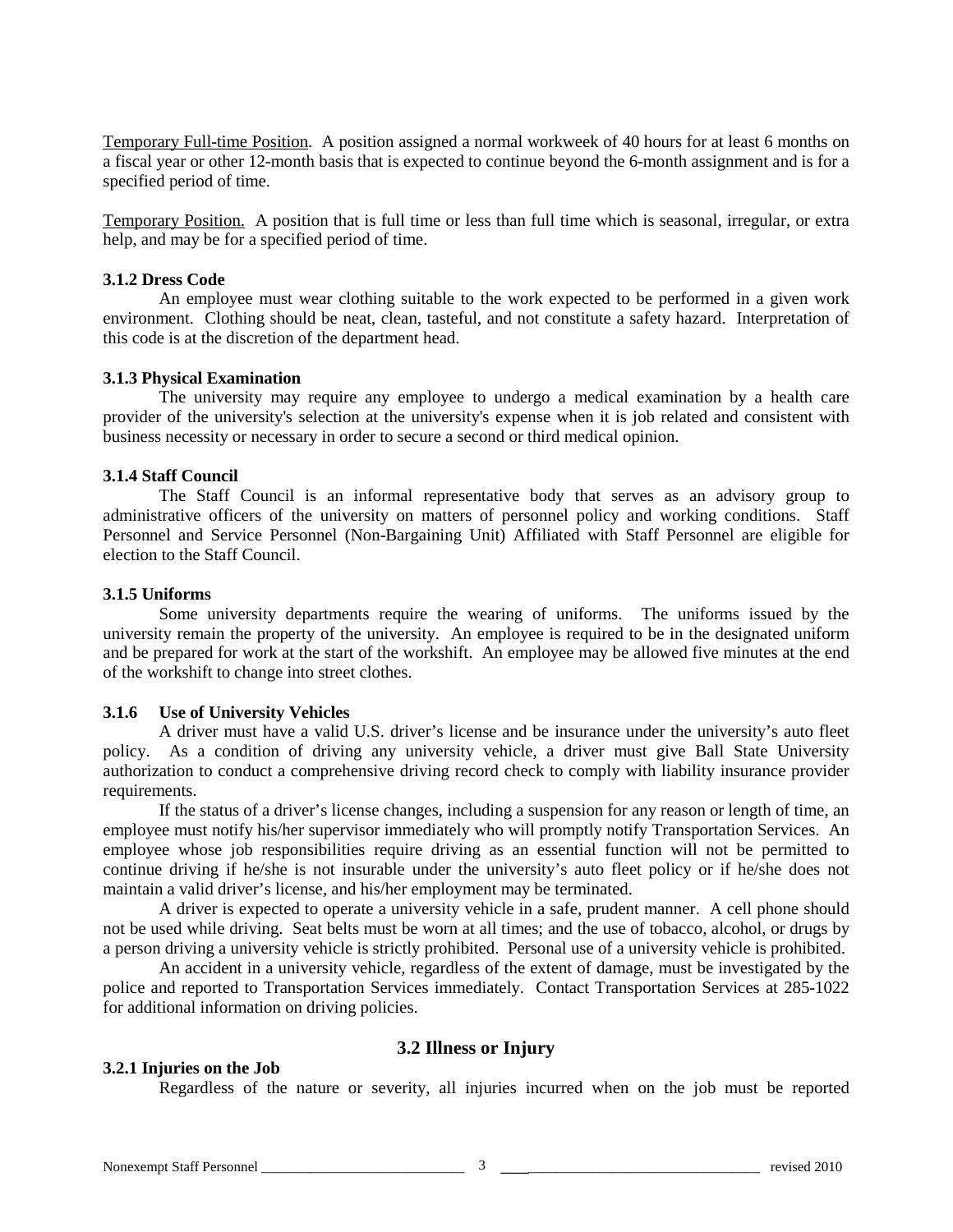immediately to the employee's supervisor. Any employee who fails to report an injury during the shift on which the injury occurred will be subject to disciplinary action.

An injured employee who is sent home by a university physician will be paid for the remainder of the workday on a one-time basis per injury.

The University Health Center provides and/or directs the medical care for an employee injured on the job. In emergency situations immediately following an on-the-job injury, emergency room care and ambulance charges are covered by Worker's Compensation. An employee must seek follow-up treatment at the University Health Center.

This policy is consistent with Indiana Code 22-3-3-4. Questions regarding this policy should be referred to Employee Relations, 285-1823.

## **3.2.2 Return to Work from an On-The-Job Injury (Worker's Compensation)**

If absent from work due to an on-the-job injury or illness, clearance from the University Health Center must be obtained before return to work.

#### **3.2.3 Return to Work from Other Absences**

If absent from work for other than an on-the job injury or illness of 7 or more calendar days, a clearance form from the employee's health care provider must be presented to University Human Resource Services. UHRS will process the clearance form from the health care provider and give the employee a release form to give to his or her supervisor.

## **EXCEPTIONS:**

.

- 1. Staff Personnel in the **food service units** must continue to obtain a "Return to Work" release form from the University Health Center after being absent from work for more than two days following an injury or illness.
- 2. If the release to work form obtained by the employee from a health care provider lists any medical **restrictions** as to the employee's ability to perform his or her job, the employee must continue to obtain a "Return to Work" release form from the University Health Center and then present it to his or her supervisor. UHRS is notified by the University Health Center.

Whenever an employee is absent from work due to illness or injury for more than 90 workdays during any 12-month period, the employee will be placed on "limited job protection" status for the next 12 months. If during the time the employee is on "limited job protection" status and the number of days absent from work, excluding authorized vacation, exceeds the number of days worked, the employee's position may be posted.

## **3.3 Time, Time Records, and Paychecks**

Pay is calculated on a biweekly basis, and paychecks are available on the Friday following the appropriate pay period. An employee should consult with his or her supervisor regarding the method of paycheck distribution in the department.

If an error is detected in the paycheck, promptly contact the immediate supervisor.

## **3.3.1 Garnishments and Tax Levies**

Garnishments and tax levies are attachments to an employee's pay for an unpaid debt. The university is required by law to withhold wages due when a garnishment or tax levy has been served on the university, and it may collect a fee from the employee for this action. Such attachment on wages will be released upon the university's receipt of an order from the court or tax agency that issued the attachment or upon full compliance with the garnishment order.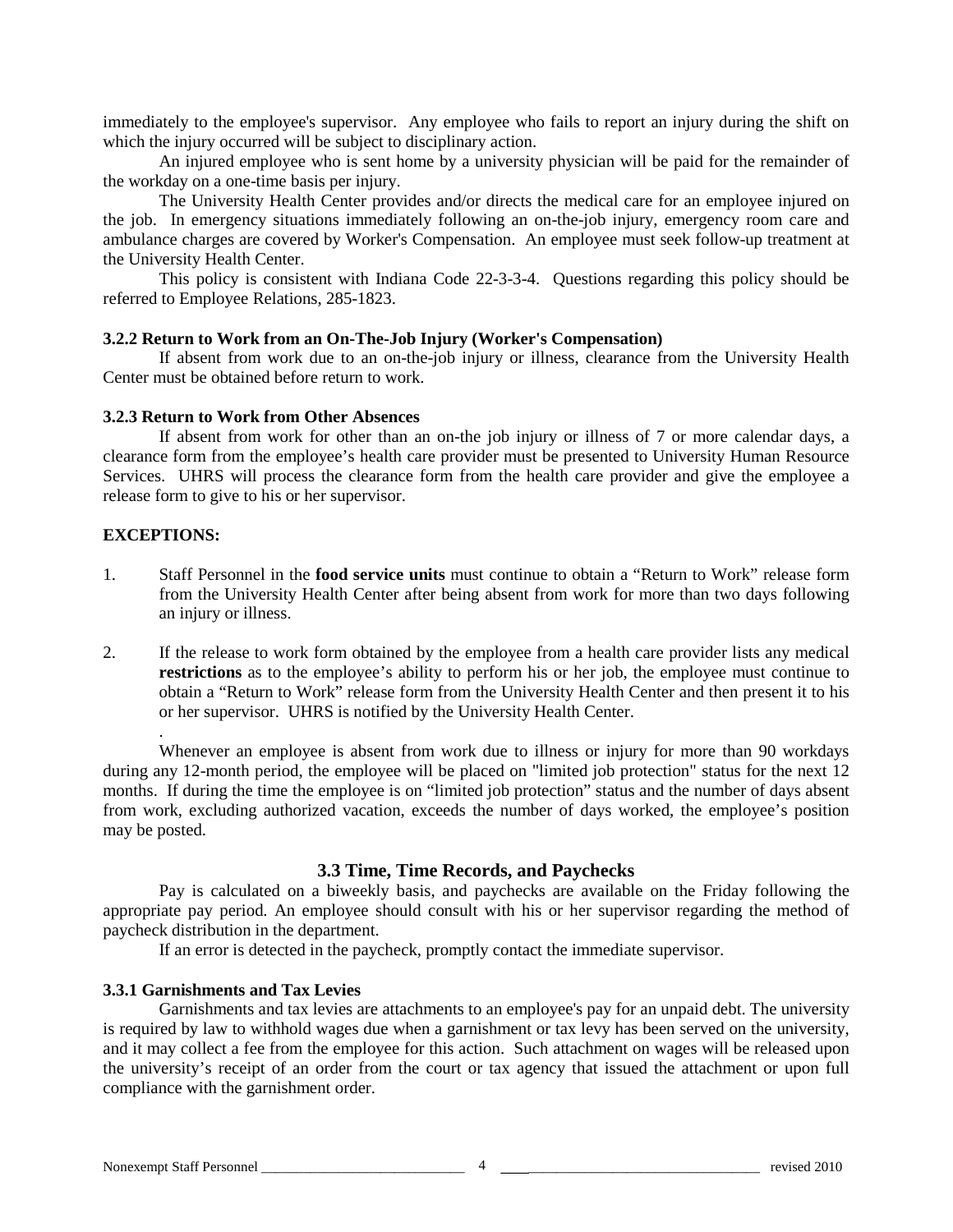#### **3.3.2 Overtime Policy for Nonexempt Staff Personnel Other Than Law Enforcement Officers**

Compensatory Time Off. The terms "compensatory time" and "compensatory time off" mean hours during which an employee is not working, which are not counted as hours worked during the applicable workweek for purposes of overtime compensation, and for which the employee is compensated at the employee's regular rate.

Compensatory Time Off and Monetary Overtime Pay. Compensatory time off will be earned at a rate of one and one-half hours for each hour actually worked over 40 within the established workweek. An employee may accumulate up to 240 hours of compensatory time off, and the employee will receive monetary overtime compensation for overtime hours actually worked which could cause the employee's accumulation to exceed 240 hours. Compensatory time off earned during a work year (July 1 to June 30) must be used during that work year. If that is not possible, monetary overtime pay will be substituted for compensatory time off for all compensatory time off hours earned by the employee but not used by the last day of the final pay period paid in June.

An employee may use the earned compensatory time off with the approval of the employee's supervisor. If it is not possible to approve the particular compensatory time off requested by the employee, time off will be granted within a reasonable period, normally two weeks, unless the requested time off would unduly disrupt operations. If a mutually appropriate time cannot be scheduled for the employee to use the earned compensatory time, the supervisor may elect to substitute monetary overtime pay in lieu of earned compensatory time off. Monetary overtime pay is calculated at one and one-half times the employee's equivalent hourly rate of pay for the hours worked in excess of 40 hours during the established workweek.

The supervisor may elect to substitute monetary overtime pay for earned compensatory time off, either at the time overtime is actually worked or in any later period. Monetary overtime compensation will be based on the employee's regular pay rate at the time of payment.

Compensatory time earned or monetary overtime pay for overtime must be approved by the supervisor on the "Work Record and Absence Report for Nonexempt Staff Personnel" and sent to the Office of Payroll and Employee Benefits by noon on Monday following the pay period ending date.

The university also may elect to apply earned compensatory time off to hours the employee has missed due to personal absence (including medical leaves if not covered by paid sick leave, vacation, or Salary Continuation Insurance) resulting in lost time.

In the event an employee leaves employment at the university for any reason, the employee will be paid for earned compensatory time off at the employee's final regular rate of pay, or the employee's average rate during the last three years of employment, whichever is higher.

Paid time off for holidays, vacation, sick leave, jury duty, and funeral leave is counted as time worked for computing overtime. All other time off, with or without pay, is treated as time not worked for purposes of calculating overtime.

Except: If a recognized holiday falls on an employee's regular day off, he or she will be given one day's pay at his or her regular straight-time rate. In such cases, the unworked holiday shall not be included as hours worked for the purpose of computing overtime.

A separate overtime policy for nonexempt law enforcement officers is in effect. Law enforcement officers should see the Director of Public Safety as to this policy's provisions.

Overtime must be approved by a supervisor before it is worked. An employee is prohibited from working unauthorized overtime or from working "off-the-clock."

#### **3.3.3 Pay Adjustments**

The pay of all employees is reviewed annually; and pay adjustments, when appropriate, may be made if the Board of Trustees determines funds for such adjustments are available.

#### **3.3.4 Rest Periods**

During each 4-hour working period, an employee is allowed one 15-minute rest period which is limited to 15 minutes of absence from the job. The rest period is to be preceded by and followed by an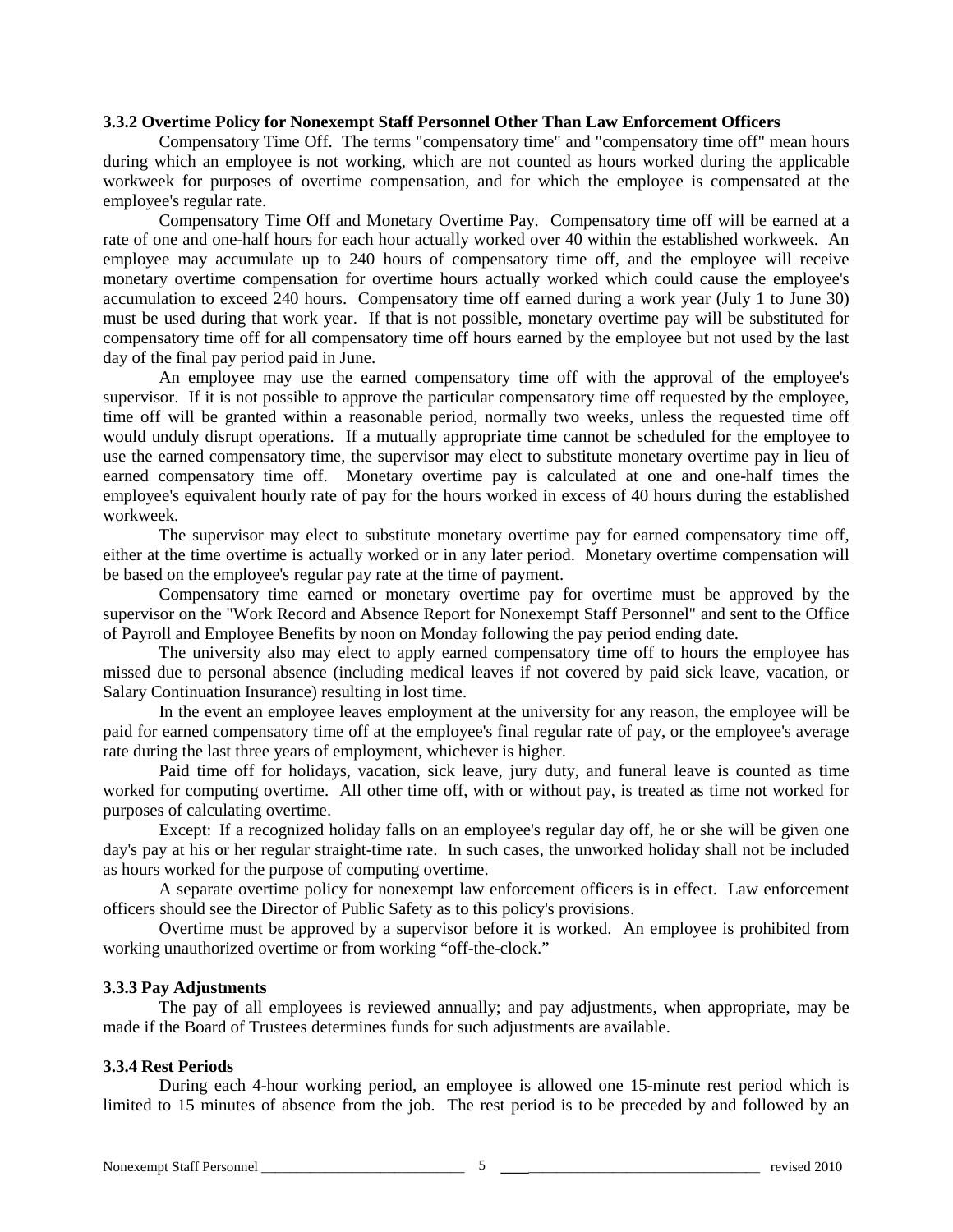extended work period; thus, it may not be used to cover any late arrival to work or early departure, nor may it be regarded as cumulative if not taken. Rest periods are to be scheduled by the supervisor who will advise an employee of the scheduled time and place for such rest periods.

## **3.3.5 Shift Differential**

When assigned to the second shift, an employee receives a shift differential of 18 cents per hour. The second shift is any regularly scheduled shift starting between 2:00 p.m. and 10:00 p.m.

When assigned to the third shift, an employee receives a shift differential of 30 cents per hour. The third shift is any regularly scheduled shift starting between 10:00 p.m. and 5:00 a.m.

An employee is entitled to receive the shift premium for the shift he or she is regularly assigned the majority of the time during the workweek.

## **3.3.6 Privacy for Mothers**

To the extent reasonably possible, a breast-feeding mother shall be provided a private location, other than a toilet stall, where she can express her breast milk in privacy during any meal period. A refrigerator or other cold storage space for keeping milk that has been expressed will be made available, or an employee may provide her own portable cold storage device.

## **3.3.7 University Hours**

The official university office hours are 8:00 a.m. to 5:00 p.m. during the academic year. Currently, summer hours are 7:30 a.m. to 4:00 p.m. Some areas of the university may require different schedules depending upon the needs of the area; however, it is expected that all areas will provide continuous customer service from the beginning until the end of official university office hours.

A 65-minute unpaid lunch period is provided during the academic year. During the summer, the unpaid lunch period is 35 minutes. Each employee will be informed as to when to take a lunch period.

## **3.4 Work Life Issues**

## **3.4.1 Americans with Disabilities Act**

If a disabled Ball State University employee needs a workplace accommodation, that employee should contact the Office of University Compliance immediately upon learning of the need for the accommodation. All disability accommodation requests will be reviewed in a timely manner and through an interactive process typically involving the employee, the supervisor of the employee, and the Executive Director of University Compliance or her designee.

If a Ball State University employee is only temporarily impaired, he/she should work with his/her immediate supervisor and/or department head to determine if temporary accommodations can be made or are appropriate. Temporary impairments are not covered by the Americans with Disabilities Act.

## **3.4.2 Anti-Nepotism Policy**

This anti-nepotism policy is intended to reinforce the university's commitment to employment practices which create and maintain constructive working relationships within the university community and which reflect the university's commitment to management practices that are fairly, efficiently, and evenhandedly applied to all Staff and Service Personnel and applicants for employment in these job classifications without actual or apparent bias or favoritism.

- 1. It is the general policy of Ball State University not to employ, or to continue to employ, relatives on a regular or part-time or temporary basis within the same functional work unit or to have one relative under the direct supervision of another relative.
	- a. A relative, for the purposes of this policy, is defined as an individual for whom a faculty or professional or staff or service employee has been assigned legal responsibility in a guardianship capacity, parent, child, brother, sister, spouse, aunt, uncle, niece, nephew, grandparent, grandchild, or such persons related by marriage.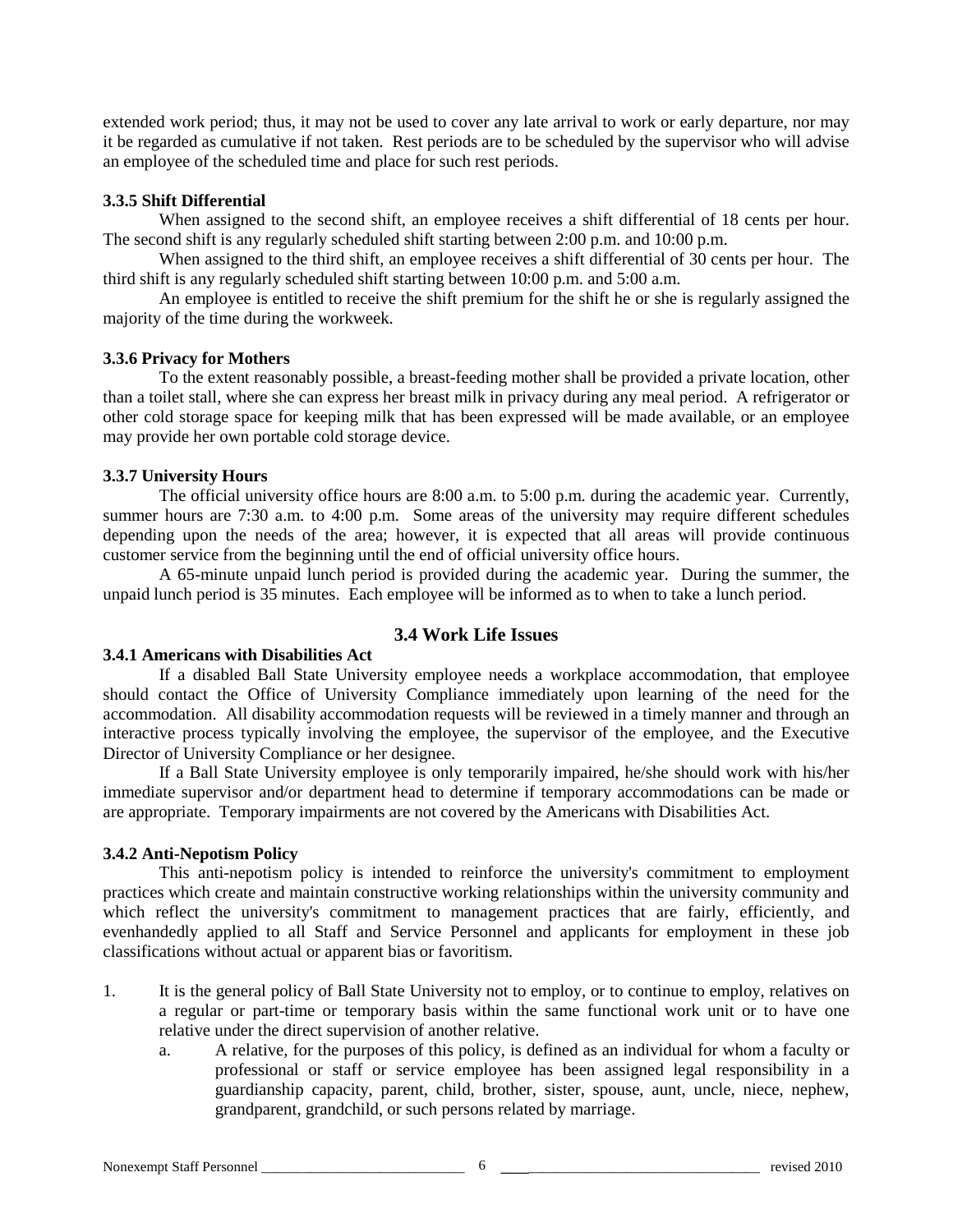- b. For the purposes of this policy, a "functional work unit" normally will be defined as an academic department or an administrative office. If questions should arise as to what constitutes a "functional work unit" in the administration of this policy, that determination will be made by the university officer to whom the unit reports within which the affected employees are employed.
- c. For the purposes of this policy, "direct supervision" means the lowest level of supervision responsible for assigning work, supervising activities related to that work, appraising performance, determining salary or wage increases, and/or making decisions in regard to the hiring, firing, and disciplining of an employee.
- d. In addition to the prohibition against the direct supervision of a staff or service employee by a relative, no faculty or professional or staff or service employee shall initiate, participate in, or in any way influence institutional decisions involving a direct benefit (initial appointment, retention, promotion, salary/wage, leave of absence, grievance adjustment, etc.) to members related by family or marriage as defined in paragraph 1.a. above. In instances where a conflict of interest might occur because of general supervisory responsibilities (supervision at least one step above that of the direct supervisor) under normal operating procedures, the responsibility for institutional decisions involving a direct benefit will pass to the next higher administrative level.
- 2. If any of the relationships defined in paragraph 1 above are created subsequent to the employment of the affected staff or service employee, one of the persons affected must give up his or her position no later than 6 months from the date the relationship was established. Within 30 days after the relationship, as defined in paragraph 1 above has been established, the affected persons must inform in writing the university officer to whom the unit in which he or she is employed reports that such a relationship exists and must state which of the affected persons will relinquish his or her position.

Should the written notification to the university officer fail to specify which of the affected persons will give up his or her position, it will be assumed that the party with the least seniority (length of continuous service from the last date of hire at the university) will relinquish his or her position. The person giving up his or her position may be re-employed within the university subject to the needs of the university.

- 3. Whenever any supervisor may propose because of the best interests of the university to employ a person, or to continue the employment of a person, in a position where he or she would be working in the same functional work unit with a relative or would be under the direct supervision of a relative as specified in paragraph 1, such supervisor shall prepare a written request for approval of such employment setting forth the reasons for the request. The request shall be submitted to his or her immediate supervisor for review and recommendation, through each higher supervisory level, to the university officer responsible for the affected unit. The university officer may reject the request or grant it subject to such conditions as he or she may deem appropriate and in the best interests of the university and in such a way as to be consistent with the general purposes of this policy as set forth above. If the request is granted, it shall be for a period of no more than 12 months and shall be conditional upon the annual review procedure set forth in paragraph 4.
- 4. The university officer shall review annually each request previously approved. If the university officer finds that the circumstances under which the approval was granted have materially changed or that the conditions attached to the approval, if any, are ineffective or inadequate, he or she shall take such action as he or she finds to be in the best interests of the university, including termination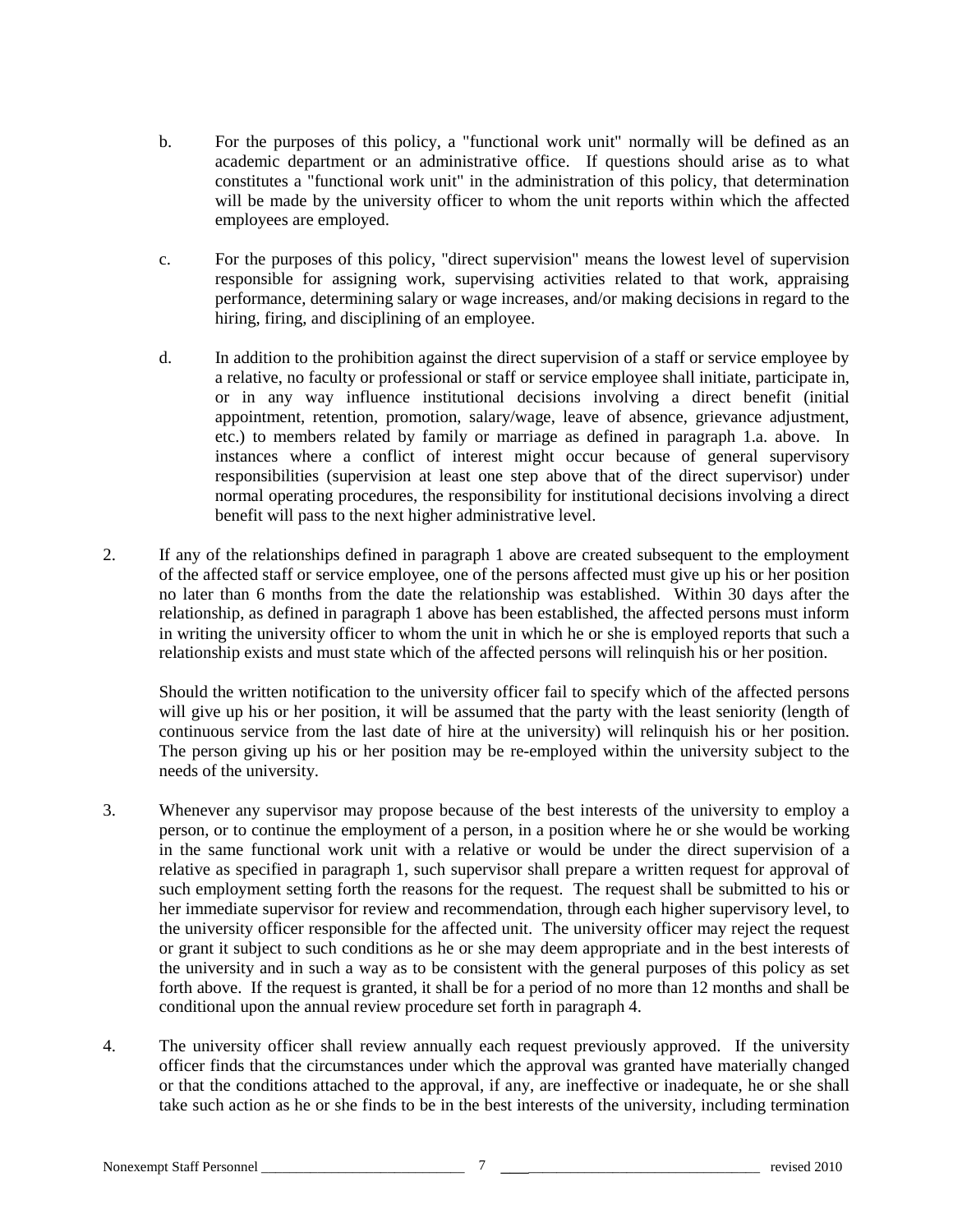of the employment or continuance of the employment under different conditions. The affected employee(s) may appeal the decision by the university officer as provided in section 4 of this policy through the appropriate grievance procedure -- Staff/Non-Bargaining Unit Affiliated with Staff or Service Personnel.

- 5. Students, graduate assistants, research assistants, and doctoral fellows employed by the university are covered under this policy.
- 6. If a university officer is made aware of possible violations of this policy, he or she shall have the matter investigated. If the facts alleged are found to be correct so as to establish a violation of this policy, the President may terminate the employees violating this policy or the person having administrative supervision of the affected employees may request, pursuant to paragraph 3, that the employment be continued, in which event the matter shall be treated as provided in paragraphs 3 and  $4.$
- 7. This policy applies to all persons employed after the effective date of the adoption of the policy. This policy also applies to persons whose employment precedes the adoption of this policy with the following exceptions:
	- a. persons who directly supervise another person related by family or marriage, or
	- b. persons related by family or marriage who are employed within the same functional work unit upon the effective date of the adoption of this policy shall not be subject to the provisions of this policy in regard to that supervisory relationship or working relationship as long as the incumbents remain in their current positions.

Effective date: October 2, 1987

## **3.4.3 Consensual Sexual or Romantic Relationships**

Legal and ethical risks are inherent in any sexual or romantic relationship between a person with instructional responsibilities (full-time or part-time faculty, lecturer, visiting professor, graduate assistant, or tutor) and a student whose academic work is being supervised by the person with instructional responsibilities, even when the relationship seems to be consensual. The same is true of a sexual or romantic relationship between a person with non-instructional supervisory responsibilities (faculty, administrator, staff, or student) and someone over whom the person has supervisory responsibility. Individuals involved in a romantic relationship cannot be expected to be able to render an objective assessment of the performance of his or her partner in the relationship; the ability to render an objective assessment is crucial to the role of instructor or supervisor.

Because of these legal and ethical risks, it is the university's policy that persons shall not have instructional or supervisory responsibilities over anyone with whom they have a sexual or romantic relationship. If such a relationship exists or develops, the person with instructional or supervisory responsibilities shall immediately make arrangements to terminate his or her instructional or supervisory responsibilities over the partner in the relationship. A member of the campus community who fails to withdraw from participation in decisions that may reward or penalize the party with whom he or she has or has had a sexual or romantic relationship will be deemed to have violated his or her ethical obligation to the university.

Violations of this policy may be reported to the Office of University Compliance or in the case of a student, he or she may report the conduct to the administrative head of Student Affairs. All such complaints and reports will be investigated in accordance with the "Equal Opportunity and Affirmative Action Complaint Investigation Procedure and Appeal Process." To knowingly file a false or malicious complaint or report is a violation of this policy.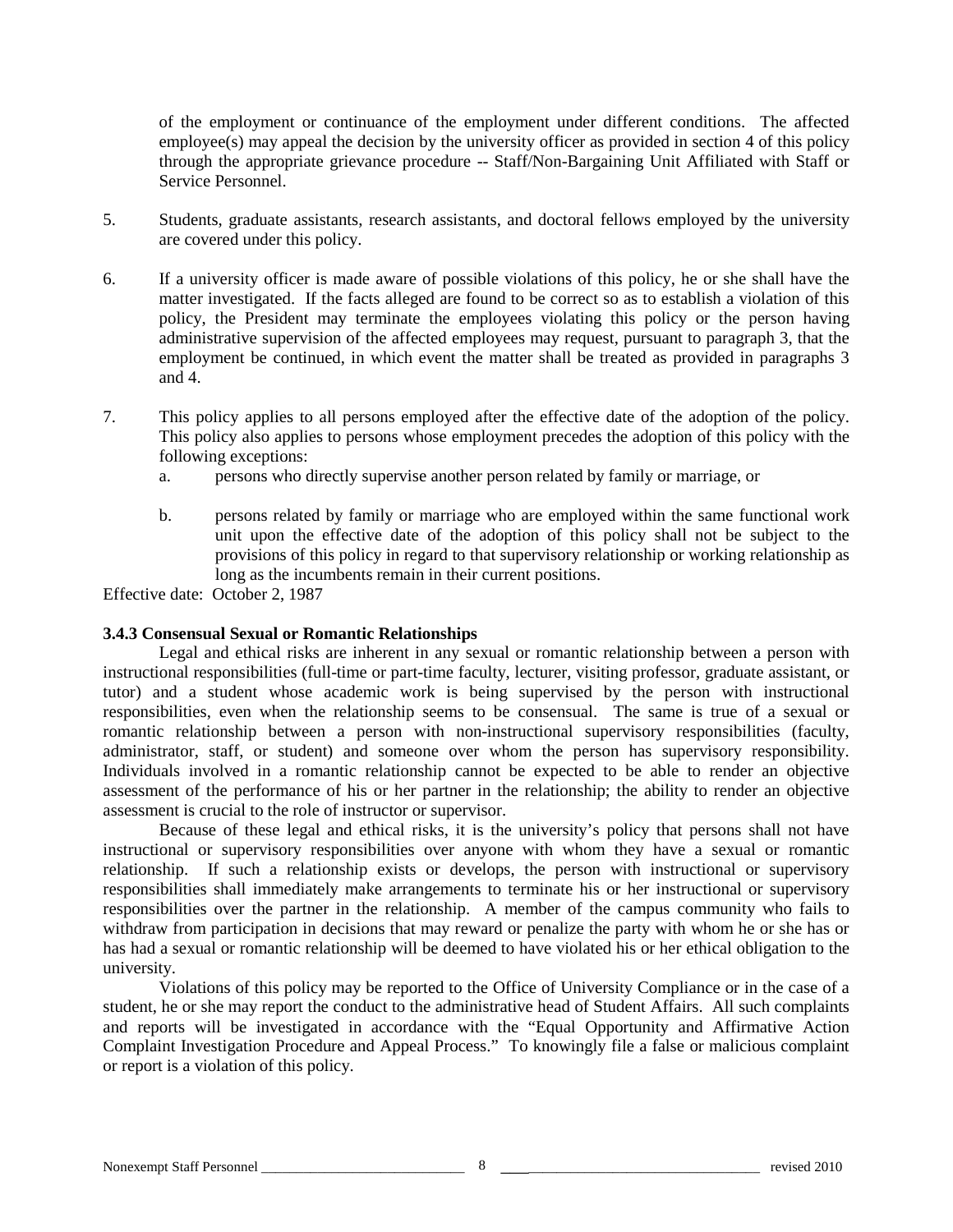#### **3.4.4 Delinquent Accounts Owed the University**

The "Procedures for Collecting Delinquent Accounts Owed the University" was updated and then passed by the Board of Trustees on January 29, 2010, in order to collect charges remaining unpaid after 60 calendar days after appropriate hearings and other appeal procedures, if any, have been concluded. Penalties assessed may include withholding employee privileges, recording of the delinquent account in the personnel file, refusing class registration, withholding salary increases, and withholding promotions and/or upgrades of positions. In addition, delinquency processing and late payment charges have been added to the revised policy. At the option of the university, delinquent accounts may be referred to collection agencies or pursued in court.

## **3.4.5 Equal Opportunity and Affirmative Action Policy**

Ball State University provides equal opportunity to all students and applicants for admission in its education programs, activities, and facilities without regard to race, religion, color, sex (except where sex is a bona fide occupational qualification), sexual orientation, physical or mental disability, national origin, ancestry, age, or citizenship (for U.S. citizens and protected lawfully-admitted aliens).

Ball State University provides equal opportunity to all employees and applicants for employment in its recruitment, hiring, retention, promotion, tenure, transfer, layoff, return from layoff, training, and other employment decisions and in its compensation and benefits programs without regard to race, religion, color, sex (except where sex is a bona fide occupational qualification), sexual orientation, physical or mental disability, national origin, ancestry, age, or citizenship (for U.S. citizens and protected lawfully-admitted aliens).

The university also takes affirmative action to employ and advance minorities, women, qualified disabled persons, and qualified disabled veterans and veterans of the Vietnam era. Information concerning the university's affirmative action programs can be obtained from the Office of University Compliance, Ball State University, Muncie, IN 47306.

Each line administrator is responsible for ensuring that educational and employment decisions are made and implemented in accordance with the university's equal opportunity and affirmative action policy. All persons involved in the decision-making process, including members of faculty and other employee committees, shall act in a nondiscriminatory manner. The Office of University Compliance is responsible for developing, coordinating, and implementing policies and procedures for institutional compliance with all applicable federal and state equal opportunity laws and regulations and for preparing and monitoring compliance with required affirmative action programs.

Complaints regarding unlawful discrimination should be filed within 45 calendar days following the alleged act or incident giving rise to the complaint in the Office of University Compliance in accordance with the "Ball State University Equal Opportunity and Affirmative Action Complaint Investigation Procedure and Appeal Process." A copy of this document may be obtained by contacting the Office of University Compliance. The President will review the university's equal opportunity and affirmative action policy and programs at least once each year, measure progress against the objectives stated in the affirmative action programs, and report findings and conclusions to the Board of Trustees.

## **3.4.6 GLBA Information Security Program**

Ball State University is committed to providing a security program mandated by the Federal Trade Commission's Safeguard Rule and the Gramm Leach Bliley Act (GLBA). This program ensures the security and confidentiality of any record containing non-public financial information about a student or other third party who has a relationship with Ball State University. In addition to this coverage which is required under federal law, Ball State University chooses as a matter of policy to also include in this definition any credit or debit card information received in the course of business by the university whether or not such credit or debit card information is covered by the GLBA. Examples of student financial information include but are not limited to the following: bank and credit card account numbers; income, credit histories, and other consumer report information; social security numbers; loan information, including loan applications and loan servicing; loan collection and delinquent loan processing; money wiring and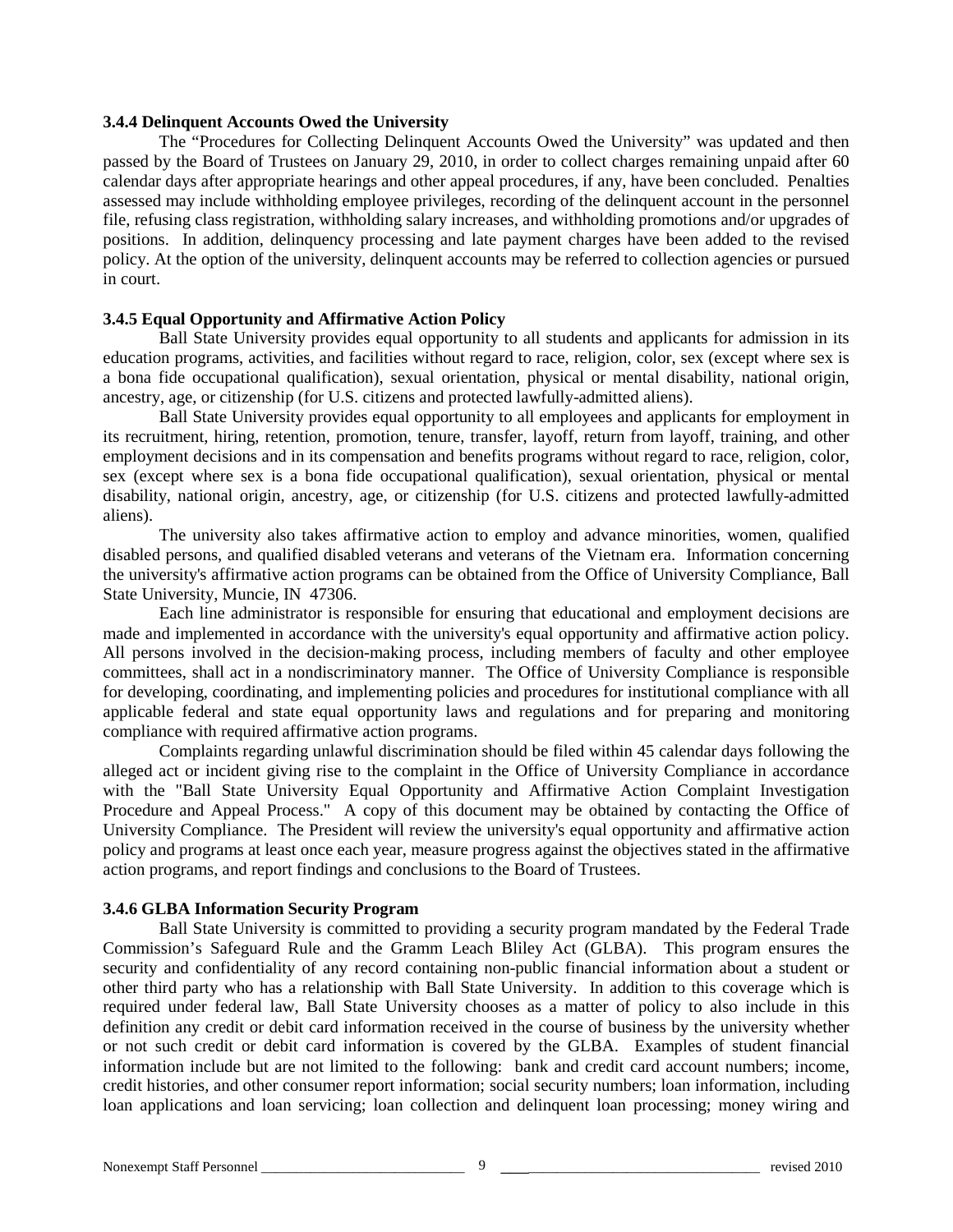other electronic funds transfers; financial aid information; student account balance information; other nonpublic personally identifiable information relating to a financial transaction.

## **3.4.7 Grievance Procedure for Staff Personnel & Service Personnel (Non-Bargaining Unit) Affiliated with Staff Personnel**

- 1. Applicability. A grievance is defined as a dispute between the university and a Staff Personnel or Service Personnel (Non-Bargaining Unit) Affiliated with Staff Personnel employee or employees concerning the meaning or application of a university rule or regulation. All grievances shall be processed and disposed of in accordance with this procedure; provided, however:
	- a. Except as stated in subparagraph (b) below, if there exists a separate, university procedure for processing a grievance concerning the specific rule or regulation involved (e.g., parking violations), the grievance shall be processed and disposed of in accordance with that procedure.
	- b. If the grievance involves an employee's discharge or discipline and the employee alleges the discharge or discipline was, in whole or in part, due to discrimination relating to race, religion, color, sex (except where sex is a bona fide occupational qualification), sexual orientation, physical or mental disability, national origin, ancestry, age, or citizenship (for U.S. citizens and protected lawfully-admitted aliens), the grievance shall be processed and disposed of in accordance with this procedure rather than the university's "Equal Opportunity and Affirmative Action Complaint Investigation Procedure and Appeal Process," but in these circumstances the university's Executive Director of University Compliance shall serve in an advisory capacity at each step of this procedure after Step 1 and two additional persons shall serve with the Staff Council Employee Relations Committee at Step 3.

An employee shall not have the right to pursue two separate procedures for a grievance, or grievances, arising out of the same event or circumstances.

If any question arises concerning the university procedure to be followed in processing or disposing of a particular grievance, the President of the university, in the President's sole discretion, shall determine the university procedure which shall be followed.

- 2. Procedure. Grievances subject to this procedure shall be processed and disposed of in the following manner:
	- a. **Step 1.** The aggrieved employee must submit his or her grievance, in writing, to his or her immediate supervisor within 10 calendar days following the occurrence of the event or circumstances giving rise to the grievance; in the absence of the immediate supervisor, the grievance may be submitted to the supervisor's designee. Within 3 workdays following receipt of the grievance by the supervisor, the supervisor, or his designee, will meet with the employee to discuss the grievance; the supervisor will give the employee a written answer to the grievance within 3 workdays following the meeting with the employee.
	- b. **Step 2.** If the employee wishes to further pursue the grievance, the employee must submit a copy of the written grievance and the immediate supervisor's answer to the employee's next higher supervisor within 3 workdays from the date of the Step 1 answer. Within 3 workdays following the receipt of the grievance at Step 2, the next higher supervisor will meet with the employee to discuss the grievance; the next higher supervisor will give the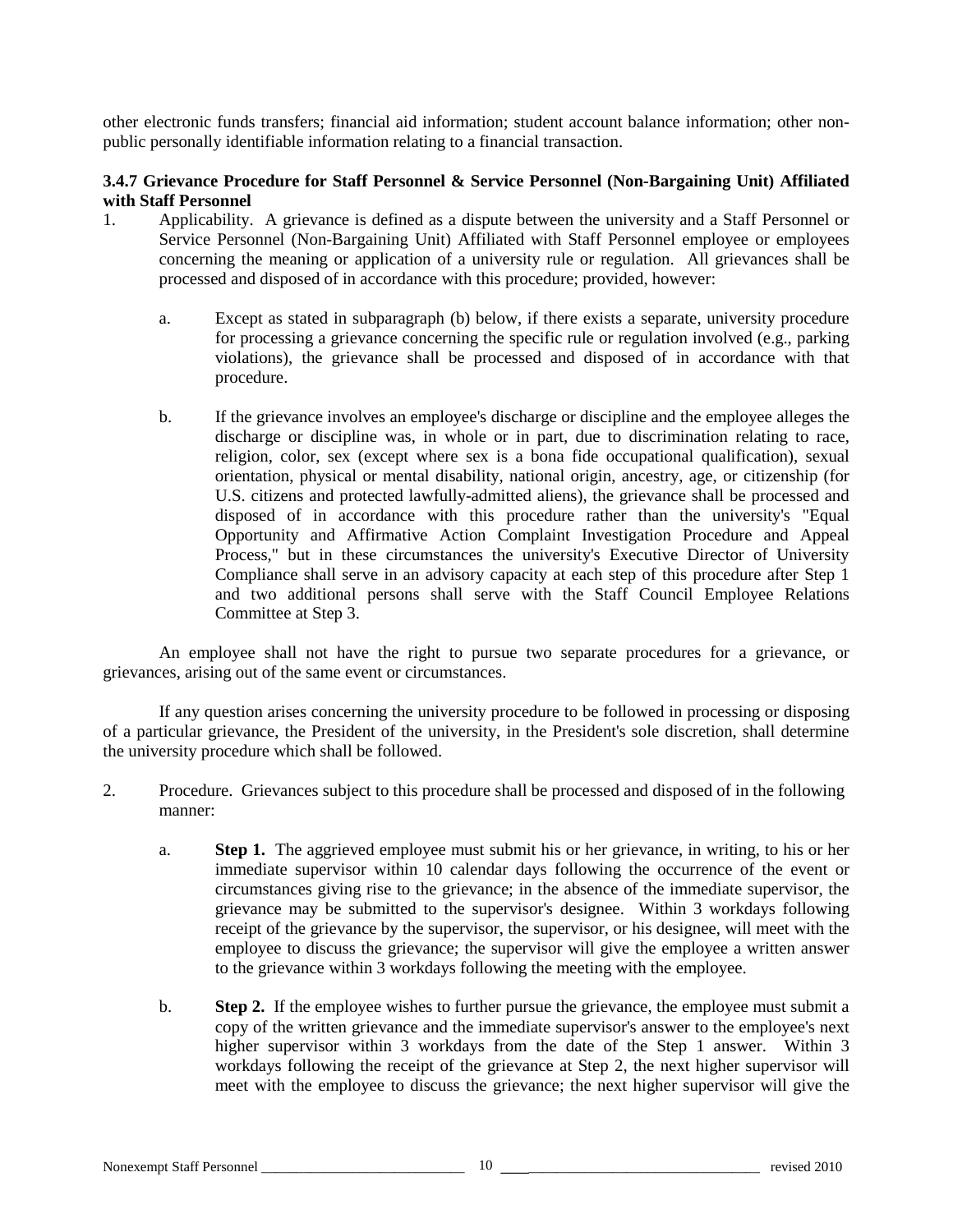employee a written answer to the grievance within 3 workdays following the meeting with the employee.

- c. **Step 3.** If the employee wishes to further pursue the grievance, the employee must, within 3 workdays from the date of the Step 2 answer, so advise the President of the Staff Council in writing, and submit a copy of the written grievance along with copies of the Step 1 and Step 2 answers to him/her. Step 3 shall be conducted as follows:
	- 1) Notice of Hearing. Upon receipt of an appeal, the President of Staff Council will notify the employee, the appropriate supervisor(s) and next higher supervisor(s) of the date, time and place the appeal will be heard. The date shall be within 5 workdays after the President of Staff Council receives the appeal.
	- 2) Quorum and Challenges. The appeal shall be heard by the Staff Council Employee Relations Committee. A majority of the members of the Committee shall constitute a quorum. The employee, the supervisor(s) or the next higher supervisor(s) may challenge a member on the grounds of personal bias. The decision whether to disqualify a challenged member shall be made by a majority vote of the remaining members present, conducted by secret ballot. In the event such challenges are upheld and a quorum could not thereafter exist, the President of Staff Council shall appoint additional ad hoc members for purpose of the hearing.
	- 3) Procedure When Employee Alleges Discrimination. If the grievance involves the employee's discharge or discipline and the employee has alleged the discharge or discipline was, in whole or in part, due to discrimination relating to race, religion, color, sex (except where sex is a bona fide occupational qualification), sexual orientation, physical or mental disability, national origin, ancestry, age, or citizenship (for U.S. citizens and protected lawfully-admitted aliens), the procedure at Step 3 shall be modified as follows:
		- a) Within 3 workdays after receipt of the appeal, the President of Staff Council will notify the employee and the appropriate supervisor(s) in writing of a time to meet in the office of the university's Executive Director of University Compliance to choose two additional persons to serve with the Staff Council Employee Relations Committee to hear the appeal; the time so designated shall be within 7 workdays after receipt of the appeal. The two additional persons shall be chosen from among the 3 Equal Opportunity and Affirmative Action Complaint Appeals Board Panelists elected by Staff Personnel, pursuant to the university's "Complaint Investigation and Appeal Process." The employee shall choose one person and the appropriate supervisor(s) shall choose one person. If either the employee or the appropriate supervisor(s) fails to appear on or before the designated time to make a selection or otherwise fails to make a selection, the university's Executive Director of University Compliance shall make that person's selection.
		- b) Within 3 workdays after the time designated by the President of Staff Council for the employee and appropriate supervisor(s) to choose the two additional persons, the university's Executive Director of University Compliance shall notify the President of Staff Council of the names of the persons chosen. Upon receipt of this notification, the President of Staff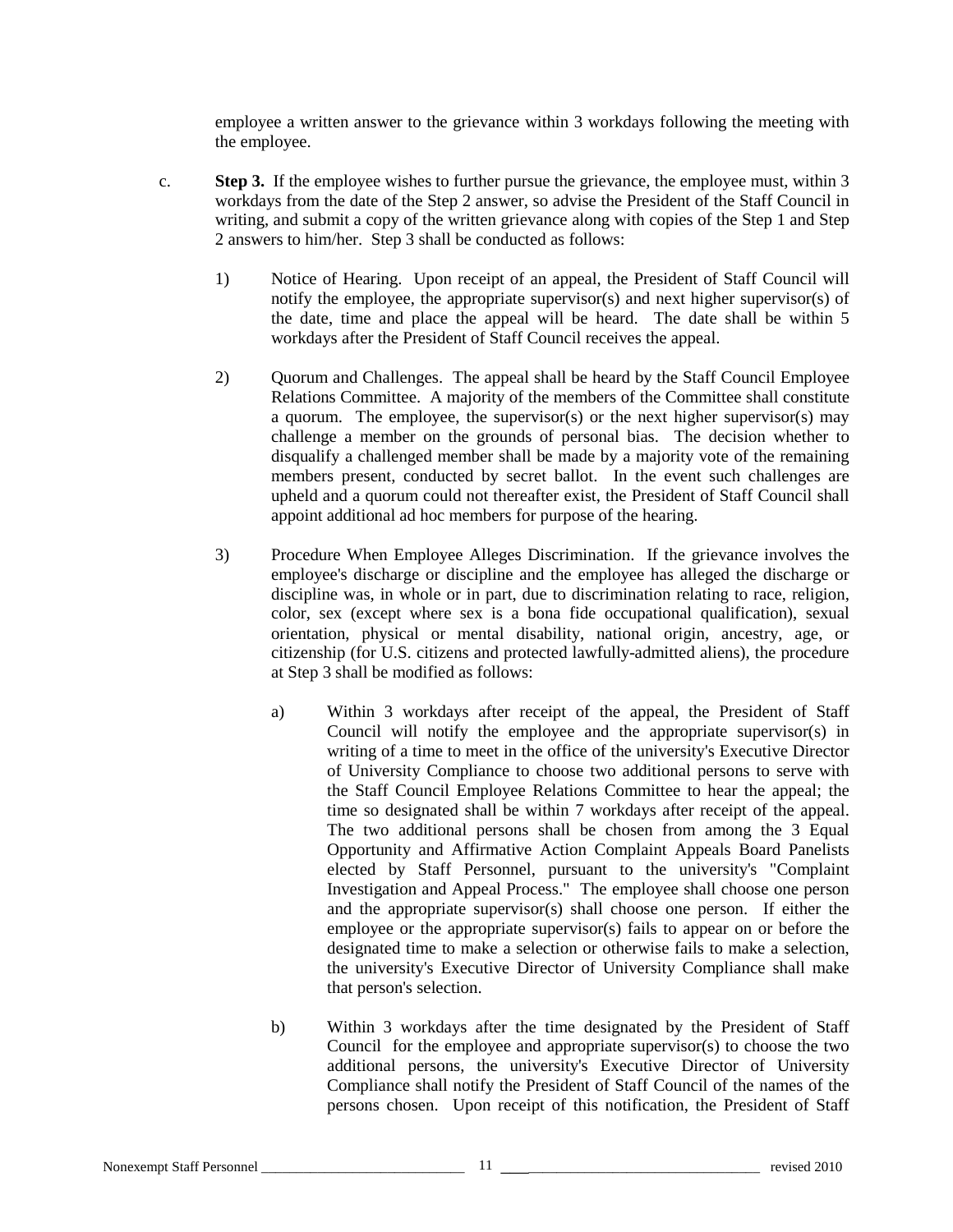Council will notify the employee, the appropriate supervisor(s) and next higher supervisor(s) of the date, time and place the appeal will be heard; the date shall be within 5 workdays after the President of Staff Council receives the notification from the university's Executive Director of University Compliance.

- c) The 2 additional persons so chosen shall be counted in determining whether a quorum exists and construed in all respects as being members of the Staff Council Employee Relations Committee for purposes of this grievance procedure.
- 4) Witnesses. The employee, the supervisor(s) and the next higher supervisor(s) may invite such person or persons who have information relevant to the grievance to present testimony at the hearing; provided, however, the Committee may limit the number of witnesses to avoid repetition and cumulative testimony. Each party shall be responsible for insuring the presence of his or her witnesses at the hearing and shall be prohibited from submitting a written statement in lieu of personal testimony of a witness unless a majority of the Committee members determine that such witness is unavailable to testify. All witnesses who testify may be questioned concerning any matter relevant to the grievance by the parties and by any member of the Committee.
- 5) Attendance at Hearing. In addition to members of the Committee, the employee, the supervisor(s) and the next higher supervisor(s) the following persons and no other are permitted to attend the hearing: the Associate Vice President for Business Affairs, the President of Staff Council, other university-affiliated persons whose presence is requested or approved by the Associate Vice President for Business Affairs, any person designated by the Committee to record, transcribe or prepare a summary of the evidence presented at the hearing, and the university employee selected to assist the aggrieved employee. In addition, when the grievance involves alleged prohibited discrimination, the university's Executive Director of University Compliance or his/her designee shall attend. Witnesses called by either party who are not otherwise entitled to attend the hearing shall be present only while they are testifying. Failure, without good cause, of the aggrieved employee to appear and proceed at the hearing shall result in automatic denial of the appeal and the decision or determination appealed from shall become final.
- 6) Conduct of Hearing. The hearing shall be conducted in an informal manner and without reference to any technical rules for the admission of evidence, with a view towards providing the Committee with a complete understanding of the circumstances surrounding the decision which is being appealed. Irrelevant, immaterial and unduly repetitious evidence may be excluded. The chairperson of the Committee shall preside at the hearing and shall make all procedural rulings, which rulings may be reversed by a majority vote of the Committee members present.
- 7) Continuances. The Committee in its sole discretion may continue the hearing to a later time or times, within 48 hours after the starting time of the initial Step 3 hearing. With the approval of the Associate Vice President for Business Affairs, the Committee may continue the hearing to a later time or times more than 48 hours after the starting time of the initial Step 3 hearing.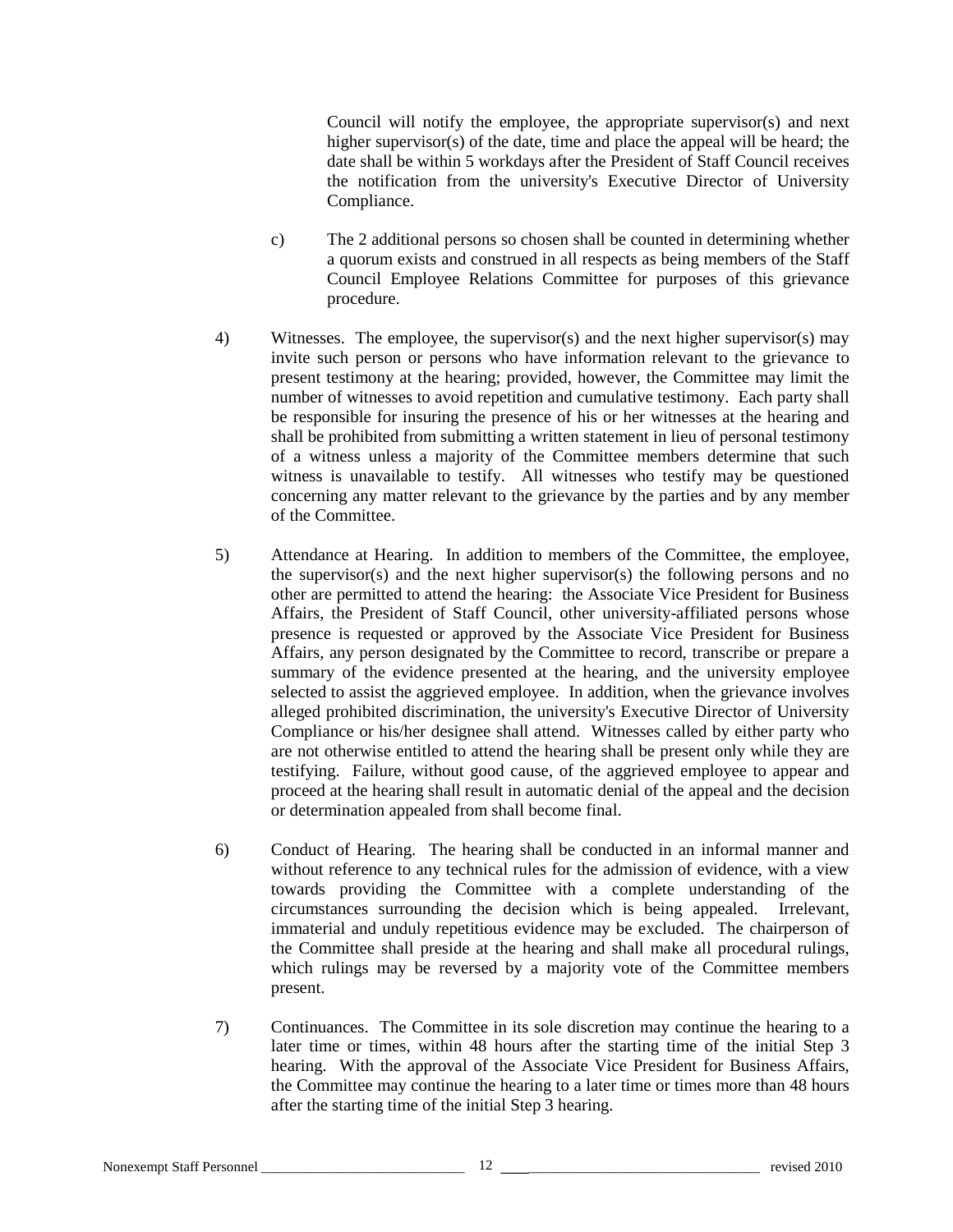- 8) Hearing Record. The hearing may, but need not be, tape recorded or transcribed at the discretion of the Committee; however, if a recording or transcription is not made, a summary of the evidence presented at the hearing shall be prepared. The tape, transcript or summary shall be given to the Associate Vice President for Business Affairs together with the Committee's findings and recommendation.
- 9) Determination by Committee. The Committee shall meet in one or more private sessions after the conclusion of the hearing to consider the evidence presented at the hearing and shall determine whether the appeal should be upheld or denied, setting forth in writing its reasons therefore. The Committee's determination shall be based solely on the documents and evidence presented or summarized at the hearing and/or the credibility and demeanor of the parties and witnesses who testified at the hearing or private meetings; provided, however, the Committee members may take official notice of matters which would be within the general experience or knowledge of employees of the university.
- 10) Additional Rules. Procedural rules not inconsistent with this grievance procedure may be established by the Committee to fulfill its investigative and fact-finding function in an orderly manner.

Within 5 workdays following conclusion of the Step 3 hearing, the Staff Council Employee Relations Committee will give its written findings and recommendations to the Associate Vice President for Business Affairs, the employee, the supervisor(s) and next higher supervisor(s). The copy of the findings and recommendations given to the Associate Vice President for Business Affairs shall be accompanied by a copy of the written grievance, the Step 1 and Step 2 answers, and any written evidence or documents submitted at the Step 3 hearing.

d. **Step 4**. Within 14 workdays after receiving the Staff Council Employee Relations Committee findings and recommendations, the Associate Vice President for Business Affairs shall review the findings and recommendations and communicate his or her decision to the President of Staff Council, the employee, the supervisor(s) and next higher supervisor(s).

Within 7 calendar days after receipt of the Associate Vice President's decision, the President of Staff Council, the employee, the supervisor(s) and/or the next higher supervisor(s) may request an appointment with the Associate Vice President for Business Affairs to discuss the matter. The request shall be submitted in writing to the Associate Vice President and shall set forth such person's objections, if any, to the Associate Vice President's decision and the reasons therefore. At this conference only those persons may attend whom the Associate Vice President invites and only matters that relate directly to the appeal will be discussed. As a result of the conference, the Associate Vice President may: (1) reaffirm his or her original decision; (2) overrule or modify his original decision; or (3) refer the grievance back to the Staff Council Employee Relations Committee for a rehearing to consider relevant and material facts not presented to the Committee at the original hearing; provided, however, that the Associate Vice President may refuse to grant a rehearing if he or she determines that failure to present the facts at the original hearing was the fault of the party requesting reconsideration. If the Associate Vice President decides to refer the grievance back to the Staff Council Employee Relations Committee, that Committee will be reconvened to hear the additional facts. The Committee's findings will be presented to the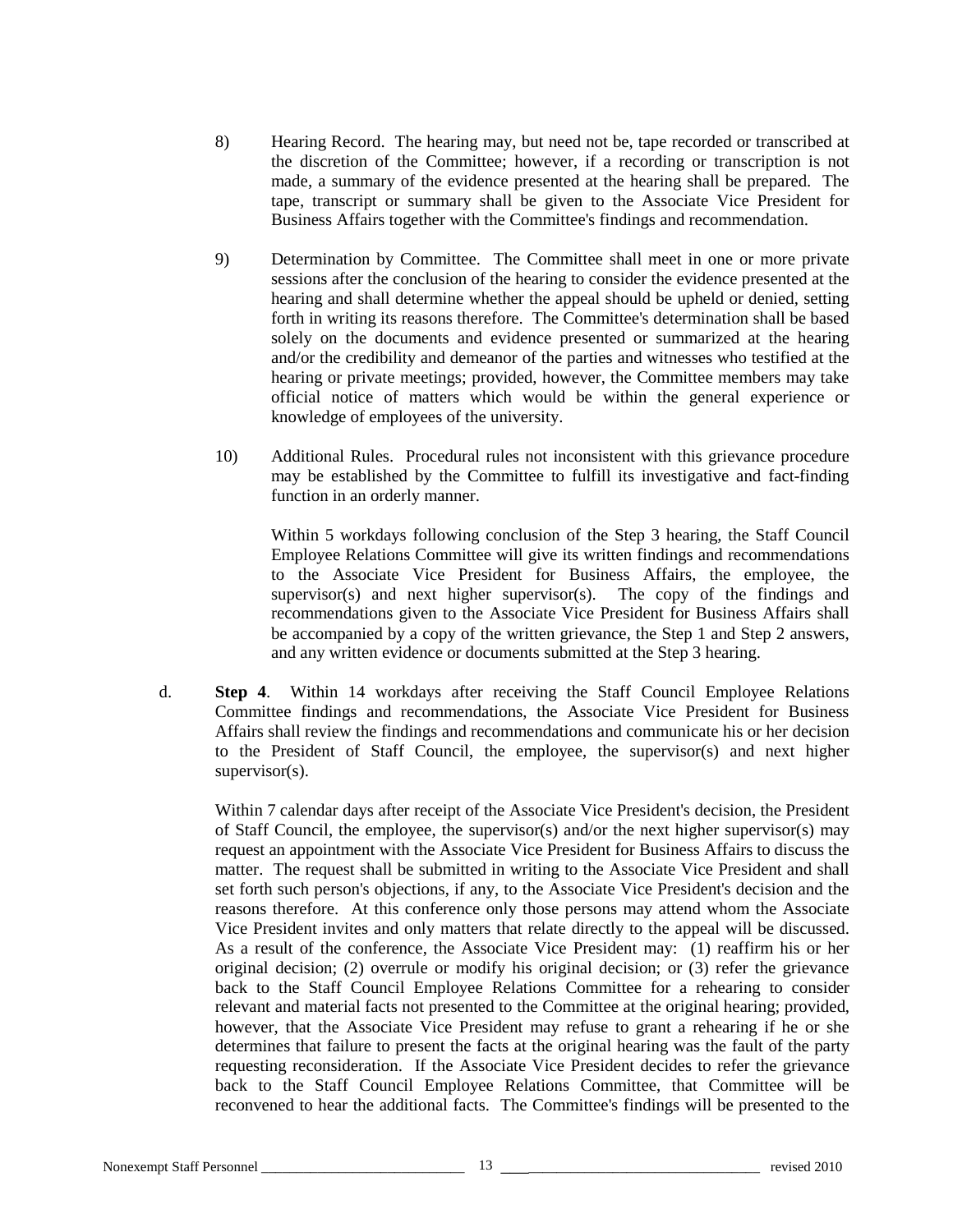Associate Vice President who will render a final decision based upon all the information presented at either the original hearing or the rehearing. The Associate Vice President shall communicate his or her decision to the President of Staff Council, the Staff Council Employee Relations Committee, the employee, the supervisor(s), and next higher supervisor(s). The decision reached by the Associate Vice President for Business Affairs in this Step 4 is final and binding, unless within seven (7) calendar days after receipt of the Associate Vice President's decision the Staff Council Employee Relations Committee, by majority vote, requests review of the Associate Vice President's decision by the President of the university. Such a request shall be made only in unusual circumstances, shall be filed in writing with the President of the university and shall set forth the objections to the Associate Vice President's decision and the reasons therefore. The President of the university shall thereafter review the Associate Vice President's decision in such a manner as the President of the university, in his or her sole discretion, deems desirable. As a result of this review, the President of the university may: (1) affirm the Associate Vice President's decision; (2) overrule or modify the Associate Vice President's decision; or, (3) refer the grievance back to the Associate Vice President for such action as the President of the university may direct. If the grievance is referred back to the Associate Vice President, the results of the Associate Vice President's action will then be communicated by the Associate Vice President to the President of the university for final decision. When the Staff Council Employee Relations Committee requests review by the President of the university, the decision reached by the President of the university is final and binding.

3. Time Limits. To settle grievances expeditiously, certain time limits have been established in this grievance procedure. When an employee fails to follow any of the time limits, his or her grievance shall be considered settled and he or she may not pursue the procedure further. Failure on the part of a supervisor, next higher supervisor, and the Staff Council Employee Relations Committee, or the Associate Vice President for Business Affairs to answer within the time limits established shall not be considered acquiescence in the grievance by the university, but the employee may proceed with his or her appeal to the next step of the procedure, if any, upon expiration of the time limit involved, without waiting for such answer.

As used in this grievance procedure, a "workday" means Monday, Tuesday, Wednesday, Thursday and Friday; it does not include Saturday or Sunday.

Recognized university holidays and declared university closedown days shall not be applied in computing time limits under this grievance procedure.

All time limits specified in this grievance procedure may be extended only by written agreement of the aggrieved employee and the Associate Vice President for Business Affairs, except:

- a. If a grievance is not filed within 10 calendar days following the occurrence of the event or circumstances giving rise to the grievance, the Associate Vice President for Business Affairs, in his or her sole discretion, where he or she believes a valid excuse exists for such a delay in filing, may permit the grievance to be filed at a later date. Such permission is effective only if given in writing.
- b. If a request by the Staff Council Employee Relations Committee for review by the President of the university of a decision of the Associate Vice President for Business Affairs is not filed within 7 calendar days after receipt of the Associate Vice President's decision, the President of the university, in his or her sole discretion, may permit the request to be filed at a later date. Such permission is effective only if given in writing.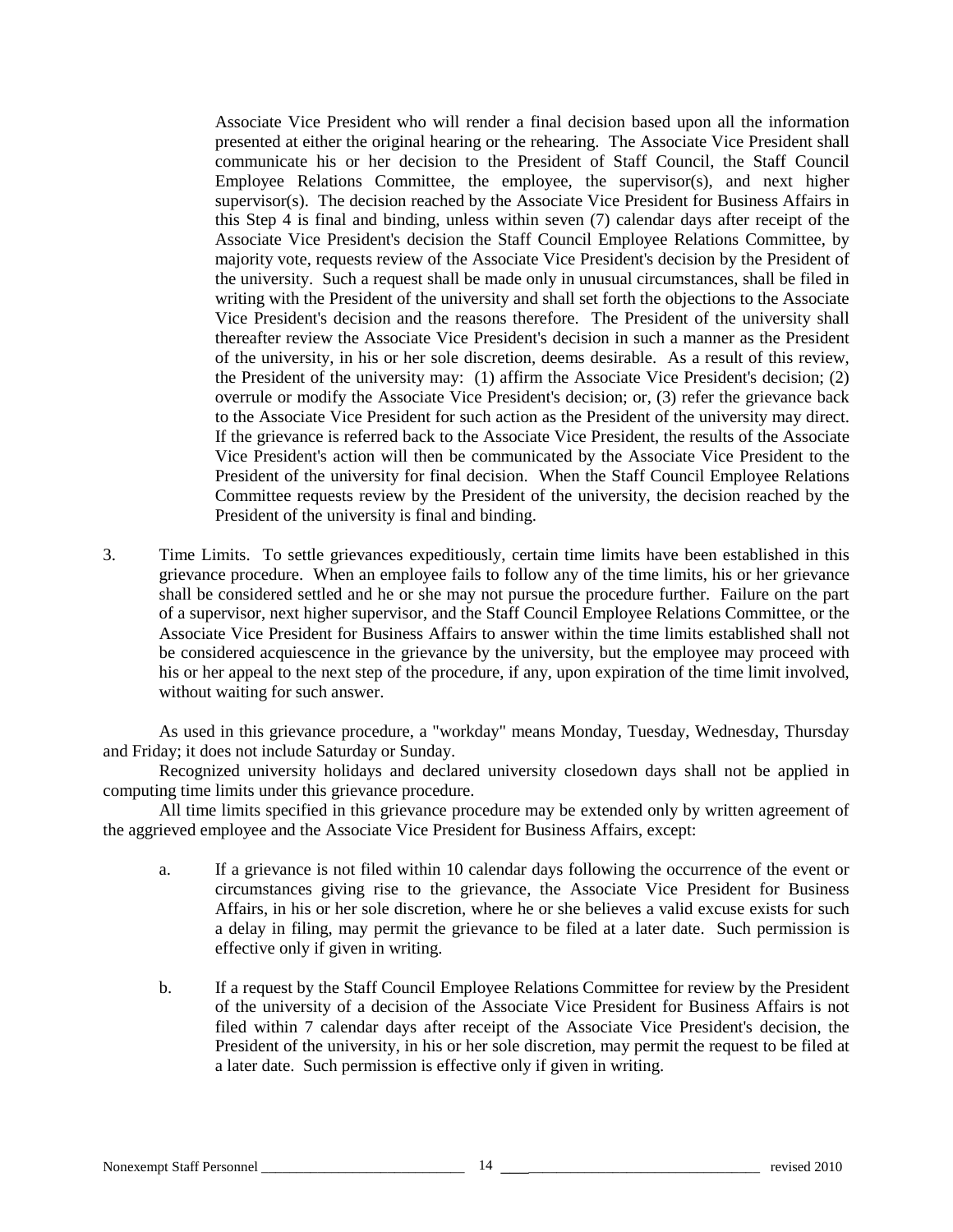- 4. Employee Assistance. At any of the steps in this grievance procedure, an employee may be accompanied and assisted by an advisor of his or her choice who must be an employee of the university and agree to act as the employee's advisor.
- 5. Action by Designee. Whenever an action may be or is required to be taken under this policy by a supervisor, department head, the President of Staff Council, the Associate Vice President for Business Affairs, the Executive Director of University Compliance, or the President of the university, the action may be taken by that person's designee.
- 6. Grievance Forms. Forms for submission of a grievance are available in University Human Resource Services.

#### **3.4.8 Identity Theft Prevention Program**

The university adopts this Program in an effort to detect, prevent and mitigate identity theft in connection with its covered accounts. The Program is further intended to help protect students, faculty, staff and other constituents and the university from damages related to the fraudulent activity of identity theft. For more information, go t[o www.bsu.edu/legal.](http://www.bsu.edu/legal/)

#### **3.4.9 Job Duties and Responsibilities**

Whenever an employee begins a new position, he or she will receive a job description for his or her position setting forth the essential functions of the position. Generally, the supervisor will explain the employee's job responsibilities and the performance standards expected of the employee. Job responsibilities may change at any time during employment, and an employee may be asked from time to time to work on special projects or to assist with other work necessary or important to the operation of the unit or the university. The employee's cooperation and assistance in performing such additional work is expected. The university reserves the right, at any time, with or without notice, to alter or change job responsibilities, reassign or transfer job positions, or assign additional job responsibilities.

#### **3.4.10 Job Posting Procedure**

New and vacant positions may be filled from within the university by promoting qualified employees or from outside the university by qualified candidates. Employees interested in being considered for posted vacancies must submit the appropriate documents as defined in the advertisements listed on the university's website, **www.bsu.edu/hrs**, or as listed in newspaper advertisements. Deadlines listed in advertisements must be observed, including receiving appropriate documents in UHRS by 5 PM (4 PM during summer hours) by the deadline date published for external applicants.

In addition, for detailed information of posted jobs, contact the Human Resources Voice Information System (HRVIS), 285-8565.

## **3.4.11 Performance Period**

A regular, full-time employee who is transferred or promoted to a different job will be required to satisfactorily complete a performance period of 3 continuous working months.

The performance period is a "getting acquainted" period which gives the employee an opportunity to decide if the employee is satisfied with the job and gives the university an opportunity to determine whether the employee can perform satisfactorily. Whether or not the performance period has been completed does not affect the fact that employment at all times is at the mutual consent of the university and the employee. Either may terminate the employment relationship at any time for any reason with or without notice.

If the performance period is not satisfactorily completed, the employee will be terminated. The Director of Human Resources may, under unusual and extenuating circumstances, extend the performance period for an employee. With the exception of certain jobs in the Department of Public Safety, under no circumstances can the performance period extend beyond 6 months of the employee's active service in the new position.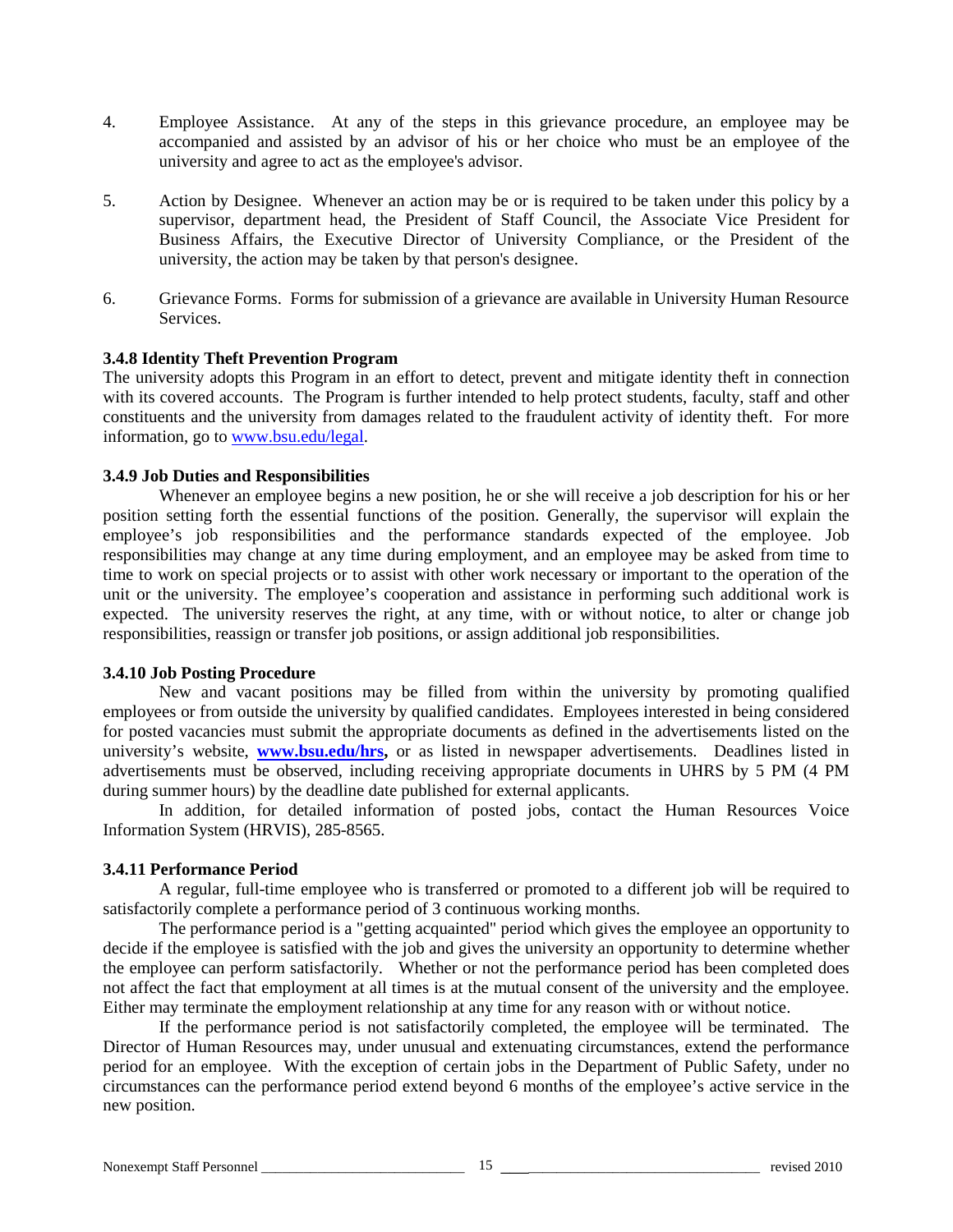### **3.4.12 Performance Review**

On an annual basis, an employee will have a written review and discussion of his or her performance and job-related behavior conducted by his or her supervisor. At the supervisor's discretion, written reviews may be undertaken more frequently.

Performance reviews are designed to help an employee understand his or her responsibilities and to show how to improve his or her job performance and job-related behavior. The supervisor will explain the review, and the employee will be asked to sign the Employee Performance Appraisal Form. The employee's signature indicates the employee has read and discussed the review but does not indicate that the employee is in agreement. A separate written response to any and all points by the employee may be attached to the Employee Performance Appraisal Form. This form is then filed in University Human Resource Services.

#### **3.4.13 Probationary Period**

A regular, full-time employee is required to complete a probationary period of 3 continuous working months. (For certain employees in the Department of Public Safety who are required to attend the Indiana Law Enforcement Academy after being hired, their probationary period is a maximum of 12 months after their original hire date OR 6 months after completion of the Indiana Law Enforcement Academy, whichever is sooner.) An employee will be referred to as a regular employee upon satisfactory completion of the probationary period.

The probationary period is a "getting acquainted" period which gives the employee an opportunity to decide if the employee is satisfied with the job and gives the university an opportunity to determine whether the employee can perform satisfactorily. Regardless of status, employment at all times is at the mutual consent of the university and the employee. Either may terminate the employment relationship at any time for any reason with or without notice. If the probationary period is not satisfactorily completed, the employee will be terminated. While in a probationary period, progressive discipline does not apply; and the employee cannot grieve a discipline or discharge action. An employee in a probationary period is not eligible to use any accrued vacation or sick leave benefits. Rehires also must complete a probationary period.

The Director of Human Resources may, under unusual and extenuating circumstances, extend the probationary period. With the exception of certain jobs in the Department of Public Safety, under no circumstances can the probationary period extend beyond 6 months of active service. An employee may not be required to serve a probationary period when the employee has been employed on a temporary, full-time basis for 3 continuous working months in the same job and is then assigned regular, full-time status in that same job.

## **3.4.14 Promotion**

A promotion is a non-temporary movement to a position in a higher salary grade. The university generally will consider employees for promotions as well as external applicants by posting jobs on the university's website when vacancies occur. A performance period is required of an employee who gains a promotion. When an employee's position is upgraded as the result of a job audit, a performance period is not required. Under the promotion policy, an employee receives an increase in salary in accordance with the Compensation Policy on file in University Human Resource Services.

## **3.4.15 Reduction in Force for Staff Personnel and Service Personnel (Non-Bargaining Unit) Affiliated with Staff Personnel**

## **Policy:**

- 1. It is the policy of the university to endeavor to provide continuing employment for Staff Personnel and Service Personnel (Non-Bargaining Unit) Affiliated with Staff Personnel employees.
- 2. Reductions in the workforce which may be necessary for any reason will be accomplished through normal attrition whenever possible.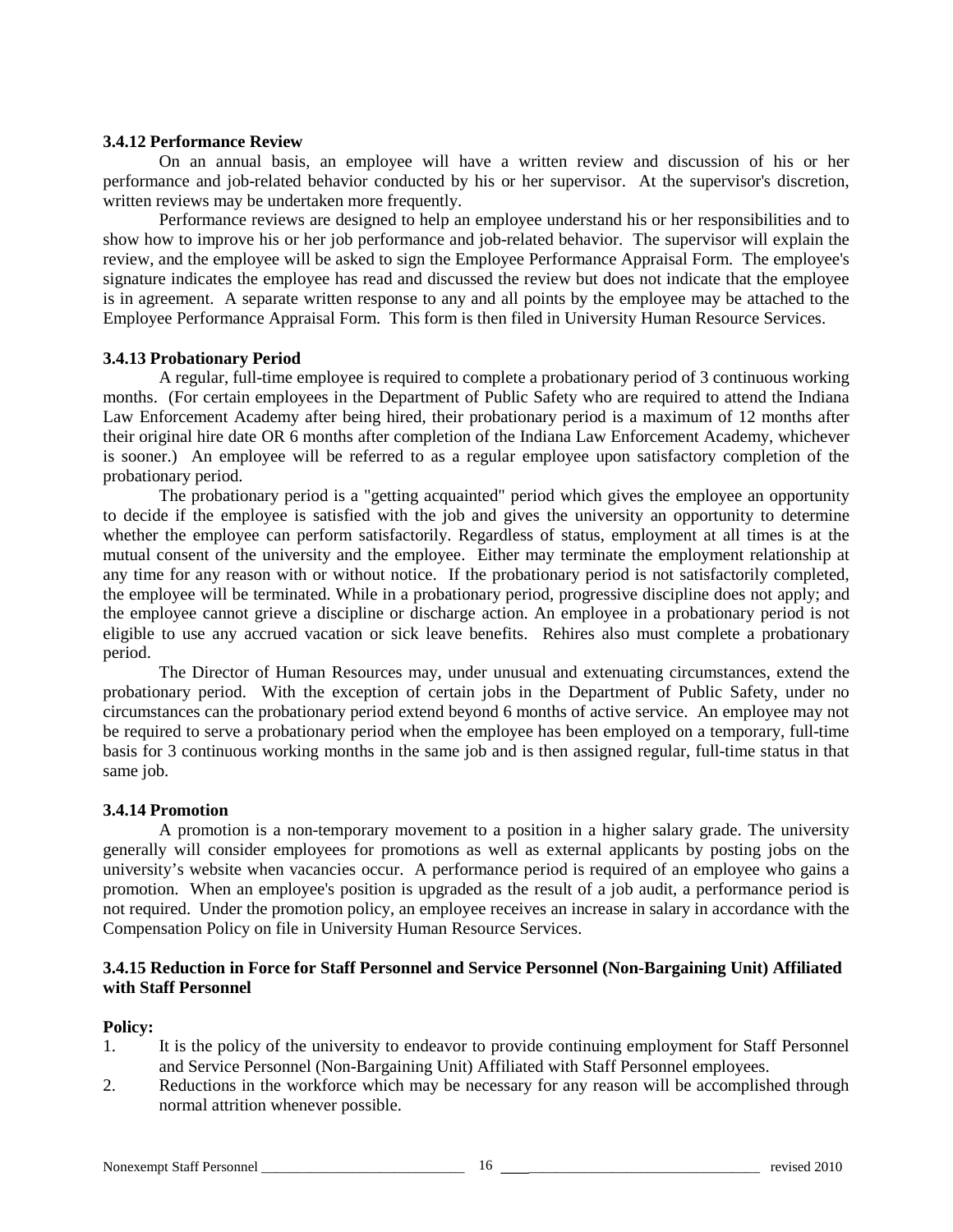- 3. In addition to normal attrition, layoff due to lack of funds, lack of work or reorganization will be utilized as deemed necessary by the university.
- 4. Eligibility for recall shall apply only to those laid-off employees meeting the requirements stated below.
- 5. A Staff Personnel or Service Personnel (Non-Bargaining Unit) Affiliated with Staff Personnel employee who is subject to layoff or who has been laid off shall be afforded a reasonable number of interviews for any open positions outside of the employee's work area (or subdivision) at the same or lower levels if University Human Resource Services deems he or she is qualified.

## **Applies to:**

All regular, full-time Staff Personnel and Service Personnel employees not otherwise represented by a university recognized bargaining agent.

## **Definitions:**

- 1. Layoff. The severance of an employee from the payroll with eligibility for recall. To be eligible for layoff, the employee must satisfy the following requirements:
	- a. Must be a regular full-time employee.
	- b. Must have completed the probationary period of service.
	- c. Must have a satisfactory work record.
- 2. Termination. The severance of an employee from the payroll without eligibility for recall.
- 3. Recall. The reinstatement of a laid-off employee to active status within a period which is the lesser of the employee's creditable service before layoff or 2 calendar years. In the event of recall the employee will retain the original service date but will not receive service credits for the period of an extended layoff. Accrued sick leave will be reinstated when the employee returns to work.
- 4. Length of Service. Continuous service calculated from the most recent date of hire as a regular fulltime employee, except for periods in which the employee is in an extended layoff status.
- 5. Extended layoff. A layoff for a period in excess of 30 consecutive calendar days.

## **Order of Layoff:**

- 1. Due to the nature of the work performed by Staff Personnel and Service Personnel (Non-Bargaining Unit) Affiliated with Staff Personnel employees, the qualifications of the employee to fulfill the requirements of the work remaining shall be the prime factor in determining who is to be laid-off.
- 2. Where the qualifications of two or more employees to fulfill the requirements of the work are equal, the university will follow these priorities for reduction in force as much as practicable.
	- a. Temporary part-time before regular employees.
	- b. Temporary full-time before regular employees.
	- c. Employees in a probationary period before regular employees.
	- d. Employees with a shorter length of service before employees with a longer length of service.

## **Recall:**

Employees who have been laid off from a work area (or subdivision) shall be recalled to available work, if any, in that same work area (or subdivision); employees with the greatest length of service will be recalled first, provided that they have the best qualifications to fulfill the requirements of the work.

## **Continuation of Insurance Benefits:**

Except for salary continuance insurance which terminates on the last day of work, group insurance benefits may be continued for a period of 6 months by employees on layoff status by direct payment of the employee's share of the cost of the benefit programs to the Office of Payroll and Employee Benefits.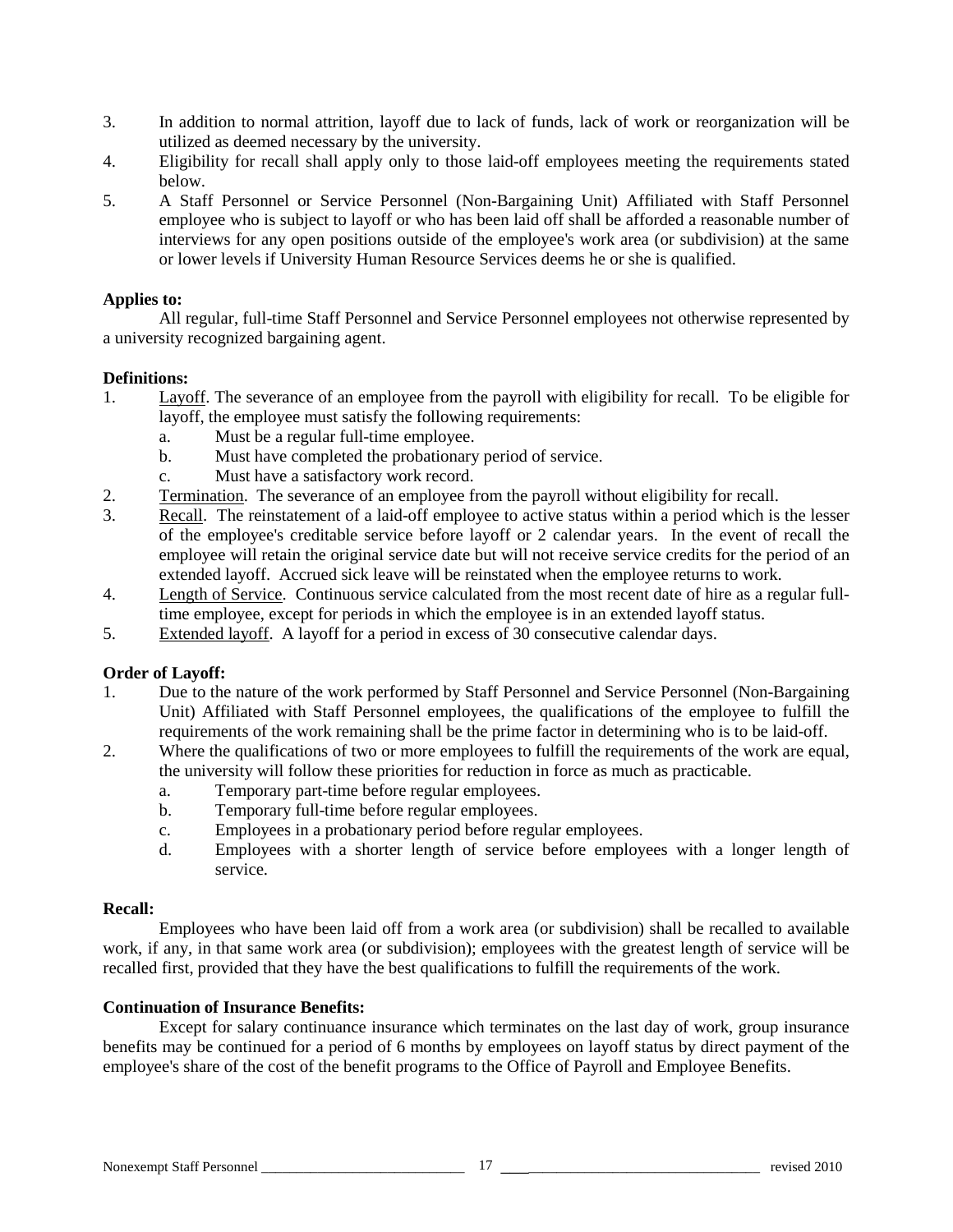## **Notice of Reduction in Force:**

When the university reduces the number of regular, full-time employees for a period in excess of 30 consecutive calendar days, the university will notify the affected regular, full-time employees in writing at least 30 calendar days prior to the effective date of their layoff. If the reduction in force is caused by emergency, government directive or decision or by Acts of God; such as a fire, storm, flood, power or mechanical breakdown, vital work stoppage or other causes of similar unforeseen nature beyond the control of the university, the 30 calendar day notice requirement is not required.

## **Termination of Layoff Status:**

- 1. An employee on layoff status will lose all recall rights and be terminated upon the occurrence of any of the following:
	- a. Refusal to report for an interview at a time and place scheduled by the university.
	- b. Refusal to accept a position offered if the salary offered is equivalent to 80% or more of the employee's salary before layoff.
	- c. Refusal to return to work at a time specified by the university.
	- d. Expiration of the recall eligibility period.
- 2. Layoff status and attendant recall rights are also terminated should the employee accept regular employment with the university outside of the Staff Personnel and Service Personnel (Non-Bargaining Unit) Affiliated with Staff Personnel employee groups. Refer questions to University Human Resource Services.

## **3.4.16 Resignation**

An employee who resigns from the university after the beginning of the month following completion of the probationary period will be paid for accrued and unused vacation through the last day worked by the employee regardless of the effective date of the resignation.

## **3.4.17 Social Security Number Statement**

Ball State University is committed to protecting the privacy of its students, employees, and alumni, as well as other individuals associated with it. At times the university will ask you for your Social Security Number. Federal and state law requires the collection of your Social Security Number for certain purposes such as those relating to employee compensation, tuition payments and financial aid. Whenever your Social Security number is requested on a Ball State University form or other document, the written or electronic form used to request your number will be clearly marked as to the reason for the request and will state whether this request is voluntary or mandatory. Visit [www.bsu.edu/bsuid/policy](http://www.bsu.edu/bsuid/policy) for the complete policy.

## **3.4.18 Transfer**

A transfer is a non-temporary movement to a position at the same or lower salary grade. A lateral transfer may result in a title change but does not result in a salary grade change. A transfer to a position in a lower salary grade may result in a salary reduction. A performance period is required of an employee who obtains a transfer.

## **4.0 ABSENCES FROM WORK**

In some cases, the following programs are summarized. For program details and eligibility information, consult the benefits website: [www.bsu.edu/payroll.](http://www.bsu.edu/payroll)

## **4.1 Absences with Pay**

## **4.1.1 Compensation Policy for Declared and/or Specified University Close-downs**

This section sets forth the compensation policy for certain university close-downs on days other than university holidays as previously described. Such close-downs shall be only as declared by the Board of Trustees and/or the President of the university and shall include declared days of mourning and days set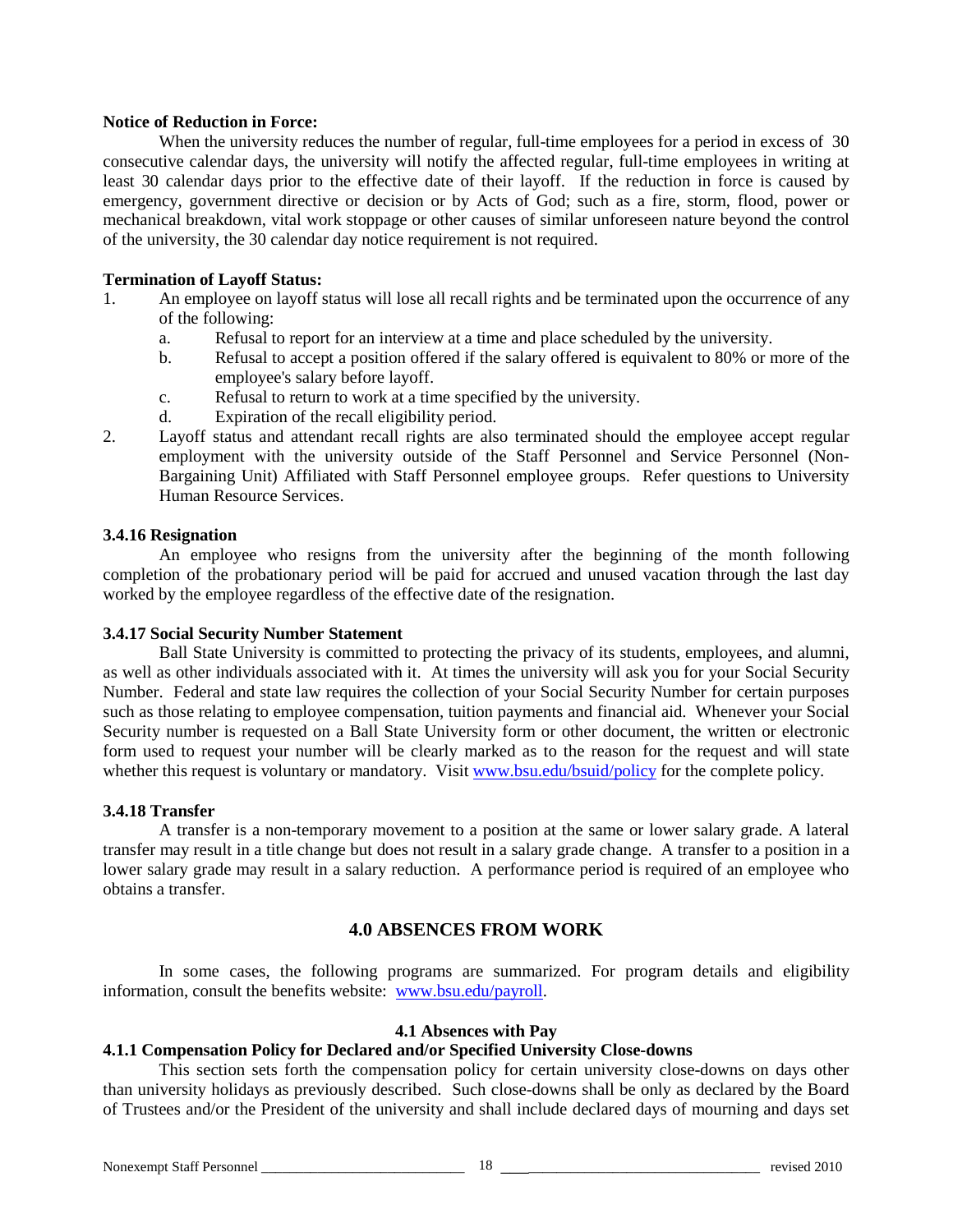aside to honor a specified person or event. The policy is applicable to unique, one-time close-downs that are generally of not more than one day's duration.

An employee who is scheduled to work but does not work due to the closing of the university for the reasons indicated will be paid according to the hours he or she was scheduled to work that day. (In other words, an employee will not suffer a loss in pay due to the closing of the university.) The hours for which an employee was scheduled to work but did not work due to the closing of the university are not counted as hours worked during the applicable workweek for purposes of overtime compensation for nonexempt employees. An employee who is in pay status but not scheduled to work will receive compensation according to his or her pay status. An employee who is not scheduled to work because of a scheduled day off or layoff status will not receive compensation.

If required to work to maintain essential or necessary services on the declared day, a staff employee will receive the regular rate of pay for the regularly scheduled workday plus the normal rate of pay for the hours actually worked. The employee will be considered to have worked or have been scheduled to work on the declared day if the majority of the regularly scheduled shift falls on the declared day.

This policy does not apply to close-downs or reductions in work force related to university vacation periods, energy or resource shortages, or other conditions beyond the university's control.

#### **4.1.2 Court Duty**

If an employee is summoned for jury duty or subpoenaed as a court witness during the employee's regularly scheduled working hours, time off will be granted upon presentation to the supervisor of a copy or other evidence of the subpoena prior to such duty. Also, the employee must submit a copy or other evidence of the subpoena to the Office of Payroll and Employee Benefits. The employee will be allowed time off with pay for required jury duty or when subpoenaed to testify in a court case except when the employee is a party to such action. After being released by the court, an employee must return to work for the remainder of his/her regularly scheduled work shift.

A third-shift employee shall not be required to work his or her scheduled shift immediately prior to the first morning of jury duty. If a third-shift employee is released by the court by 5:00 p.m. and is not scheduled for jury duty the following day, he or she shall be required to work his or her scheduled shift that night. If released after 5:00 p.m., he or she shall not be required to work his or her scheduled shift that night.

A court appearance of a personal nature must be taken as time off without pay or as paid vacation if scheduled in advance with the supervisor.

#### **4.1.3 Funeral Leave**

Funeral leave may be taken in the event of the death of an employee's immediate family or household:

| <b>Blood Relatives</b>   | <b>Step Relatives</b> | In-Laws         |
|--------------------------|-----------------------|-----------------|
| Husband                  | Stepfather            | Father-in-law   |
| Wife                     | Stepmother            | Mother-in-law   |
| Father                   | Stepson               | Son-in-law      |
| Mother                   | Stepdaughter          | Daughter-in-law |
| Son                      |                       |                 |
| Daughter                 |                       |                 |
| <b>Brother</b>           |                       |                 |
| <b>Sister</b>            |                       |                 |
| Grandmother              |                       |                 |
| Grandfather              |                       |                 |
| Grandchild               |                       |                 |
| <b>Great Grandmother</b> |                       |                 |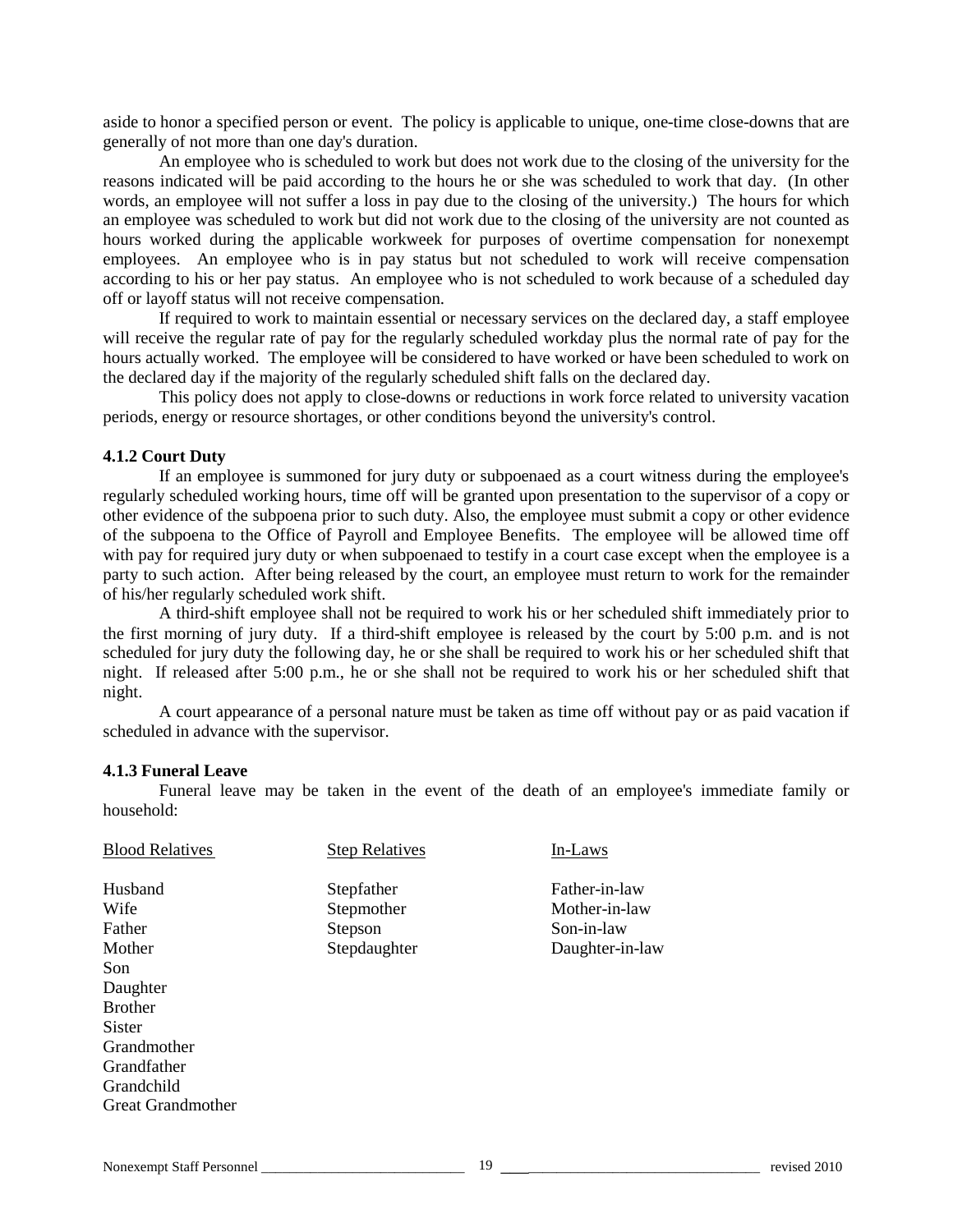Great Grandfather Great Grandchild

Funeral leave is also extended to qualified same-sex domestic partners if they meet certain requirements as defined in the Board Report dated July 18, 2003.

The distance of funeral services from Muncie determines the period of leave as follows:

3 workdays - within a 150-mile radius of Muncie

4 workdays - between 150- to 300-mile radius of Muncie

5 workdays - beyond a 300-mile radius of Muncie

7 workdays - outside of North America.

(The additional days for travel are granted only when the employee travels to the services.)

Visit the website [www.bsu.edu/hrs/leavesofabsence](http://www.bsu.edu/hrs/leavesofabsence) and click "Funeral Leave" to view a map used to determine days of funeral leave available.

Funeral leave may also be taken in the event of the death of a Staff Personnel member's other relative as listed below. Paid leave is limited to one workday.

| <b>Blood Relatives</b> | <b>Step Relatives</b> | In-Laws        |
|------------------------|-----------------------|----------------|
| Uncle                  | Step-Father-in-law    | Brother-in-law |
| Aunt                   | Step-Mother-in-law    | Sister-in-law  |
| Nephew                 |                       |                |
| <b>Niece</b>           |                       |                |

With the exceptions as noted, the following rule applies:

If an employee is on a paid or unpaid leave at the time of the death of a family member (as defined within the funeral leave policy), funeral leave is not available to that employee.

**Exception One:** If an employee has taken an Emergency Leave, a non-intermittent Family and Medical Leave, or Sick Leave (limit of 40 hours per fiscal year) to care for a qualified family member, that leave terminates upon the death of the qualified family member and funeral leave would be available.

**Exception Two:** The employee is on an intermittent Family and Medical Leave.

Time off with pay may be granted to attend the funeral of a fellow employee. Such time off must be approved by the department head and University Human Resource Services and will be limited to the employees in the same work unit as the deceased employee. The interpretation of work unit will be the responsibility of the department head.

## **4.1.4. Holiday Pay when Shift Overlaps Two Calendar Days**

If the workshift overlaps two calendar days, the calendar day on which the majority of the shift falls will be designated the official holiday for pay purposes.

## **4.1.5 Holidays**

The following 9 holidays are recognized as university holidays: New Year's Day, Martin Luther King, Jr. Day, Memorial Day, Independence Day, Labor Day, Thanksgiving Day, the day following Thanksgiving Day, Christmas Day, and one additional holiday to be celebrated on a day declared by the President of the university. The university-designated holiday may or may not be on the same day as the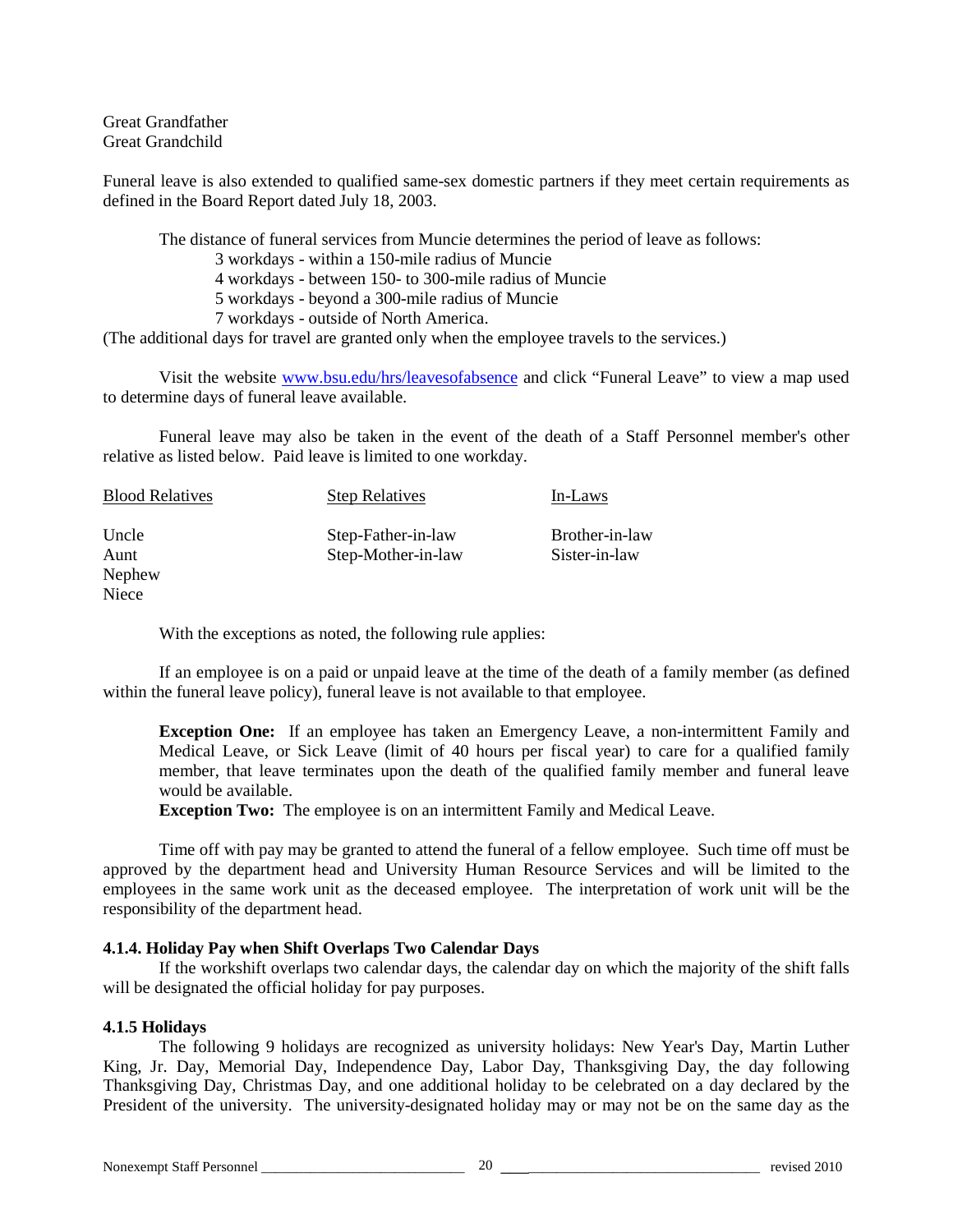calendar holiday. An employee will be entitled to the equivalent of 8 hours of pay for each of the aforementioned designated holidays provided the employee is in pay status for 40 hours (including holiday pay) during the workweek of the designated holiday.

The standard university workday is 8 hours; and the standard university workweek is 5 days. For most employees, the standard workweek occurs Monday through Friday; and the standard workweek is 40 hours.

The university, however, must provide some services on a 12, 18, or even a 24-hour per day basis and, in certain instances, must provide those services up to 7 days per week. Thus, the "normal" schedule for some employees varies considerably from the listed standards, although the total number of hours scheduled within the workweek is 40 hours. To accommodate the number of possible variations in work schedules under such a flexible system and to ensure equity among employees without regard to job assignment, all employees with holiday benefits will be eligible for the equivalent of 72 hours of holiday pay per year (8 hours per day times the 9 designated university holidays).

The vast majority of employees will be scheduled to work on the designated holiday, but they will not be required to work. This is the standard. However, there will be exceptions to that standard. For example,

- 1. Some employees may be regularly scheduled to work <u>less</u> than 8 hours on the day designated by the university to celebrate the holiday. Thus, they should be given time off on another day during the workweek equivalent to the difference between their actual scheduled number of hours and the standard 8 hours. For example, an employee is regularly scheduled for 6 hours, so he or she receives 6 hours holiday pay/time off that day and 2 hours holiday pay/time off another day during that workweek.
- 2. Some employees may be regularly scheduled to work more than 8 hours on the day designated by the university to celebrate the holiday. Thus, they should have their weekly schedule adjusted so that the difference between their actual scheduled number of hours and the 8 hours granted for the designated holiday is made up. For example, an employee is regularly scheduled for 10 hours, so he or she receives 8 hours of holiday pay/time off that day and is required to work the other 2 regularly scheduled hours on that day or on another day during that workweek.
- 3. Some employees may not be regularly scheduled to work on the day designated by the university to celebrate the holiday. Thus, they are still scheduled to work a 40-hour workweek and are not receiving a day off for the designated holiday. These employees should be given 8 consecutive hours off work on another day during that workweek.
- 4. Some employees may be required to work their regularly scheduled shift on the day designated by the university to celebrate the holiday. Thus, they are working a 40-hour workweek and are not receiving a day off for the designated holiday. These employees should be given 8 consecutive hours off work on another day during that workweek.
- 5. Some employees may be required to work more or less than 8 hours on the day designated by the university to celebrate the holiday. Regardless of the number of hours actually worked on the designated holiday, the equivalent time off/holiday pay granted during the workweek should equal 8 hours.

For each of these exceptions, it will be the responsibility of the supervisor to adjust the employee's schedule during the workweek within which the designated holiday falls to ensure that the employee receives the equivalency of exactly 8 hours of holiday pay. If an employee works on the designated holiday and is not given equivalent time off during that workweek, the employee will receive 8 hours of holiday pay to compensate the employee for the missed designated holiday.

When required to work on a calendar day on which a holiday falls but not required to work the university-designated holiday which falls either preceding or following the calendar holiday, an employee will be entitled to receive premium pay on the calendar holiday. When required to work on the universitydesignated holiday but not required to work on the calendar day on which the holiday falls, an employee will be entitled to receive premium pay on the university-designated holiday. If required to work a normal 8 hour shift on a calendar day on which a holiday falls and also required to work on the university designated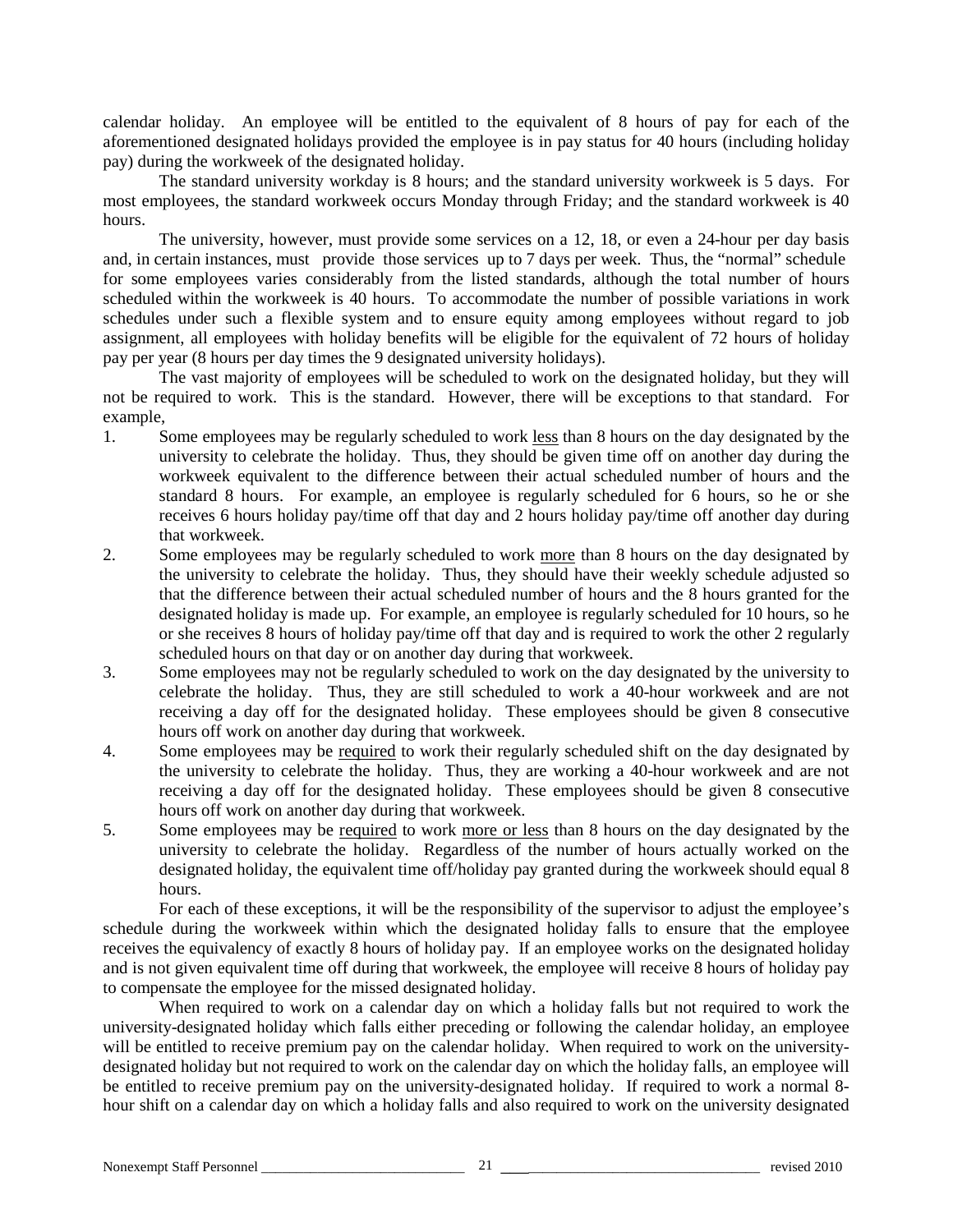holiday, an employee will be entitled to receive premium pay on the calendar holiday only. An employee cannot receive premium pay for both the university-designated holiday and the calendar holiday.

If an employee terminates employment, no pay will be received for a designated holiday occurring after the last day worked even though the holiday falls within the period of the employee's projected terminal vacation leave (if any).

On the last university workday preceding both the designated Christmas holiday and New Year's holiday, the work shift for regular, full-time employees will normally be reduced by 2 hours. The reduced work shift permits time off with pay for employees who work a full 6 hours on these days to prepare for the holiday. Employees who work on these days and cannot be granted the 2 hours off will receive 2 hours additional pay at the regular straight-time rate.

#### **4.1.6 Maternity Leave**

Maternity Leave is leave taken at the time determined by an employee and her physician to be when she is unable to work due to pregnancy, childbirth, and related conditions. It is treated the same as any other sick leave. Vacation days earned and available for use may be taken contiguous to paid sick leave days. A Maternity Leave will be counted against any leave entitlement required under the Family and Medical Leave Act.

## **4.1.7 Paid Sick Leave**

The university sick leave policy is intended to encourage the accumulation of sick leave to cover extended illness. It is recognized that employees may become ill or injured, and, therefore, are unable to perform their assigned duties. Accumulated sick leave should not be considered as earned time off with pay and may not be granted for any reason other than for an absence due to illness or injury of the employee, including maternity-related conditions, the employee's own dental or medical appointments, or for the care of a family member during an illness or injury of that family member. The total paid sick leave hours used for the care of a family member shall not exceed 40 hours in any fiscal year. Paid sick leave applies only if the employee is regularly scheduled to work at the time of illness or injury. Abuse of sick leave may be deemed justification for discharge of the employee.

It is urged that all employees be impressed with the value of accumulating a balance of up to 720 paid sick leave hours to cover potential periods of extended illness or injury. An employee needs approximately 520 hours of accumulated sick leave to cover the **60-calendar day waiting period plus 30 calendar days** for processing time before receiving a check for long-term disability benefits under the university's salary continuance program. Additional processing time may be needed by the salary continuance insurance company for certain health care situations.

Paid sick leave is accrued beginning on the employee's effective date of employment; but for a new employee, it is not available for use until the beginning of the reporting period following satisfactory completion of the probationary period. Only paid sick leave hours accrued and reported on the paycheck stub may be used. Paid sick leave must be used in 1-hour increments. A maximum of 720 hours of accumulated paid sick leave may be used during a fiscal year. For accrual rates, see the benefits website: [www.bsu.edu/payroll.](http://www.bsu.edu/payroll)

If absent from work because of illness or injury, an employee must notify his or her supervisor according to departmental regulations for reporting absences. Failure to notify his or her supervisor within the departmental prescribed time may result in disapproval of sick leave benefits and/or disciplinary action up to and including discharge. If there is no specific departmental regulation, the employee is required to notify his or her supervisor no later than 30 minutes after the beginning of the workshift.

The university may require for any sick leave, and particularly sick leave requested on the day before or after a paid holiday or vacation period, a medical statement from a health care provider confirming the illness of the employee before granting sick leave benefits. At its sole discretion, the university reserves the right to assign the unused sick leave balance or any portion thereof toward time taken off which would otherwise qualify for sick leave. Whenever an employee is on sick leave, including sick leave for maternity-related conditions, the employee may be required to submit to the university periodic statements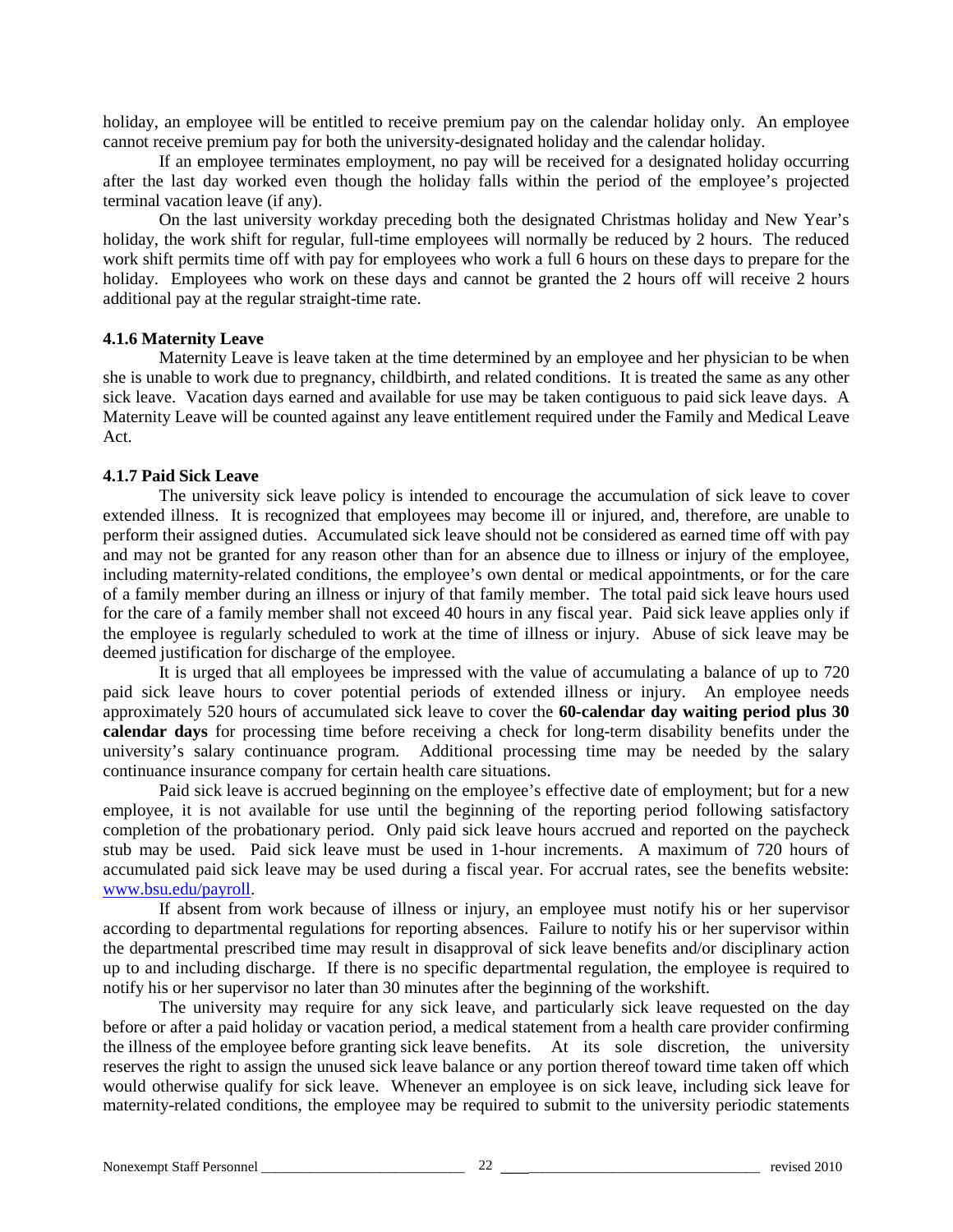from the employee's health care provider. Failure to provide requested evidence may result in disapproval of sick leave benefits and/or disciplinary action up to and including discharge.

Sick leave payments will cease whenever an employee enters a layoff status. If an employee is on a paid or unpaid sick leave and fails to return from the leave to the university and work one entire workshift, then the actual last day worked before the leave began will be the last day of employment at the university. Benefits will end on the actual last day of work before the leave began (health insurance continues through the end of the month in which the employee last worked). If the employee is in a qualifying Family Medical Leave, benefits may be continued through the period of the leave; and the employee will be charged for the university's share of premiums if she or he does not return to work for the specified time period. EXCEPTION: When the following circumstances occur, the employee's failure to return to work from a qualifying Family Medical Leave will not require the repayment of the university's portion of premiums paid during the leave: (1) the continuation, recurrence, or onset of a serious health condition; or (b) other circumstances beyond the control of the employee. Return to work requirements listed with each leave of absence still are in effect.

#### **4.1.8 Vacation**

Vacation is accrued beginning on the employee's effective date of employment; but for a new employee, it is not available for use until the beginning of the reporting period following satisfactory completion of the probationary period. Only vacation hours that are accrued and reported on the paycheck stub may be used.

The vacation year will start on the beginning date of the pay period for which the first check will be issued in July (date adjusted annually to coincide with the biweekly pay period) and end on the last date of the last pay period paid in June of the following year. All vacation accrued in a vacation year must be used before the end of the following vacation year except balances of less than one will be carried forward to the next vacation year.

Holidays recognized by the university are not counted as a part of vacation. Extra pay in lieu of vacation is not allowable.

For accrual rates, see the *B.S.U. Benefits Handbook* or the benefits website: [www.bsu.edu/payroll.](http://www.bsu.edu/payroll) Vacation is accrued through the last day worked by the employee, regardless of the effective date of the resignation.

Vacations are to be scheduled in advance and at a time agreeable to the supervisor and in accordance with the needs of the department. Vacation is to be used in 1-hour increments; however, the request to use vacation in 1-hour increments will not be approved by the supervisor if the absence of the employee from the workplace would require that a substitute or replacement be employed. At its sole discretion, the university reserves the right to assign an employee's available vacation balance toward time off.

#### **4.2 Absences without Pay**

An employee's supervisor may authorize a leave without pay up to 10 consecutive workdays for an employee. Certain other leaves, as indicated below, require additional approval from the department head and University Human Resource Services.

Eligibility for certain leaves of absence without pay will be determined by the employee's length of service, the supervisor's and department head's recommendations, conditions of work loads within the department, and the reason the leave is being requested.

An employee may request or may be required to use all of his or her accrued paid vacation or sick leave according to established university and departmental policy relevant to the specific leave. Payment of vacation earnings will not extend the period of the leave. The leave may be canceled and the employee required to return to work if a change occurs in the circumstances under which the leave was approved.

Unless an employee has prior written approval from University Human Resource Services, the employee may not work for pay during a leave of absence; otherwise, the employee will be considered to have resigned from the university as of the date that the employee began such work. For certain leaves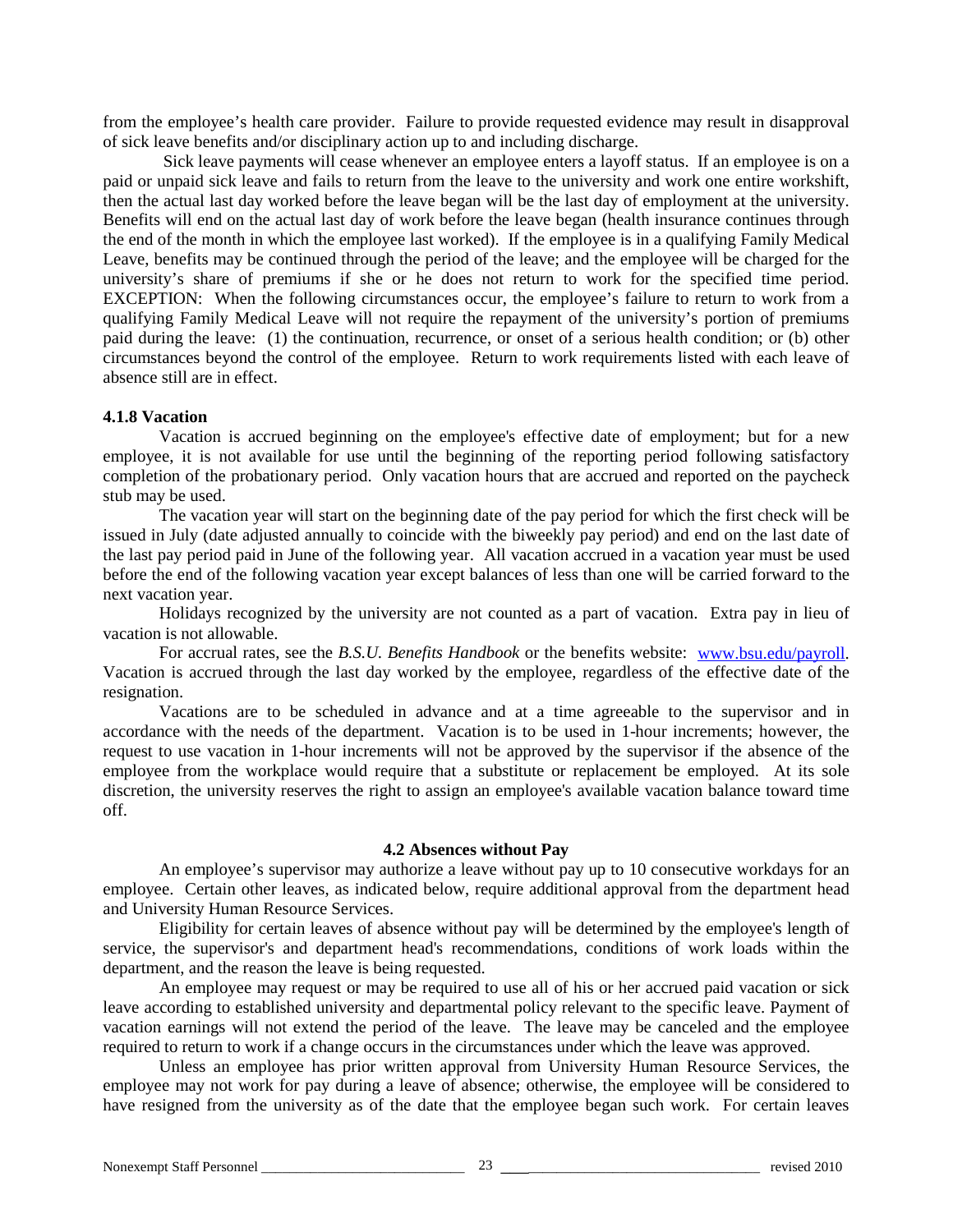without pay, if the employee fails to return to work at the university at the end of the leave and work for a period of time equal to the length of the leave, he or she must repay the portion of the benefit costs paid by the university during the leave of absence.

An approved leave of absence without pay gives an employee the right to return to the same or similar position at the expiration of the leave, assuming the employee would have been continuously employed during the leave period.

Sick leave and vacation credits do not accumulate during a leave of absence without pay. For information on continuation of existing benefit plans during a leave, see the benefits website: [www.bsu.edu/payroll.](http://www.bsu.edu/payroll)

## **4.2.1 Child Care Leave**

A leave of absence without pay of up to 6 months may be granted to an employee following the birth of an employee's child and after her physician has declared her able to return to work or following the adoption or foster care placement of a child. Child Care Leave combined with Pregnancy Leave cannot exceed 6 months in a "leave year."

Entitlement to Child Care Leave will begin on the date of birth, adoption, or foster care placement of a child and will end on the last day of the twelfth month following the beginning entitlement date. Child Care Leave is available to both female and male employees.

If the employee fails to return to work at the university on or before the expiration of the Child Care Leave, the employee will be considered to have resigned from the university. If the employee fails to return to work at the university at the end of the leave and work for a period of time equal to the length of the leave, he or she must repay the portion of the benefit costs paid by the university during the Child Care Leave.

To the extent that the Child Care Leave is also a Family and Medical Leave qualifying leave, it will run concurrently with Family and Medical Leave.

#### **4.2.2 Emergency Leave**

A leave of absence without pay of up to 6 months during a "leave year" may be granted to a fulltime regular employee when such leave is necessary for an employee to provide care for a member of the employee's immediate family or household suffering from a serious health condition. To the extent that the Emergency Leave is also a Family and Medical Leave qualifying leave, it will run concurrently with Family and Medical Leave. Employees may be paid up to 40 hours of sick leave during each fiscal year for absences related to the care of a member of the employee's immediate family or household.

#### **4.2.3 Extended Sick Leave**

If an employee does not qualify for Family and Medical Leave or if this leave has been exhausted, he/she may be eligible to apply for an Extended Sick Leave from the university. For information on this program, please contact the Leave Programs Specialist in University Human Resource Services, 285-1036.

## **4.2.4 Family and Medical Leave**

The Family and Medical Leave Program is intended to provide up to 12 weeks' time off without pay during a "leave year" to eligible employees in accordance with the Family and Medical Leave Act of 1993 (FMLA). It is the practice of Ball State University to voluntarily apply the FMLA provisions to same-sex domestic partners as qualified by the university's Affidavit of Domestic Partner Relationship.

To qualify for Family and Medical Leave, the employee must meet all of the following conditions:

- have at least 12 months (need not be consecutive) of service at the university; and
- have worked at least 1250 hours during the 12 months immediately preceding the date the requested leave is to begin; and
- have a qualifying reason for taking Family and Medical Leave; and
- have a remaining balance of Family and Medical Leave.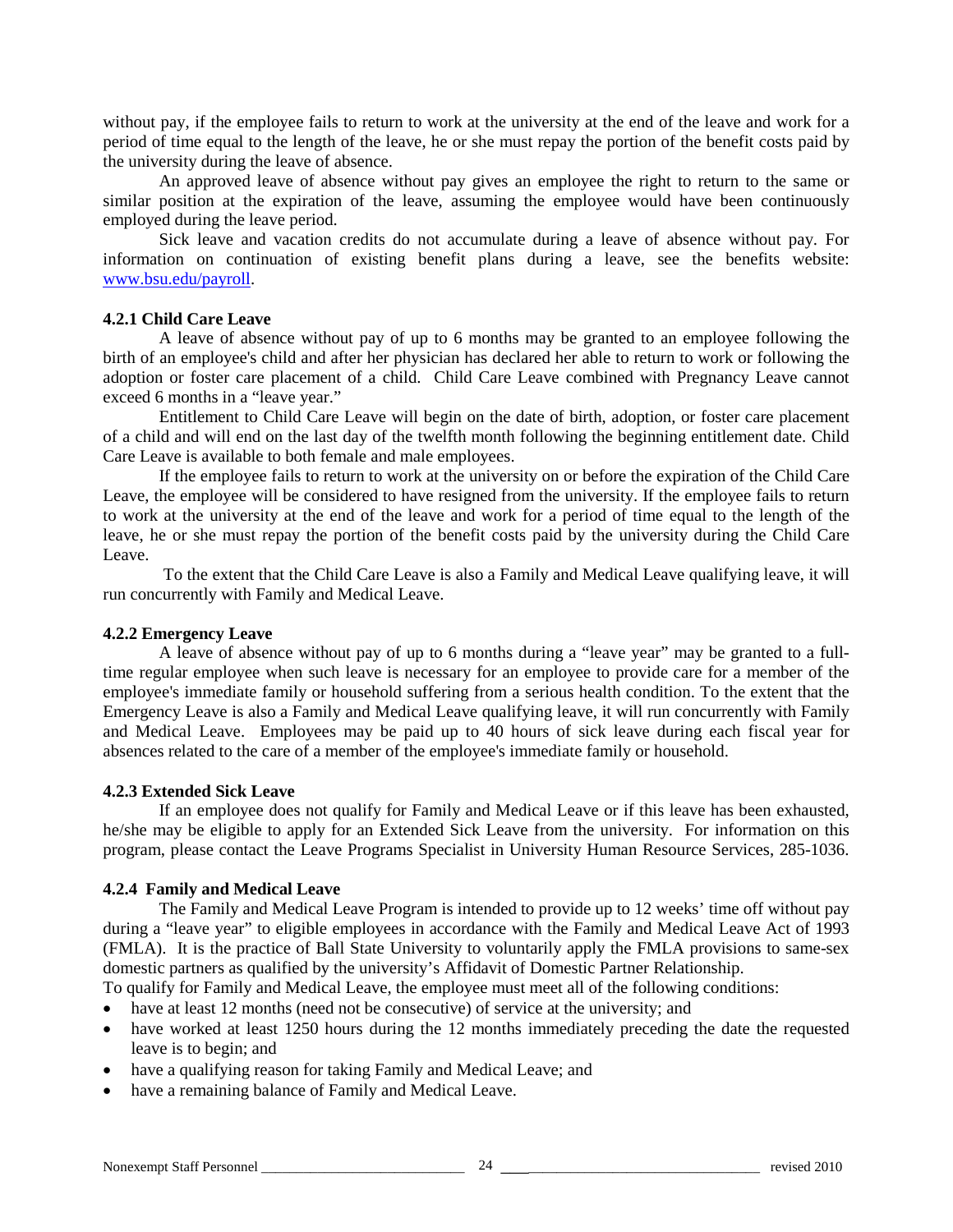A qualifying reason for a Family and Medical Leave is any of the following:

- the birth of the employee's child and in order to care for the newborn child; or
- the placement of a child with the employee for adoption or foster care; or
- to care for the employee's spouse, child, parent, or qualified same-sex domestic partner who has a serious health condition; or
- a serious health condition that renders the employee incapable of performing the functions of his or her job.
- a qualifying exigency arising out of the fact that the employee's spouse, child, parent, or qualified samesex domestic partner is a covered military member on active duty (or has been notified of an impending call or order to active duty); or
- to care for a covered (military) service member, including some qualifying veterans, with a serious service-related injury or illness who is undergoing medical treatment, recuperation, or therapy, is otherwise in outpatient status, or is otherwise on the temporary disability retired list if the employee is the spouse, child, parent, qualified same-sex domestic partner, or next of kin of the service member.

A "serious health condition" is an illness, injury, impairment or physical or mental condition that involves inpatient care in a hospital, hospice, or residential medical-care facility, and any period of incapacity or subsequent treatment in connection with such inpatient care; or continuing treatment by a health care provider which includes any period of incapacity due to: (1) a health condition lasting more than 3 consecutive days; (2) pregnancy or prenatal care; (3) a chronic serious health condition (e.g., asthma, diabetes); (4) a permanent or long-term condition for which treatment may not be effective (e.g., Alzheimer's, a severe stroke, terminal cancer); or (5) any absences to receive multiple treatments for restorative surgery or for a condition which would likely result in a period of incapacity of more than 3 days if not treated (e.g., chemotherapy or radiation treatments for cancer).

A "leave year" is defined as a 12-month period measured backward from the date the employee uses any Family and Medical Leave. A new "leave year" is calculated with each occurrence of Family and Medical Leave use. The entitlement to leave for the birth or placement of a child for adoption or foster care will expire 12 months from the date of the birth or placement.

An employee is required to use all of his or her accrued paid sick leave and may request to use his or her accrued vacation when requesting Family and Medical Leave for his/her own serious health condition. The remainder of the Family and Medical Leave will consist of unpaid leave. When requesting Family and Medical Leave for a family member, the employee may opt to use vacation leave, a portion of sick leave or unpaid leave. The maximum sick leave allowance that may be used for the care of a family member is 40 hours in a fiscal year.

Family and Medical Leave may be requested in a continuous block of time or on an intermittent or reduced leave schedule. Intermittent Family and Medical Leave may not be taken in less than 15-minute increments. The employee must make a reasonable effort to schedule intermittent leave at a time that will not unduly disrupt the workplace. An employee on an intermittent or reduced leave schedule may be temporarily transferred to an alternative position with equivalent pay and benefits for which the employee is qualified and better accommodates recurring periods of leave than the employee's regular position.

An employee is required to provide a 30-day advance notice when the leave is foreseeable. If the 30-day notice is not provided, the leave may be delayed until the 30 days have passed. If the leave is not foreseeable, notice must be given as soon as practicable, generally at least verbal notice within 1 to 2 workdays after the need for the leave becomes known to the employee.

An employee may be required to provide a medical certification of either the need to provide care to a spouse, parent, child, or qualified same-sex domestic partner with a serious health condition or for the employee's own serious health condition. Failure to provide a required certification within 15 calendar days of the date notice is received may result in delay or denial of Family and Medical Leave. Recertification of an employee's own serious health condition or the serious health condition of an employee's family member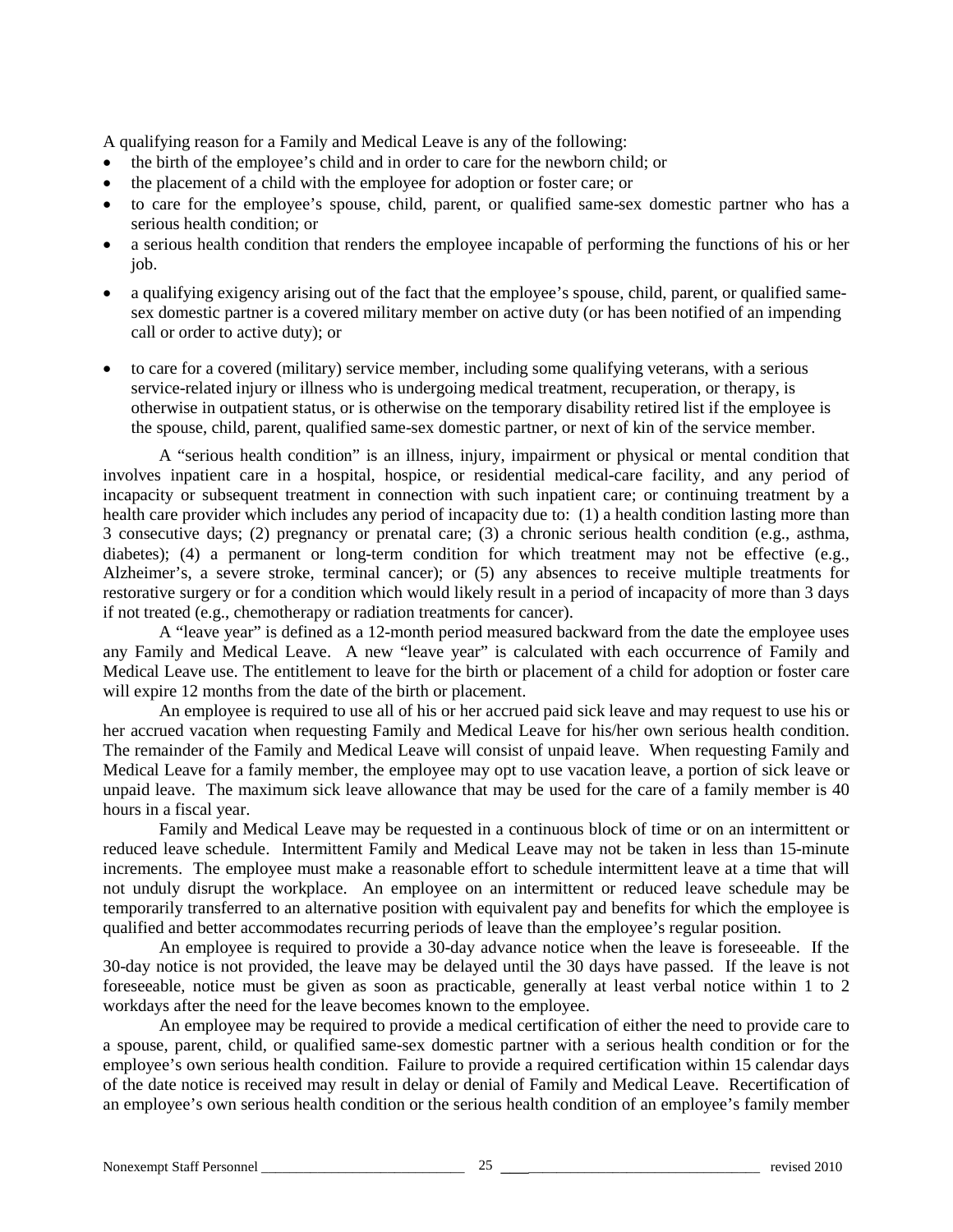may be required periodically during the leave period in accordance with applicable law, normally no more frequently than every 30 days. The university may require an employee to obtain a second or third medical opinion at the university's expense. An employee, for his or her own serious health condition, may also be required to submit a "fitness for duty" certificate prior to returning to work. The university may require an employee to submit periodic written statements of his or her intent to return to work in accordance with applicable law, normally no more frequently than every 30 days. During Family and Medical Leave, the university will continue to pay the university's portion of premiums for the employee's health plan under the same conditions that applied before the leave began. However, the employee must continue to make any contributions as if he or she were continuously employed during the Family and Medical leave period.

An employee who returns from Family and Medical Leave with the exception of an employee designated as a "key employee" will be restored to his or her old position or to a position with equivalent pay, benefits, and other terms and conditions of employment as if the employee had been continuously employed during the Family and Medical Leave period. Ball State University will determine whether a position is an "equivalent position." An employee who fails to return to work and work for a period of 30 days will be required to reimburse the university for the portion of health premiums paid by the university during the employee's Family and Medical Leave. EXCEPTION: When the following circumstances occur, the employee's failure to return to work from a qualifying Family Medical Leave will not require the repayment of the university's portion of premiums paid during the leave: (a) the continuation, recurrence, or onset of a serious health condition; or, (b) other circumstances beyond the control of the employee. Additional medical certification may be required to substantiate the need to remain off work. Family and Medical Leave may run concurrently with other university leave programs including, but not limited to, Emergency Leave, Child Care Leave, Maternity Leave, or Worker's Compensation. If there is a conflict between the provisions of another university leave policy and the Family and Medical Leave Act, the Family and Medical Leave Act provisions will control.

On January 28, 2008, the National Defense Authorization Act for Fiscal year 2008 was signed, and on October 28, 2009, the National Defense Authorization Act for Fiscal Year 2010 was signed. These acts under the FMLA allow for a spouse, child, parent, or next of kin of a covered service member to take up to 26 weeks of unpaid leave in a single 12-month period to care for a service member suffering from a serious injury or illness sustained in the line of covered active duty who is undergoing medical treatment, recuperation, or therapy, is otherwise in an outpatient status, or is otherwise on the temporary disability retired list. This leave is also available to qualified family members of veterans who are undergoing medical treatment, recuperation, or therapy for a serious injury or illness sustained, but not necessarily manifested, in the line of covered active duty at any time during the period of 5 years preceding the date on which the veteran undergoes the above treatment.

In addition, the above National Defense Authorization Acts allow for an eligible employee to take up to 12 workweeks of leave for a "qualifying exigency" arising out of that employee's spouse, child, or parent being on active duty or having been notified of an impending call or order to active duty in the Armed Forces. Contact the Leave Program Specialist (285-1036) in UHRS with questions.

## **4.2.5 Military Leave**

A leave of absence will be granted to an employee who is called to a tour of **training duty**. An eligible employee is entitled to a Military Leave of absence with pay not to exceed 15 calendar days in any one calendar year. The maximum number of paid military leave days in any one calendar year is 10. Evidence, such as military orders, must be submitted to University Human Resource Services before approval for pay will be given.

**Active duty** Military Leave of more than 15 calendar days will be without pay. Military Leave without pay of up to and including 5 years may be granted after the date of induction, enlistment, or call to active duty.

Benefit plans may be continued during Military Leave.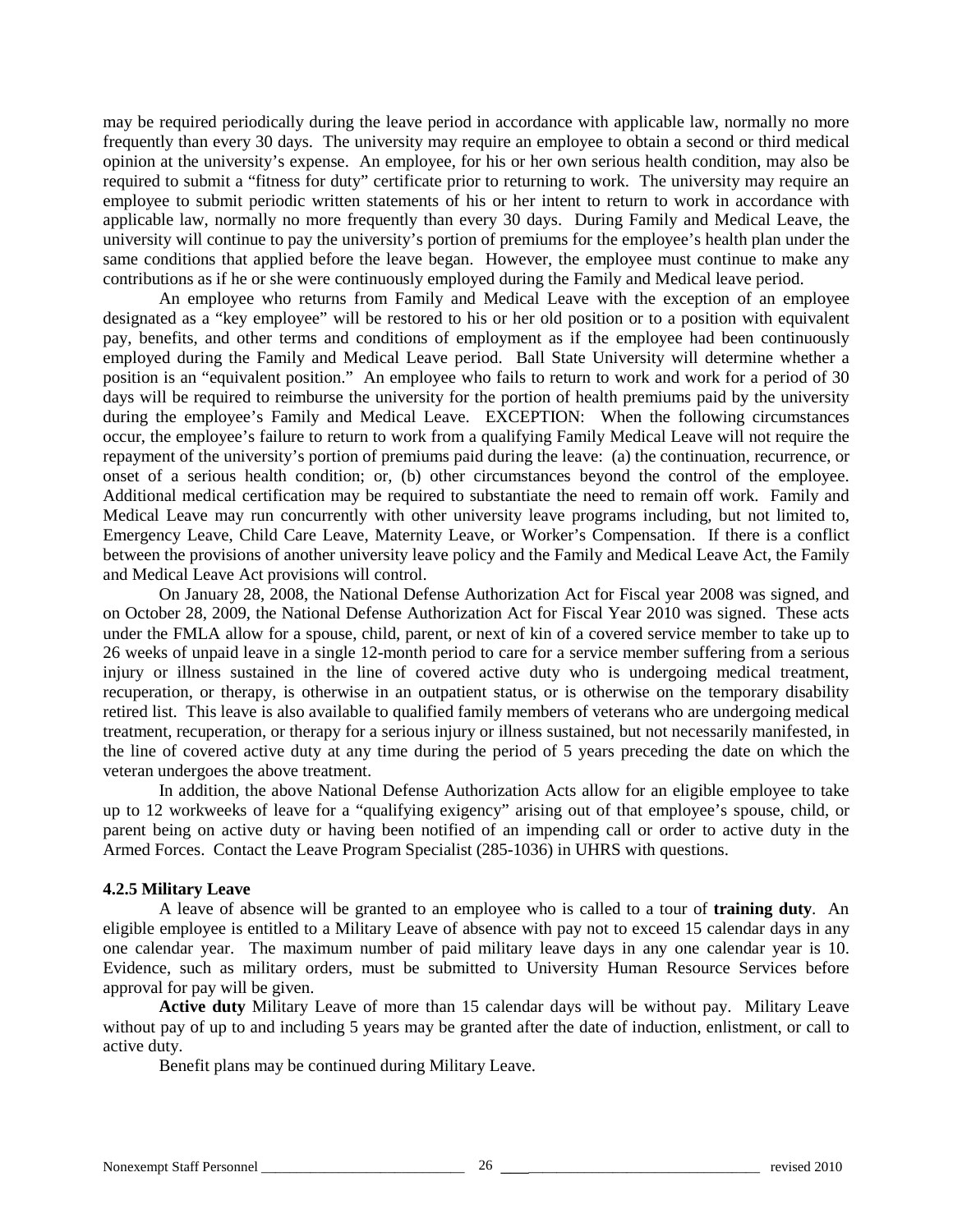#### **4.2.6 Military Family Leave**

A leave of absence without pay of up to 10 working days during a calendar year will be granted to the spouse, child (biological child, adopted child, foster child, or stepchild), parent (defined as biological father or mother, adoptive father or mother, a court appointed guardian or custodian, a foster parent, or a stepparent), grandparent (defined as biological grandparent, an adoptive grandparent, a foster grandparent or a stepgrandparent), or sibling (defined as a biological brother or sister, a foster brother or sister, or a stepbrother or stepsister) of a person ordered to active duty in the United States armed forces or the National Guard. The employee must have been employed by Ball State University for at least 12 months and have worked at least 1,500 hours during the 12-month period immediately preceding the day the leave begins. The employee is expected to provide written notice and a copy of the active duty orders if available before taking the leave. The employee may take the leave of absence during one or more of the following periods: 1) during the 30 days before active duty orders are in effect; 2) during a period in which the person ordered to active duty is on leave while active duty orders are in effect; 3) during the 30 days after the active duty orders are terminated. An employee taking such leave is to be restored to the position the employee held before the leave or to an equivalent position. Also, the employee may continue the employee's health care benefits with the university continuing to pay 75% of the premium contribution. An eligible employee may elect or an employer may require the employee to substitute any earned paid vacation, personal leave, or other paid leave except for paid medical or sick leave available to the employee for leave during the ten-day period. An employee may be eligible for child care assistance from the Indiana Military Family Relief Fund. (2009 SEA 356)

See the last paragraph under Family and Medical Leave for other benefits under the National Defense Authorization Act for Fiscal Year 2008.

## **4.2.7 Mutual Leave**

A leave of absence without pay of up to 6 months may be granted when a leave is mutually convenient for the employee and the university, provided a replacement is not required.

For an employee with over 1 year of continuous full-time service, benefit plans may be continued during the Mutual Leave.

If the employee fails to return to work at the university on or before the expiration of the Mutual Leave, the employee will be considered to have resigned from the university. If the employee fails to return to work at the university at the end of the leave and work for a period of time equal to the length of the leave, he or she must repay the portion of the benefit costs paid by the university during the Mutual Leave.

Mutual Leave is not considered leave entitlement under the Family and Medical Leave Act.

## **4.2.8 Personal Leave**

A leave of absence without pay of up to 3 months may be granted under special circumstances. Personal Leave may be extended an additional 3 months, not to exceed 6 months' duration. Benefit plans are not continued during a Personal Leave. Personal Leave is not considered leave entitlement under the Family and Medical Leave Act. If the employee fails to return to work at the university on or before the expiration of the Personal Leave, the employee will be considered to have resigned from the university.

## **4.2.9 Pregnancy Leave**

A leave of absence without pay of up to 3 months per "leave year" may be granted to a pregnant employee prior to the time she and her physician determine she is unable to work. No extension will be granted. Pregnancy Leave and Child Care Leave combined cannot exceed 6 months.

For an employee with over 1 year of continuous full-time service, benefit plans may be continued during the Pregnancy Leave.

Pregnancy Leave is not considered leave entitlement under the Family and Medical Leave Act.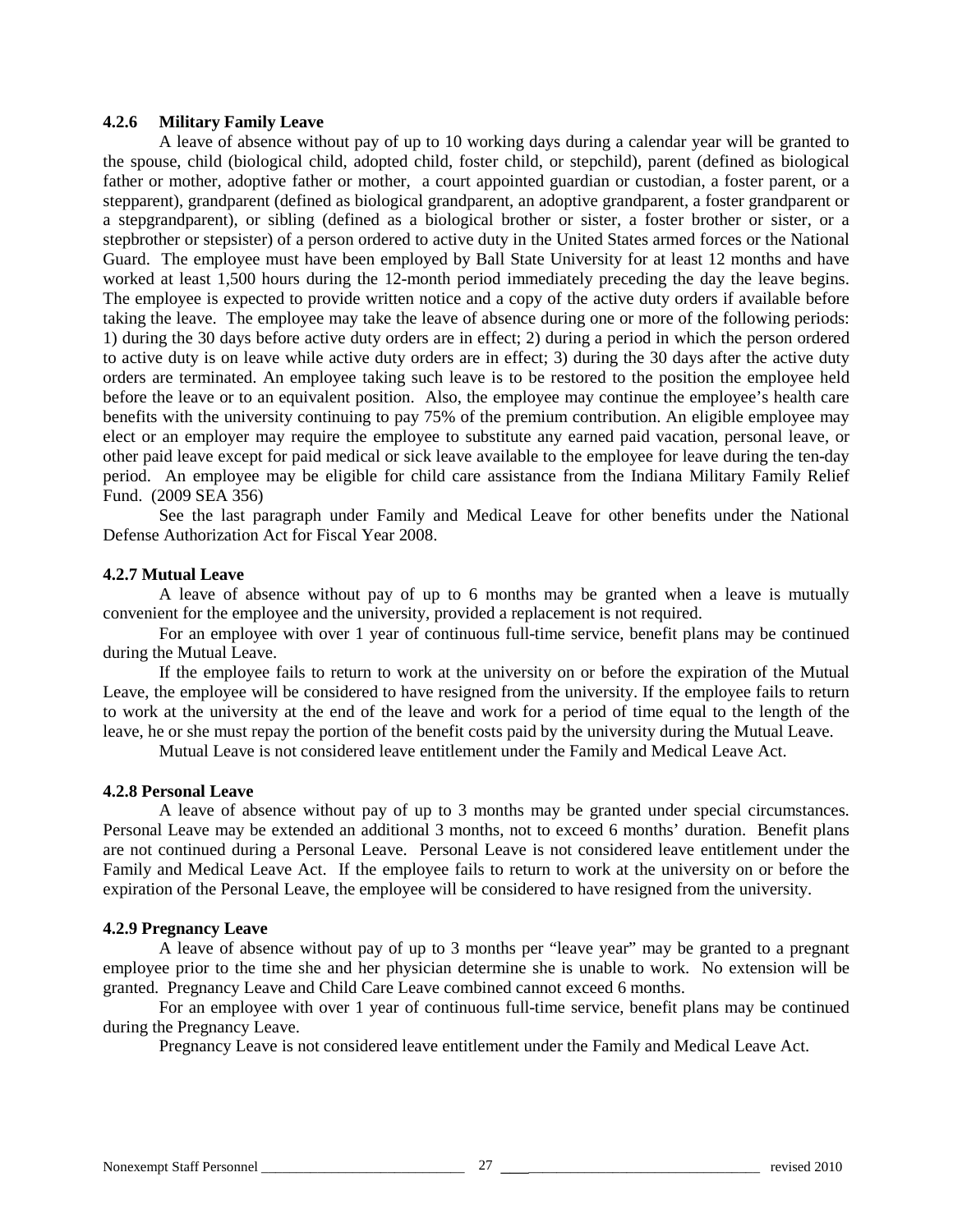#### **4.2.10 Study Leave**

A leave of absence without pay of up to and including 12 months may be granted to an employee to provide an opportunity to gain additional education and skills to better fulfill the specified responsibilities of an employee's present or future position at the university.

An employee is eligible to apply for such a leave if the employee has been employed at least 5 years at the university. A Leave for Study requires the approval of the supervisor, department head, and University Human Resource Services.

For an employee with over 5 years of continuous full-time service, benefit plans may be continued during the Leave for Study.

Generally, a Leave for Study must be: (1) related to an employee's present position at the university; or (2) related to an employee's potential development with the university; or (3) part of a program leading to a degree.

If the employee fails to return to work at the university on or before the expiration of the Leave for Study, the employee will be considered to have resigned from the university. If the employee fails to return to work at the university at the end of the leave and work for a period of time equal to the length of the leave, he or she must repay the portion of the benefit costs (including Educational Assistance) paid by the university during the Leave for Study.

An employee on an approved Leave for Study may enroll for up to 18 credit hours per fall semester and/or spring semester and up to 18 credit hours during any combination of summer sessions under the Educational Assistance Program.

## **4.2.11 Voting**

An employee who is scheduled to work during the hours in which polls are open for local, state, and national elections may be permitted time off without pay, not to exceed 4 hours, to vote on election day. Such time off for voting must be arranged in advance with the supervisor.

## **5.0 EMPLOYEE CONDUCT**

## **5.1 Anti-Harassment Policy**

Harassment of students or employees at Ball State University on the basis of race, color, national origin, ancestry, religion, creed, gender\*, sexual orientation, age or physical or mental disability is unacceptable and will not be tolerated. Such conduct is inconsistent with the university's commitments to excellence and to respect for all individuals. This Policy is intended to complement the university's Equal Opportunity and Affirmative Action Policy.

The university is also committed to protecting the academic freedom and freedom of expression of all members of the university community. This Policy will be construed and applied in a manner that protects the academic freedom and freedom of expression of all parties to a complaint. Academic freedom and freedom of expression include but are not limited to the expression of ideas, philosophies, or religious beliefs, however controversial, in classroom or other academic settings.

The term "harassment," as used in Paragraph 1 of this Policy, refers to verbal, physical, graphic or written conduct that has the purpose or effect of creating a hostile or intimidating environment; i.e., conduct which is sufficiently severe, pervasive, or persistent that it interferes significantly with an individual's employment, education, or living conditions. The conduct alleged to constitute harassment under this Policy will be evaluated from the perspective of a reasonable person similarly situated to the complainant and considering all of the facts and circumstances. Harassment must be distinguished from behavior which, even though unpleasant or disconcerting, is appropriate to the carrying out of instructional, advisory, or supervisory responsibilities. Instructional responsibilities, in particular, require appropriate latitude for pedagogical decisions concerning the topics discussed and methods used to draw students into discussion and full participation.

Members of the university community and others who believe they have been harassed in violation of this Policy by university employees or students, or by contractors or vendors serving the university, may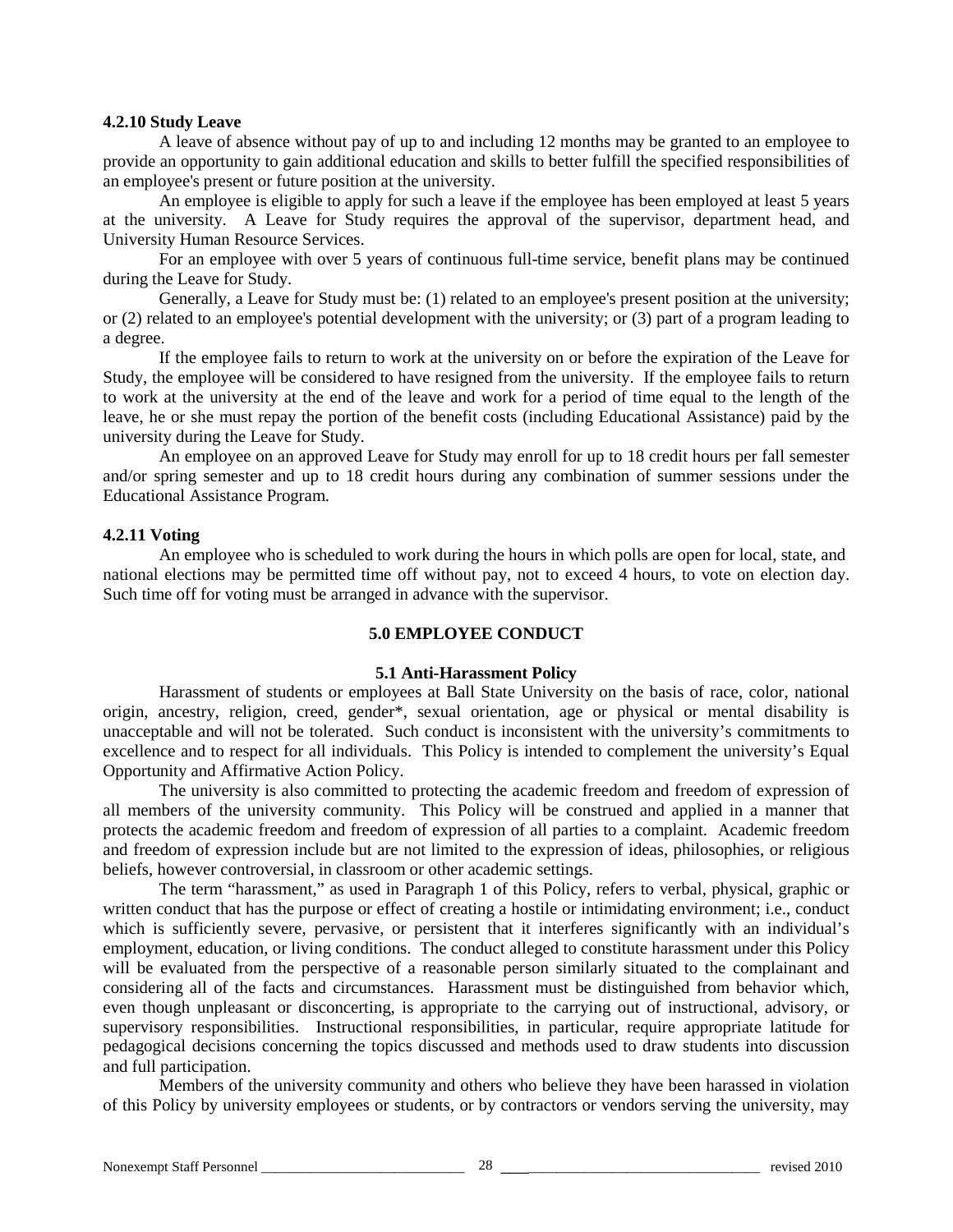contact the Office of University Compliance. Formal complaints must be filed in the Office of University Compliance within 45 calendar days following the occurrence of the act, incident, conduct, or pattern of conduct constituting the alleged violation. Such complaints will be processed under the *"Ball State University Office of Equal Opportunity and Affirmative Action Complaint Investigation Procedure and Appeal Process."* A copy of this document may be obtained by contacting the Office of University Compliance. Complaints involving students may instead be filed in the Office of the Vice President for Student Affairs, for handling under the procedures set forth in the Student Code.

Any university employee who becomes aware of conduct by another university employee, student, vendor or contractor which the employee reasonably believes constitutes harassment under this Policy shall report the conduct immediately to the Office of University Compliance; or, if the harassment involves students, the conduct may instead be reported to the Office of the Vice President for Student Affairs. To knowingly file a false or malicious complaint or report of harassment is a violation of this Policy.

\*This Policy covers gender-based harassment that is non-sexual in nature. Sexual harassment is covered by a separate "Statement on Sexual Harassment."

#### **5.2 Bloodborne Pathogens/Universal Precautions**

The university complies with the Occupational Safety and Health Act's Bloodborne Pathogens Standard as adopted pursuant to the Indiana Occupational Safety and Health Act. In compliance with this Standard, all employees are required to use "universal precautions" whenever they come into direct contact with blood or other body fluids and follow university procedures for the containment, treatment, transportation, and disposal of infectious waste. Appropriate training is provided to affected employees. The university has also developed a written exposure control plan that is available in departmental offices. If an employee is exposed to blood, other body fluid, or infectious waste, report the exposure incident immediately to the supervisor. Failure to follow universal precautions, including those regarding the containment, treatment, transportation and disposal of infectious waste, may result in disciplinary action. See last page of this *Handbook* for procedure for "universal precautions."

#### **5.3 Cancellation of Classes and/or Curtailment of Services at the University**

Under certain emergency conditions, it may become necessary to cancel classes and/or curtail services at the university. The authority for such decisions has been delegated by the Board of Trustees to the President, who has assigned such decisions to the Vice President for Business Affairs and Treasurer. The purposes of this statement are to ensure orderly communication and implementation of any decisions to cancel classes and/or curtail services at the university and to maintain essential services.

If a decision is made to cancel classes and/or curtail services, the Vice President for Business Affairs and Treasurer will assume the responsibility as coordinating officer. In the absence of the Vice President for Business Affairs and Treasurer, the Vice President for Enrollment, Marketing, and Communications will be the coordinating officer. The procedure applies to all on-campus classes, including evening and Saturday classes. The Associate Vice President for Economic Development and Community Engagement/Dean of the School of Extended Education will be the coordinating officer for off-campus classes.

Announcements regarding cancellation of classes and/or services will be communicated over television and radio stations and possibly the university's website and email system. If there are no announcements, assume that classes will be held and the university will remain open.

In the event all classes are cancelled but the university remains open, staff personnel who are scheduled to work should report to work. If there are no classes and the university is closed, all essential services personnel—those who have been advised by their supervisors that they are essential services personnel—should follow instructions given to them by their supervisors about reporting to work.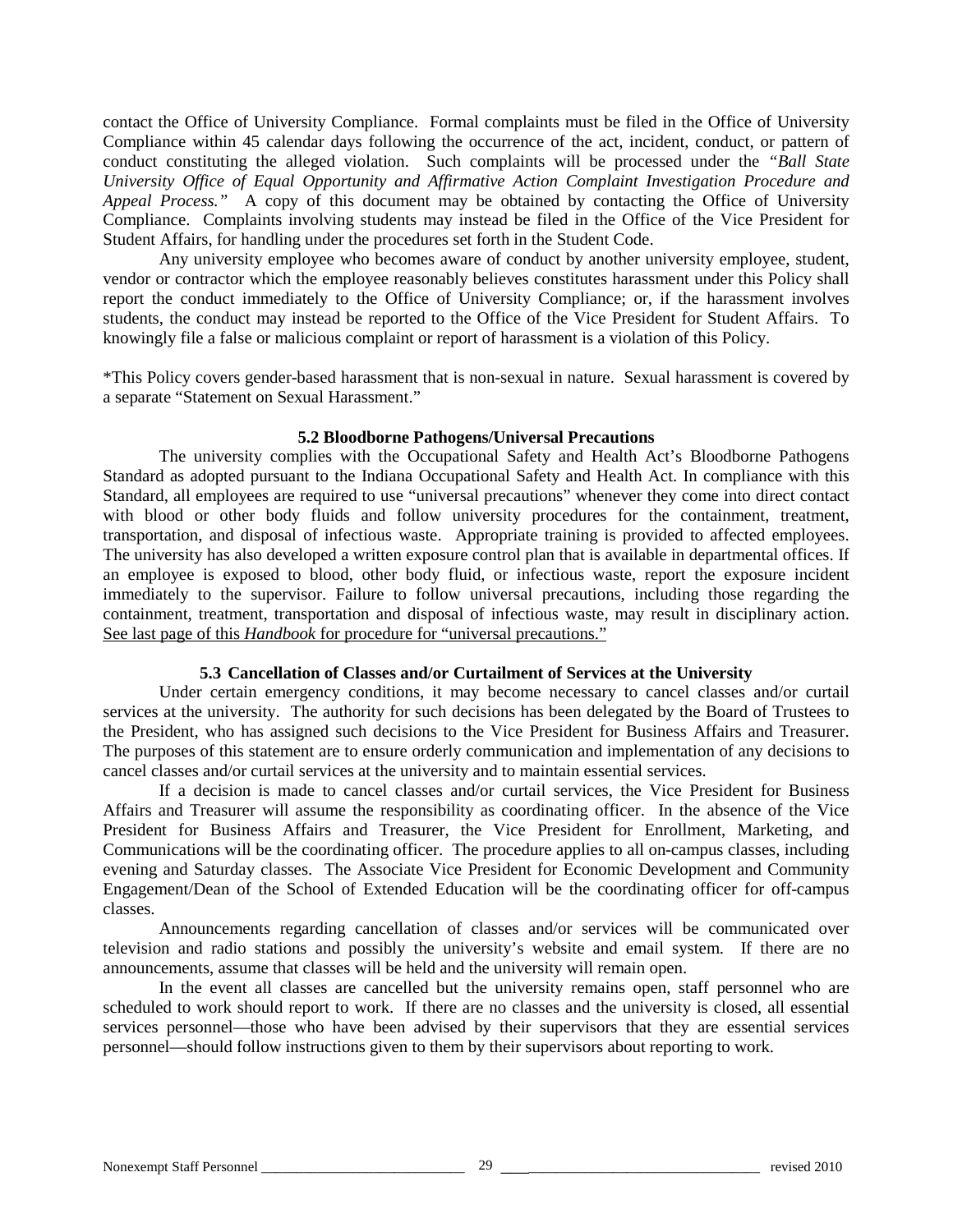#### **5.4 Code of Ethics Statement**

Many university employees have access to student records and to the records of other employees. Information concerning students or other employees is not to be discussed with anyone, including fellow employees, who is not directly connected with the office in which the records are kept unless that person specifically has been authorized to receive such information.

Because various federal and state laws govern the release of confidential information, inquiries about students or other employees should be referred to the department head or chairperson unless the employee has received specific direction concerning the release of such information. Divulging confidential information to unauthorized personnel may result in immediate dismissal.

Complaints of unethical behavior should be reported to the supervisor of the individual whose behavior is being questioned. If the person making the allegation of unethical behavior does not feel comfortable reporting the situation to the appropriate line administrator, the employee may report concerns to University Human Resource Services.

## **5.5 Conflict of Interest and Conflict of Commitment Policy**

It is the responsibility of each employee to promptly and prospectively disclose a conflict of interest or a conflict of commitment involving the affairs or activities of that employee. Examples of activities that may, *depending on the facts and circumstances,* constitute such a conflict are: (i) activities of the employee which advance his or her own financial, professional, or other interests, or those of a dependent, to the detriment of the University; (ii) teaching by a full-time faculty member at another educational institution, including teaching through the Internet; (iii) utilizing University students, employees, facilities or materials in the pursuit of outside activities from which the University will derive no benefit; and (iv) engaging in research or consulting activities that interfere or compromise the employee's execution of his or her University responsibilities. Contact the Sponsored Programs Office for the appropriate forms regarding this policy.

## **5.6 Drug Abuse Policy**

The Drug-Free School and Communities Act Amendments of 1989 required the university to adopt and implement a program to prevent the unlawful possession, use, or distribution of illegal drugs and alcohol by employees and students. In addition, the Drug-Free Workplace Act of 1988 and the State of Indiana Drug-Free Workplace Executive Order of 1990 required the university to establish and maintain a policy designed to create a drug-free workplace.

The university does not condone the inappropriate use of a controlled substance by any individual employed by the university. Therefore, the unlawful manufacture, distribution, dispensing, possession, or use of a controlled substance in university facilities which is a violation of federal and state law is prohibited. Compliance with this policy is a condition of employment, and violations may be cause for one or more of the following actions:

- referral to the Employee Assistance Program for evaluation and assessment to determine appropriate treatment for rehabilitation;
- participation in a drug rehabilitation program;
- suspension from the university; and/or
- termination of employment.

For a copy of the complete policy text, contact the Coordinator of WorkLife Programs in University Human Resource Services.

## **5.7 Emergency Responses (Fires and Tornadoes/Severe Weather)**

Fire. If a burning odor or smoke is present, pull a fire alarm to activate the fire alarm system. If possible, shut off gas in your area. If you can help control the fire without personal danger and have received training, take action with available fire extinguisher or fire hose. If not, leave the area. Never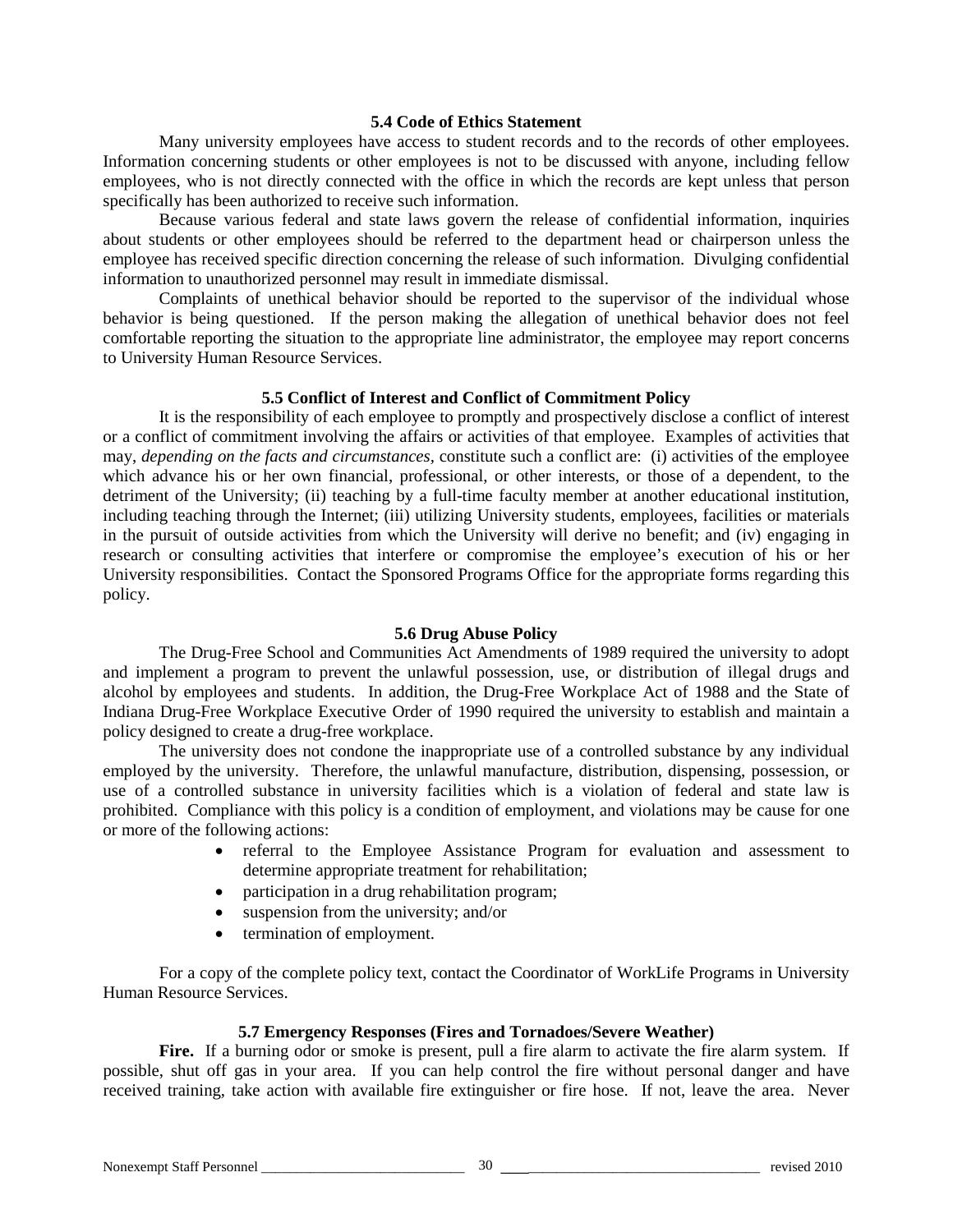allow the fire to come between you and an exit. Leave the building, checking as you leave to make sure everyone has left the immediate area. Close doors behind you to confine the fire. Once you have evacuated the building, dial 285-1111 (University Police) and report the location of the fire and the material burning if known. Report this information to fire and police personnel as they arrive.

If the audible fire alarm sounds, evacuate the building. Shut off any gas in your area. Leave immediately; do not delay to locate personal items. Try to make sure that all members of your department hear the alarm and evacuate the area by quickly checking nearby restrooms, copier rooms, storage rooms, etc. as you exit. Use the nearest stairway. Do not use the elevator. If requested, accompany and assist persons with disabilities. Shut all doors behind you as you go. Closed doors can slow the spread of fire and smoke. Evacuate as quickly as possible but in an orderly manner. Do not push or shove. Once outside, move at least 100 feet from the building. Meet at a predetermined location to account for all members of your unit. Return to the building only when given the "all clear" by university police or other proper emergency personnel. Do NOT assume that when the audible alarm stops that it is safe to enter the building. There are many possible reasons for the alarm to stop sounding.

**Tornadoes/Severe Weather.** A tornado watch means that weather conditions are favorable for the formation of a tornado. A tornado warning is issued when a tornado has actually been sighted in the surrounding area. Emergency warning sirens are activated when there is a tornado warning.

**Emergency Warning Sirens.** An emergency warning siren emits a continuous three-minute sound warning. The siren is used to alert the public of an impending danger such as tornado, severe thunderstorm with high winds or large hail, hazardous material spill, or a national threat. If you hear the siren, take cover inside and tune to a local radio or television station for further instructions. If you cannot get to a radio or television, initiate tornado protection procedures as this is the most likely reason for the siren to sound.

The siren does not sound for the entire duration of a tornado warning. Do not assume that the danger has passed when the siren stops sounding. The emergency warning siren is tested each Friday at 11 AM. These tests last for 30 seconds. If the emergency warning siren sounds on a Friday morning for longer than 30 seconds, you should initiate tornado protection procedures.

If a tornado warning has been issued and you are inside, stay inside. Stay away from outside walls, windows, mirrors, glass, overhead fixtures, and unsecured objects, such as filing cabinets or bookcases. If possible, move to a below-ground-level floor, interior corridor, or room or office without windows. Crouch low with your hands covering the back of your head and neck. Do not use elevators. If requested, assist persons with disabilities to the safest area on the same floor. Do not leave the shelter area until after the storm is over. Continue to monitor the weather via radio or television until the tornado watch has been lifted for your area.

If a tornado warning has been issued and you are outside, look for a nearby safe structure in which to take shelter. If you are in your car, get out of it. Never try to outrun a tornado. If there is no shelter, lie down flat in a low area, such as a ditch away from trees with your hands covering the back of your head and neck.

*Ball State University Emergency Response Guidelines.* Each office should have a copy of these *Guidelines,* which cover numerous emergency situations. Please call the Office of University Marketing and Communications for additional copies.

## **5.8 Hazard Communication Standard**

The university complies with the Occupational Safety and Health Act Hazard Communication Standard as adopted pursuant to the Indiana Occupational Safety and Health Act. In accordance with that Standard, the university has developed and implemented a written hazard communication program which includes appropriate employee training, together with related documents, including material safety data sheets (MSDS). Copies of the program, including related documents and material safety data sheets, are kept in departmental offices. The Office of Environmental Health and Safety in Facilities Planning and Management has overall responsibility for the program.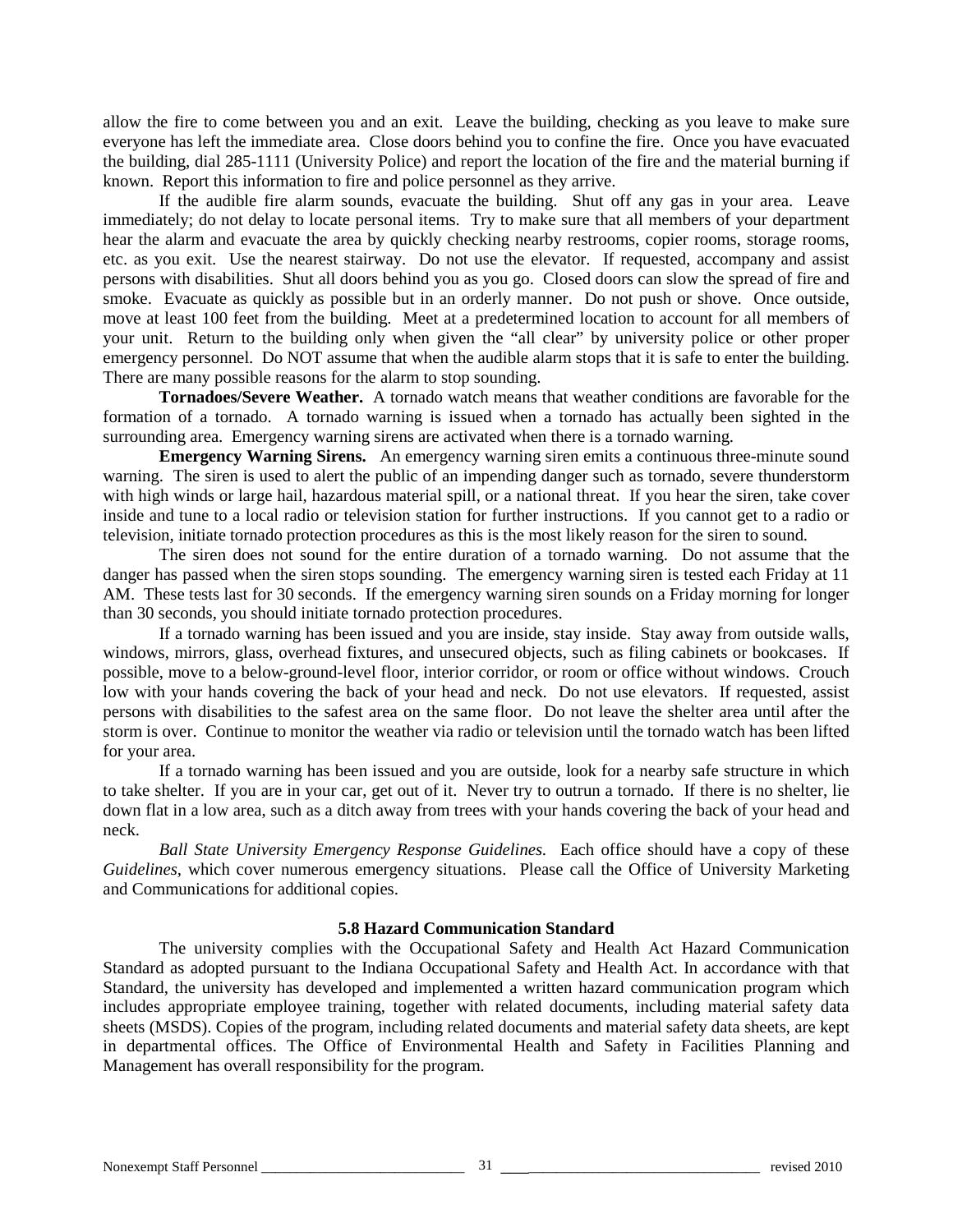#### **5.9 Pet Policy**

The pet is any domesticated or tamed animal that would normally be expected to belong to someone whether or not there is any acknowledged ownership. Written authorization is to be obtained from the appropriate Department Chairperson, Dean, or Administrative Head involved before a pet may be brought into university buildings. Such authorization is to state the purpose and duration of the activity involving the pet. The authorization is to be in the possession of the owner or person in control of the pet during the time the pet is in a university building. Pets are not permitted in Residence Halls with the exception of marine life in fresh water aquariums. Pets are not permitted on university grounds unless they are appropriately leashed or caged and under the control of and accompanied by their owners or others designated by their owners as having responsibility for the control and care of the pet. Pets are not permitted in Student Family Housing Apartments with the exception of marine life in fresh water aquariums and small caged birds.

Violations of the university Pet Policy will be dealt with in accordance with university rules governing the conduct of faculty, staff, and students. In addition, violations in the Residence Halls and Student Family Housing Apartments, will have action taken in accordance with "Conditions of Occupancy" for Student Family Housing, and "Policies of University Residence Halls" for the Residence Halls. Provisions of this policy do not apply to seeing eye or guide dogs or to police or K9 dogs while such animals are performing their duties under supervision. The Pet Policy is in addition to applicable ordinances of the City of Muncie and statutes of the state of Indiana.

#### **5.10 Rules and Regulations—Disciplinary Process**

Employment at the university brings many benefits to the employee, but accepting a job at the university also includes accepting the responsibilities that go with the position. For example, tardiness and excessive absenteeism cannot be tolerated. Maintaining the proper decorum and wearing the appropriate attire for the position held and the workstation occupied are required. A satisfactory level of performance on each of the tasks and responsibilities identified in the position description or assigned by the supervisor must be maintained. Reporting to work while under the influence of alcoholic beverages or other controlled substances is unacceptable.

The examples of violations discussed in the above paragraph are meant to be illustrative and should not be considered to be exhaustive. The university supports both a progressive disciplinary policy and performance appraisal system to ensure that deficiencies in either behavior or performance are communicated to the employee by the supervisor. The goal of both the progressive disciplinary policy and the performance appraisal system is to communicate directly to the employee the patterns of behavior or levels of performance required to continue employment at the university.

The university's progressive disciplinary policy ranges from a verbal warning to discharge. The usual four-step disciplinary procedure is as follows:

Step 1 - Verbal Warning

Step 2 - Written Warning

Step 3 - Suspension (Generally without pay)

Step 4 - Discharge

Because the seriousness of the infraction or the presence of extenuating or aggravating circumstances determines the type of discipline administered, not all four steps of the progressive disciplinary procedure will be exercised in every instance. For example, threatening anyone, fighting, or the theft of employee, student, or university property are particularly serious offenses and may result in the immediate discharge of the offending party.

A grievance procedure has been established to provide a method for resolving disputes between the university and an employee or employees concerning the meaning or application of a university rule or regulation. The "Grievance Procedure for Staff Personnel and Service Personnel (Non-Bargaining Unit) Affiliated with Staff Personnel" appears on other pages of this *Handbook*.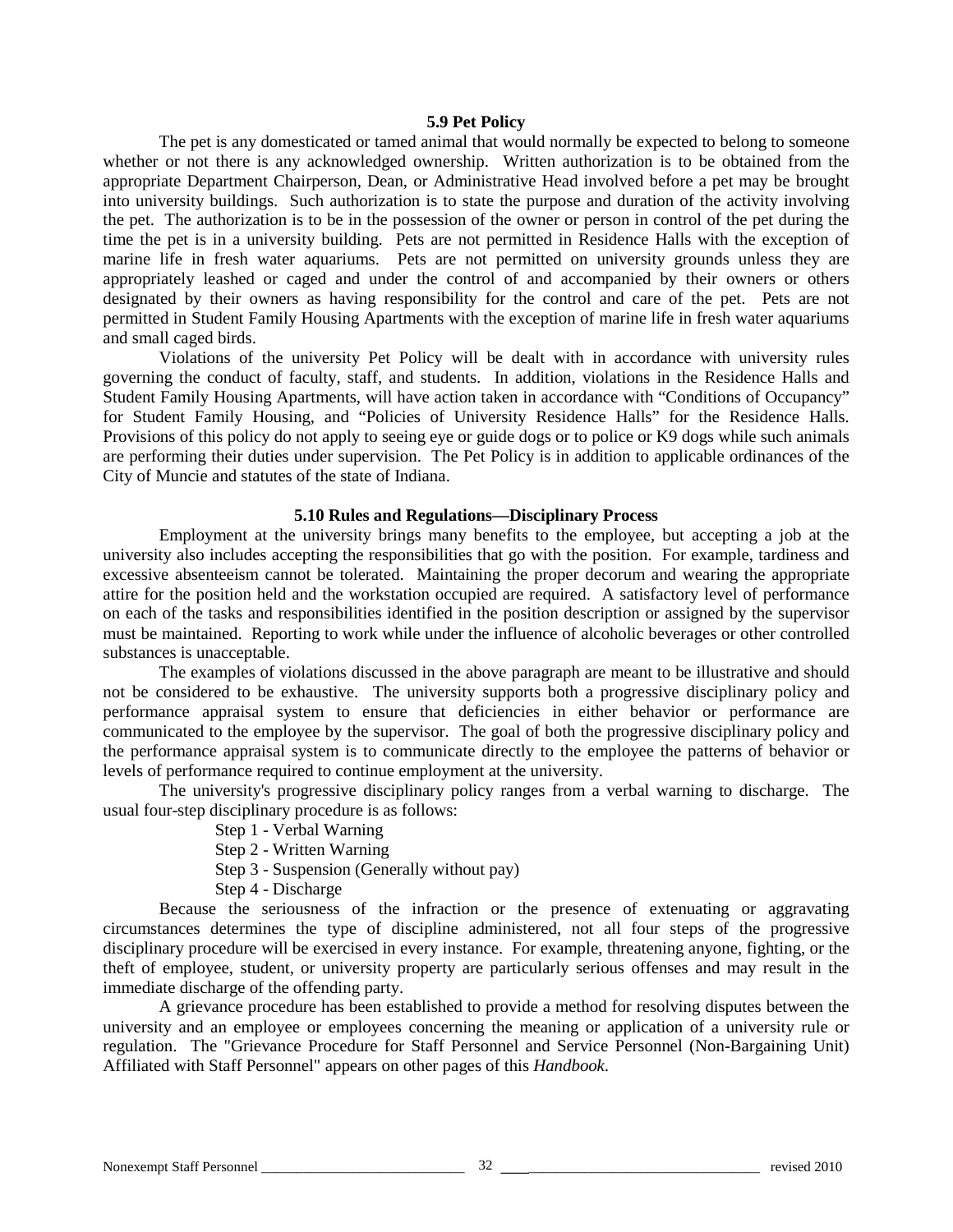Prior to submitting formal grievances, however, employees should discuss concerns or problems with their supervisors. Most employee problems or concerns are resolved through such informal discussions.

## **5.11 Sexual Harassment Statement**

For sexual harassment statement, see Appendix A.

## **5.12 Smoking Policy**

Ball State University has demonstrated a continuing commitment to the health and wellness of its students, faculty, and staff as evidenced by the John and Janice Fisher Institute for Wellness, various wellness programs, employee health enhancement programs, and a number of curricula devoted to developing health and wellness professionals. Years of documented research has substantiated the health problems caused by both smoking and secondhand smoke. The state of Indiana adopted the Clean Indoor Air Law which is applicable to all state entities. The law sets forth minimum guidelines but allows state entities to adopt a more stringent policy if they desire. Therefore, Ball State University establishes the following smoking policy for all facilities, campus areas and vehicles in which university functions or services are carried out or offered. All university students, employees, contractors, and visitors are subject to these regulations.

- 1. As used herein, "smoking" means the carrying or holding of a lighted cigarette, cigar, pipe, or any other lighted smoking equipment or the inhalation or exhalation of smoke from any lighted smoking instrument.
- 2. Smoking is prohibited in all university buildings and outdoor campus areas except for officially posted designated smoking areas.
- 3. Smoking is prohibited in all university vehicles, including maintenance vehicles, automobiles, and public carriers.
- 4. Smoking may be permitted in the following areas:
	- A. In officially posted designated smoking areas.
	- B. In venues where artistic productions are held when it is called for by the director of a production. Smoking may be done only by the specified characters during rehearsals and performances. The appropriate department in charge of the production shall include notification that there will be smoking in the show. Smoking in the Green Room is prohibited.
	- C. In designated individual University Apartments as determined by the Office of Housing and Residence Life. The Office of Housing and Residence Life will make every effort to maintain separate smoking areas in the apartment complex, consistent with the need to provide housing for students.
- 5. While the responsibility for the enforcement and communication of this policy rests with all members of the university community, primary enforcement of this smoking policy will be the responsibility of Public Safety staff personnel, those persons who head individual units, departments, buildings, student housing units, those who supervise personnel, and others designated by the university.
	- A. Failure to comply with this policy shall result in a fine of \$50 per occurrence.
	- B. The Office of Bursar will be responsible for fine collection and account maintenance. Monies collected from fine assessments will be used to fund smoking cessation initiatives, health education, and other relevant health and wellness related programs.
	- C. Citations may be appealed through the university Traffic Appeals Subcommittee. All appeals will be handled in a manner consistent with traffic appeal procedures.
	- D. Failure of a student or employee to pay a fine shall be subject to existing policies and procedures for collecting delinquent accounts owed the university.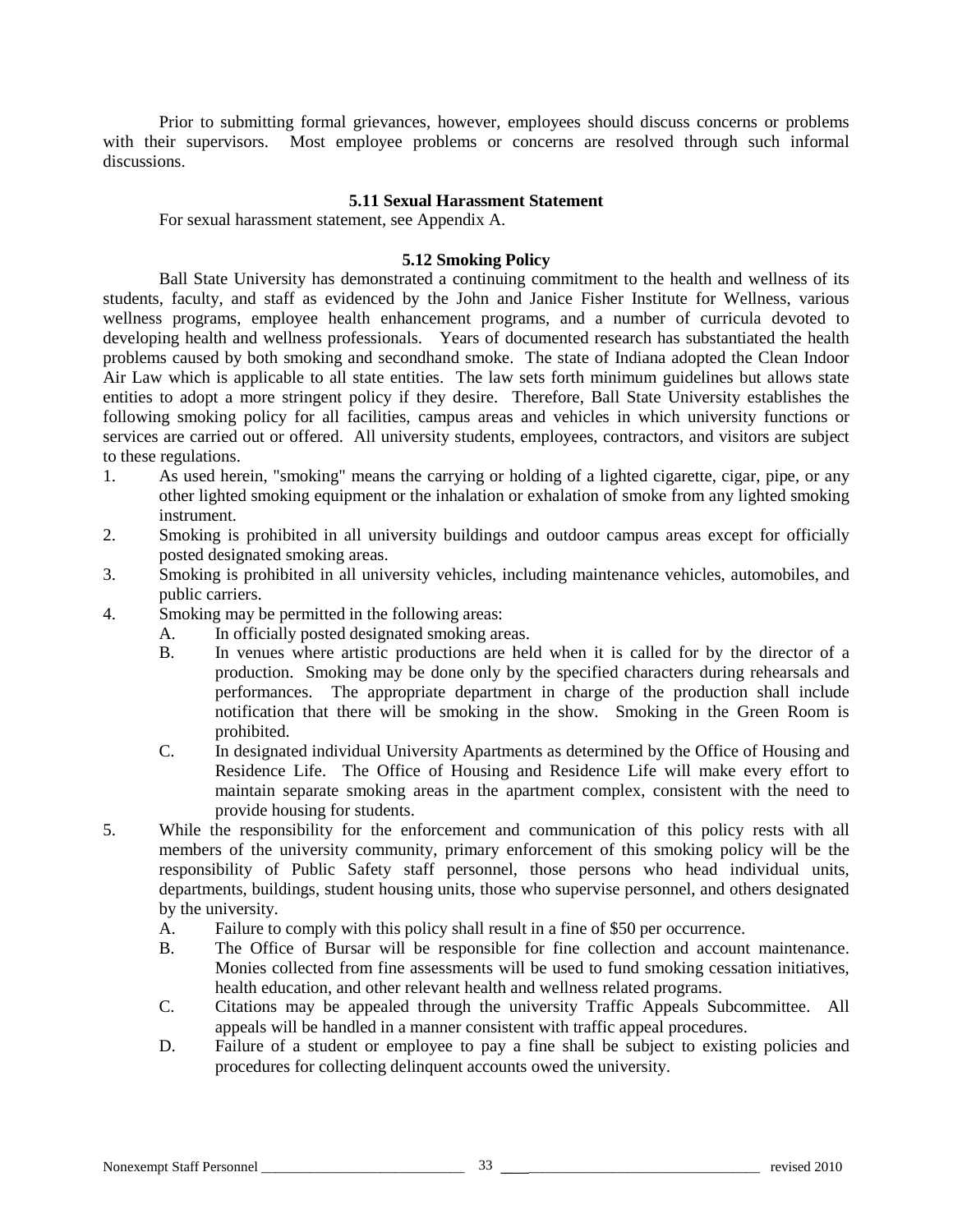- E. In addition, under Indiana Code 16-41-37-4, a person who smokes in a university building where smoking is prohibited commits a Class B infraction, which is punishable by a fine of up to \$1,000.
- 6. This smoking policy shall be effective March 17, 2008.

#### **5.13 Social Media Policy**

Social media are powerful communications tools that have a significant impact on organizational and professional reputations. Social media are defined as media designed to be disseminated through social interaction, created using highly accessible and scalable publishing techniques. Examples include but are not limited to LinkedIn, Twitter, Facebook, YouTube, and My Space.

Both in professional and institutional roles, employees need to follow the same behavioral standards online as they would in real life. The same laws, professional expectations, and guidelines for interacting with students, parents, alumni, donors, media, and other university constituents apply online as in the real world. Employees are liable for anything they post to social media sites. For the entire policy, go to [www.bsu.edu/umc.](http://www.bsu.edu/umc)

## **5.14 Use of University Technology**

Information technology plays a crucial role in the delivery of Ball State University's educational mission. In making use of these shared resources, members of the University community have a responsibility to help create an intellectual environment in which students, faculty, and staff may feel free to create and collaborate with colleagues both on and off campus without fear that the products of these efforts will be violated by misrepresentation, tampering, illegal access, destruction, or theft. This policy outlines the ethical and acceptable use of information systems and resources at Ball State University as well as the duties and responsibilities incumbent upon everyone who makes use of these resources.

This Information Technology Users' Privileges and Responsibilities policy applies to all students and employees, as well as all others who make use of Ball State University information technology resources and services. In addition, the policy described below applies to non-academic employees. Violations of these policies are unacceptable, unethical, and possibly unlawful, and may result in sanctions as discussed.

University employees are provided with the use of university resources for work related purposes. Incidental personal usage of Ball State University information technology resources by employees is acceptable, provided the usage adheres to all applicable university policies, if not disruptive to the learning or working environment, and does not result in additional costs to the university. Ball State University reserves the right to limit or restrict the use of its information technology resources based on institutional priorities and financial considerations, and to access files, documents, and other information residing on university-owned or controlled equipment and services.

Access to university information technology resources is a privilege, and users of institutional systems must respect the legal and ethical boundaries of such usage. Technology resources, including Internet access through the university network, may not be utilized in ways which may be inconsistent with the university's tax-exempt status or legal obligations, such as using university systems for hosting or advertising commercial services for private financial gain, political campaigning, or services to outside organizations not recognized by the university as being entitled to make use of university resources. It is unacceptable and unethical for non-academic employees to utilize Ball State University information technology resources to view pornographic content (other than in the context of an academic purpose fulfilling the university's educational mission) or to harass a person who has been requested to be left alone absent some legitimate institutional purpose for such communication. Harassment may also involve malicious public disclosure of private facts, threats, defamation, and vulgar or repulsive content posted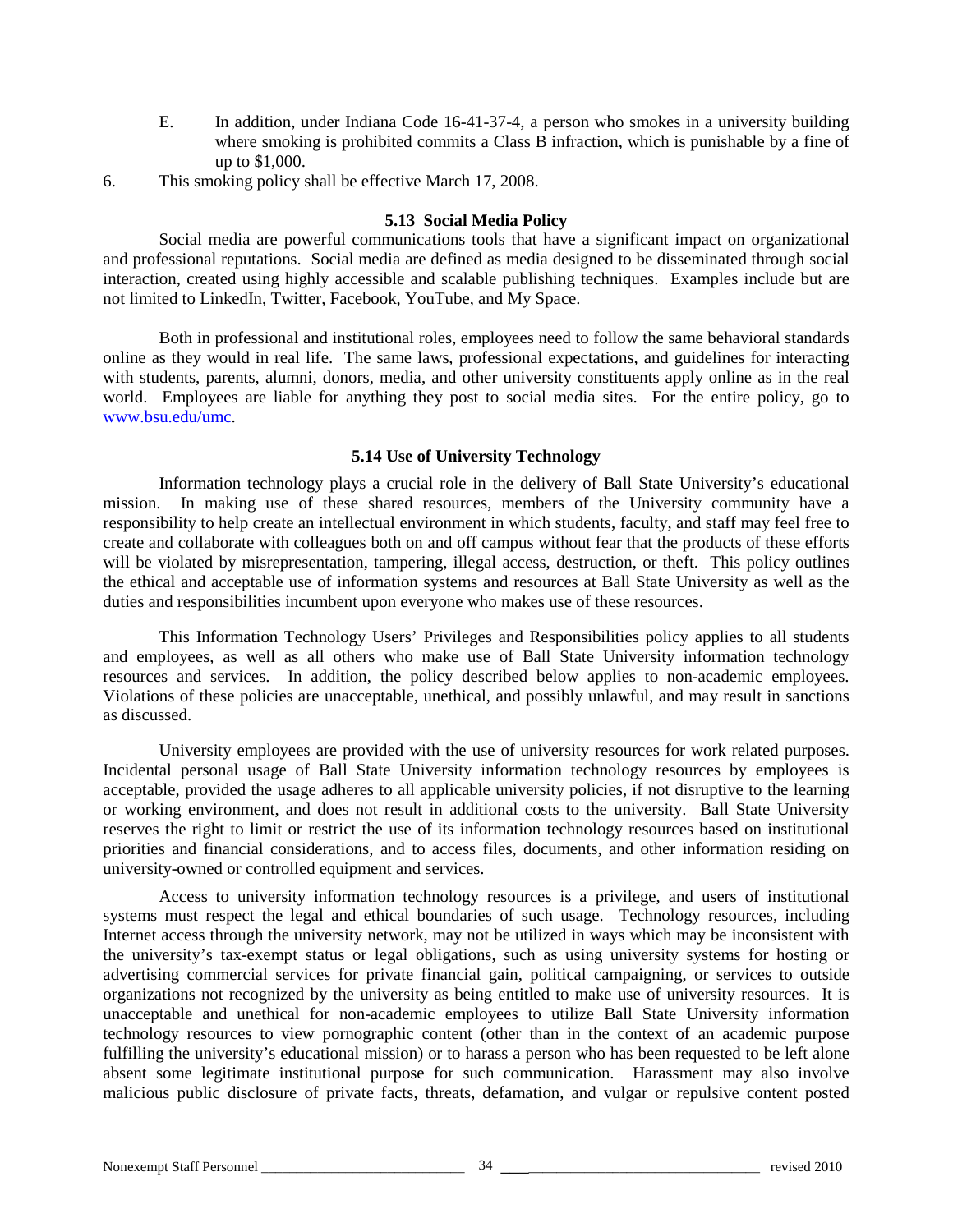about an individual or group. Under no circumstances may incidental personal or commercial usage involve violations of the law, interfere with the fulfillment of an employee's university responsibilities, or adversely impact or conflict with activities supporting the mission of the university.

Ability to access does not grant an unlimited right. Legitimate use of resources does not extend to whatever one is capable of doing with them. Although information security controls may permit access, an employee may not access confidential information unless they have some legitimate reason for doing so. Unauthorized access or disclosure of confidential information or information otherwise protected by the university is prohibited by policy and by law.

Sharing of passwords is prohibited. User accounts are generally assigned to individuals and may not be shared with any other person. No university employee may ask for a password assigned to another person. However, an employee may be directed to produce certain work files or to make information in a computer account accessible to a supervisor or other employee. In the event that business-related files stored on an employee's account or work station become inaccessible because of absence, death, or severance of employment from the university, the supervisor of the department may request access to such business-related files be granted to an alternate employee.

Certain official communications from the university are delivered to students and employees through their assigned e-mail address. Each person has a responsibility to maintain and regularly check his/her e-mail account, whether hosted at Ball State University or elsewhere, and to ensure his/her account is capable of receiving these official communications so that important e-mail messages sent by the University are not missed.

Social media are powerful communication tools that have a significant impact on organizational and professional reputations. Social media are defined as media designed to be disseminated through social interaction, created using highly accessible and scalable publishing techniques. Examples include but are not limited to: LinkedIn, Twitter, Facebook, YouTube, and MySpace.

Both in professional and institutional roles, employees need to follow the same behavioral standards online as they would in real life. The same laws, professional expectations, and guidelines for interacting with students, parents, alumni, donors, media, and other university constituents apply online as in the real world. Employees are liable for anything they post to social media sites. For the entire Social Media policy, go to [www.bsu.edu/umc.](http://www.bsu.edu/umc)

Anyone who becomes aware of conduct or content on university systems which may be in violation of ethical standards, university policy, or the law must report the incident to University Human Resource Services at 285-1834. Anyone who discovers or suspects an information security breach involving confidential information has a duty to report the breach to the Office of Information Security Services by email at [security@bsu.edu](mailto:security@bsu.edu) or by phone at 765-285-1549. Reporting must not be delayed in order to collect more information or to make a determination if a breach or the conduct has actually occurred.

Violations of the above policies and standards may result in penalties ranging up to and including discharge from the university.

Further information regarding the University's Information Technology Users' Privileges and Responsibilities policy may be found at [www.bsu.edu/informationtechnology.](http://www.bsu.edu/informationtechnology)

## **5.15 Weapons Policy**

Faculty, Professional, and Staff employees of Ball State University are prohibited from possessing or carrying weapons of any kind while on university property, regardless of whether they are licensed to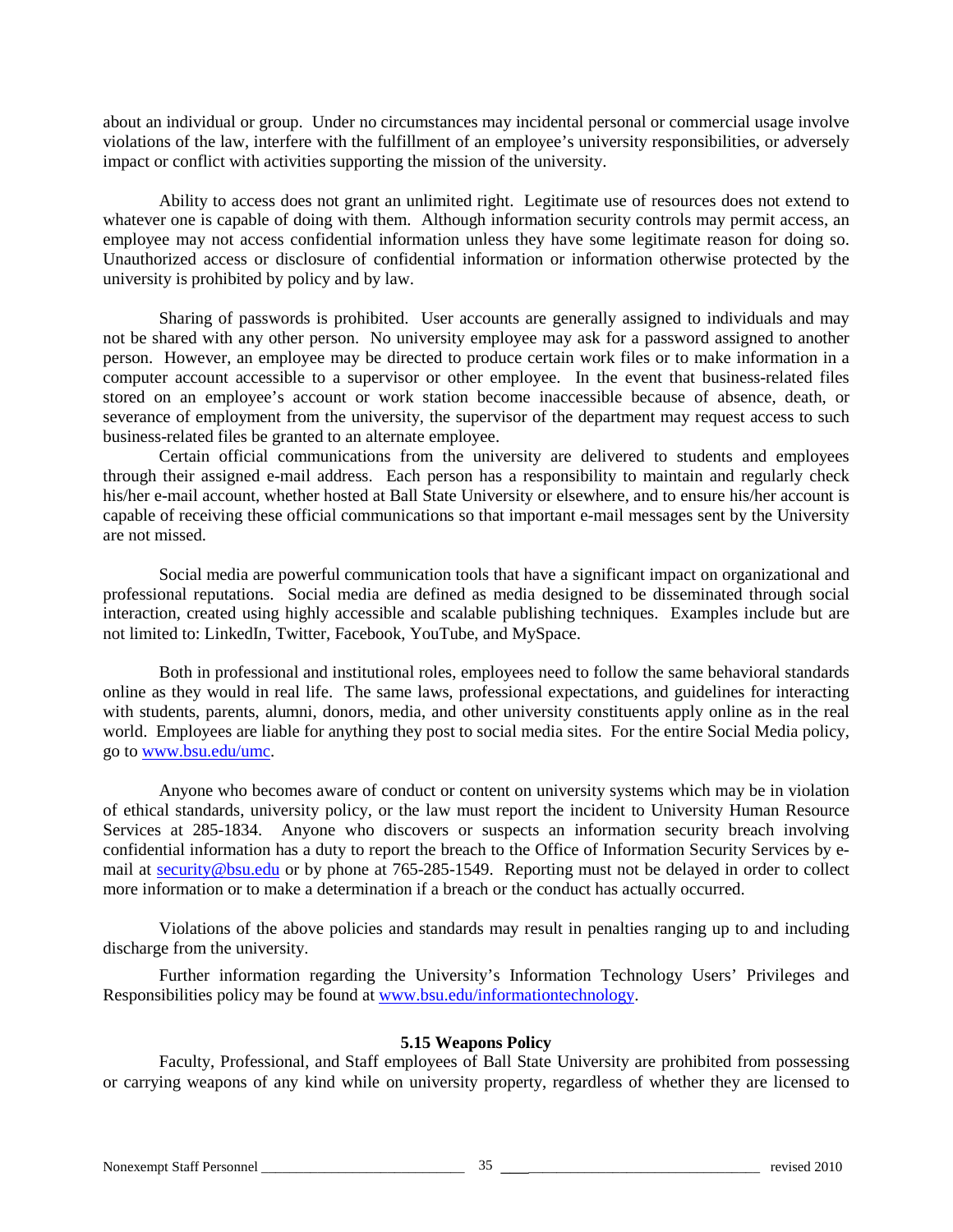carry the weapons or not. Such prohibition extends to such individuals having such weapons in briefcases, purses, toolboxes, personal vehicles, or other personal property or effects.

The exceptions to this policy are:

- a. firearms in the possession of university police officers and other individuals who have written authorization from the University's Director of Public Safety to carry such weapons;
- b. firearms in the possession of sheriffs, police officers, law enforcement officers, and correctional officers who are duly authorized by law to carry such firearms;
- c. equipment, tools, devices and materials which are prescribed for use by university employees as a condition of employment or class enrollment; and
- d. legal chemical dispensing devices, such as pepper sprays, that are sold commercially for personal protection.

University property includes all university owned, leased, or otherwise controlled buildings and lands. University vehicles are covered by this policy at all times whether or not they are on university property.

University sanctions will be imposed on offenders as appropriate and, in addition, criminal charges may be filed.

For the purposes of this policy, "weapons" include:

- a. firearms, such as handguns, shotguns, rifles, pellet guns, machine guns, stun guns, tasers, or electronic stun weapons;
- b. explosives, such as bombs, grenades, blasting caps, or other containers containing explosive substances; and
- c. other equipment, material and devices that, in the manner they are used, could ordinarily be used, or are intended to be used, are readily capable of causing serious bodily injury. The items described in clause (c.) include, but are not limited to, knives (except small personal pocket knives with folding blades that are less than 3 inches long), tear gas, chemical substances, brass knuckles, clubs, or chains.

#### **6.0 OTHER BENEFITS**

In some cases, the following programs are summarized. For program details and eligibility information, consult the benefits website: [www.bsu.edu/payroll.](http://www.bsu.edu/payroll)

#### **6.1 Employee Assistance Program**

The Employee Assistance Program (EAP) provides confidential assistance to the employee who experiences personal problems that alter work performance or attendance. If ignored, personal problems can jeopardize an employee's health, have a serious impact on lives or families, and on the ability to perform a job. Problems may be the result of alcoholism, drug abuse, emotional, marital, parent/child relationships, grief, or other concerns.

The decision to seek help and accept treatment is the responsibility of the employee. The university recognizes the need to make the services of the EAP accessible to an employee who requests assistance in overcoming personal problems.

Problems not directly associated with an employee's job function can have an adverse effect on job performance and health. Often, an employee will overcome such difficulties. Normal supervisory assistance can serve to motivate and guide the employee and help resolve problems in order to bring the job performance back to an acceptable level.

The objective is to assist the employee in a manner consistent with good therapeutic and business practice. Without altering or amending any of the rights or responsibilities of the employee or the university, it is the policy to handle such problems within the following framework:

• An employee participating in the EAP will be expected to meet existing job performance standards and established work rules within the framework of existing policies, procedures, and agreements.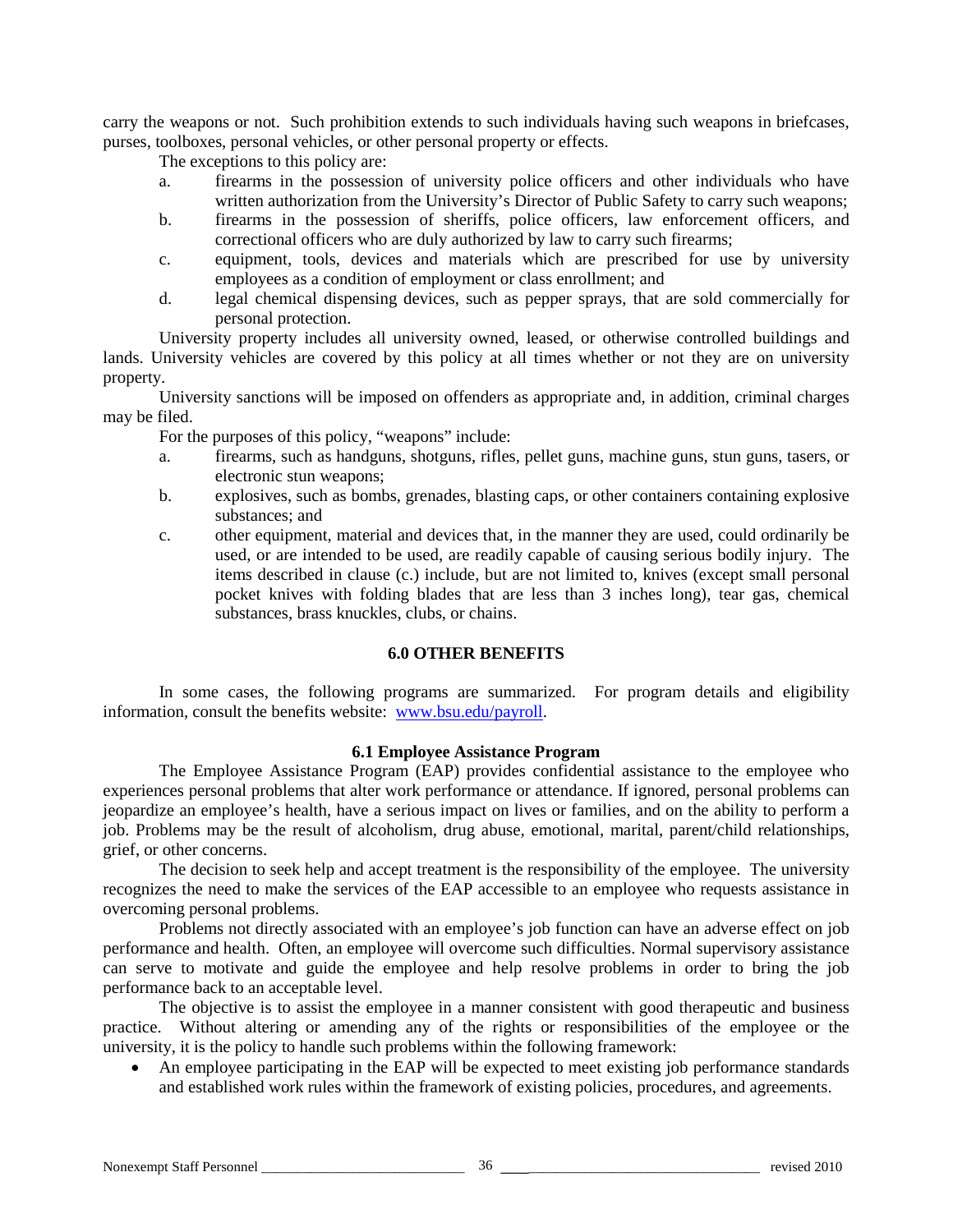- The university does not waive its responsibility to maintain discipline or the right to invoke disciplinary measures in the case of misconduct, which may result from, or be associated with, personal problems.
- While participating or following participation in the EAP, the employee should not expect any special privileges or exemptions from standard personnel practices.
- An employee may seek assistance under the program by self-referral, referral by the supervisor, or referral by a family member.

Although assistance through the EAP is voluntary, if job performance or attendance problems persist, the supervisor must proceed with disciplinary action.

The Ball State University EAP complies with applicable state and federal regulations with regard to the confidentiality of program records. For additional information, contact the Office of WorkLife Programs, University Human Resource Services, 285-1187.

#### **6.2 Class Attendance**

On approval of the supervisor, the department head, and the Director of Human Resources, an employee may be permitted to attend a class at Ball State University during the workday if such class is pertinent to the job and will better qualify the employee for the employee's job. In such cases, the class time must be reported as vacation time in 1-hour increments, or arrangements must be made with the supervisor and/or department head and the Director of Human Resources for a change in scheduled work hours to make up the time lost. NOTE: No more than one such class may be taken during the employee's scheduled working hours.

## **6.3 Remitted Tuition Benefits**

## **6.3.1 Educational Assistance Program**

An employee who meets normal admission requirements of the university and who is in a probationary period wishing to take undergraduate classes or a non-probationary employee wishing to take graduate classes may enroll for up to 6 credit hours per fall semester, 6 credit hours per spring semester, and a total of 6 credit hours during any combination of summer sessions and have undergraduate and graduate fees, exclusive of special fees, equal to the greater of: (a) 50% of total fees or (b) for on-campus instruction, the contingent portion of general fees and graduate course fees waived. An employee on an approved Leave for Study may enroll for up to 18 credit hours fall semester, 18 credit hours spring semester, and 18 credit hours during any combination of summer sessions under this program. This Program is administered through University Human Resource Services (285-1834).

*Classes may be audited (no university course credit) without cost to the employee. Go to the Office of Admissions (for undergraduate classes) or the Graduate School (for graduate classes) for instructions.*

## **6.3.2 Fee Remission Program**

An employee who meets the normal admission requirements of the university and who has completed his/her probationary period may enroll for up to 6 credit hours per fall semester, 6 credit hours per spring semester, and a total of 6 credit hours during any combination of summer sessions and have 100% of undergraduate fees waived by the university. Contact University Human Resource Services for questions about this Program (285-1834).

## **6.3.3 Fee Remission Program for Retirees (Under the Age of 60)**

The following three programs: Fee Remission Program for Spouses and Dependent Children, Educational Assistance Program, and Fee Remission Program for Persons Age 60 Years and Over have been revised to allow eligible Ball State University retirees (staff and service personnel who have been granted retirement status or faculty and professional personnel who have been granted emeritus status) to receive remission of fees for undergraduate and graduate courses equal to the greater of the contingent portion of general fees and special course fees or 50 percent of total fees. The Fee Remission Program for Retirees is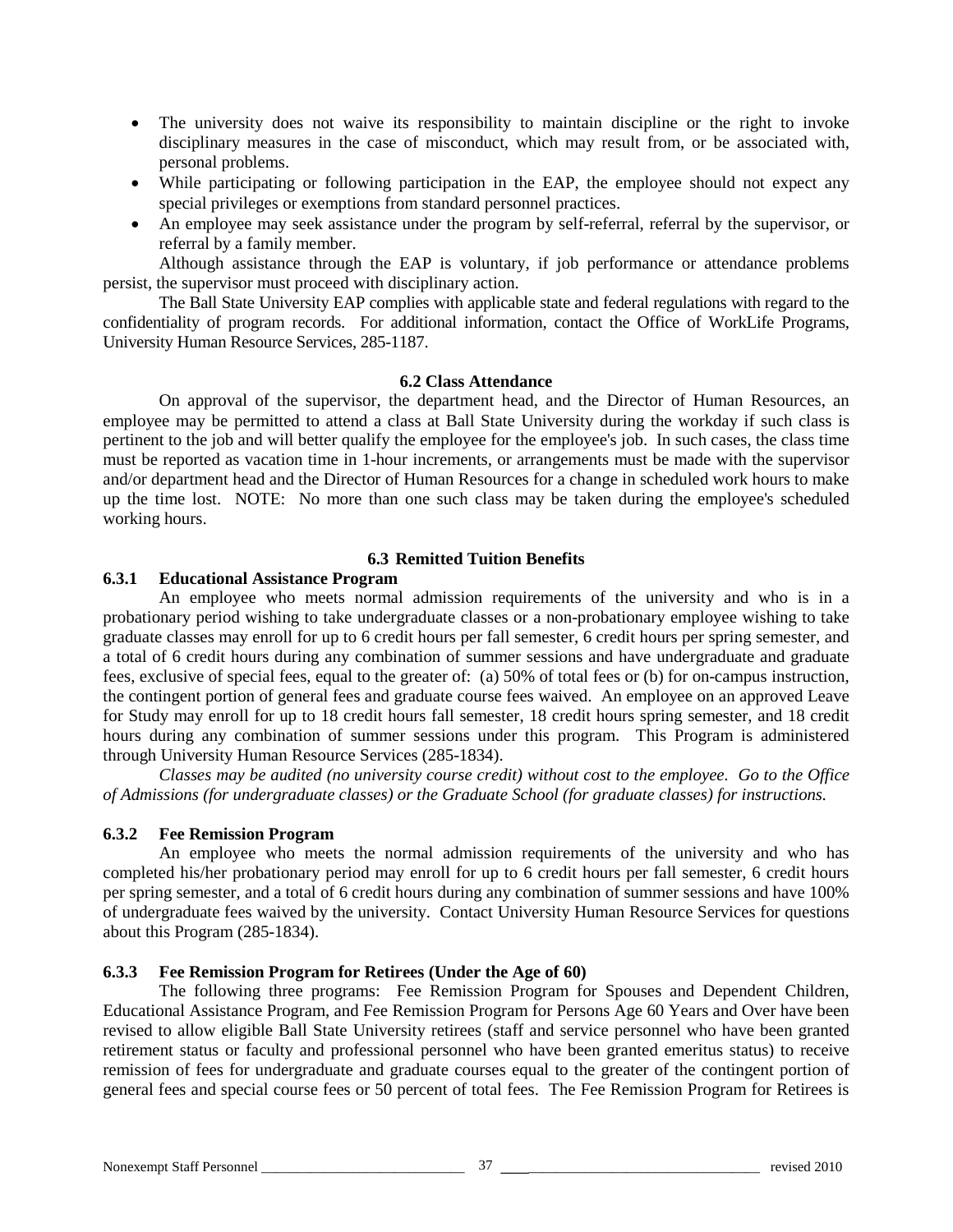applicable to retirees as defined above under the age of 60 years of age. Payroll and Employee Benefits and the Bursar's Office can provide information on this program.

## **6.3.4 Fee Remission Program for Spouses and Dependent Children**

This Fee Remission Program provides spouses and dependent children of eligible employees with the opportunity to enroll in undergraduate course work for credit at a reduced cost. For information about this Program, contact Payroll and Employee Benefits (285-8461).

## **6.3.5 Reduced Fees for Persons 60 Years of Age or Older**

Employees, their spouses, and other persons 60 years of age and older who are not otherwise eligible for university fee remission programs are eligible for 50% reduction of the course fees, exclusive of laboratory fees and other special charges, for university courses or programs offered on campus for which such persons are properly qualified. This program includes enrollment in Independent Study course work. Payroll and Employee Benefits and the Bursar's Office can provide information on this program.

## **6.3.6 Staff Development Program**

An employee who is requested by his/her department head to enroll in course work to enhance his/her skills to meet the needs of the university may have fees or a portion thereof paid. Course work must be directly related to the employee's present position and responsibilities or directly related to the employee's potential assignment within the university. Time away from work to attend such class(es) is considered part of the employee's regular work schedule. University Human Resource Services can provide information about this Program (285-1847).

## **6.3.7 Limits on Fee Remission Programs**

An employee is eligible for remission of fees for fall semester, spring semester, or any combination of summer sessions under only one of the following programs: the Fee Remission Program, the Educational Assistance Program, or the Reduced Fees for Persons 60 Years or Older Policy.

## **6.4 Staff and Service Personnel Recognition Award Programs**

The university annually recognizes and honors employees for achievements and dedication. Each spring, about 200 staff and service personnel are recognized for years of service, (beginning at 10 years and at 5-year increments thereafter), retirement, meritorious service, outstanding achievements, and completion of specialized training programs.

## **6.5 Training (Learning and Development)**

The university develops training programs to facilitate improved job performance and enhance opportunities for transfers and promotions. Training programs generally will be conducted on university time, although there may be exceptions to this practice. Successful completion of university training programs may be prerequisites for promotion in selected areas.

## **6.6 WorkLife Programs**

WorkLife Programs offers an employee a unique resource to use in his or her search for practical and suitable solutions to his or her personal needs. Services include: customized child care options available within a 6-county area, Employee Assistance Program (EAP), and information on agencies and services available to the elderly and their families.

Another service includes relocation information for new residents [school systems, housing (apartments, condominiums, property management and relocation specialists firms, realtors), and employment opportunities for a partner of an employee]. Additionally, WorkLife Programs also coordinates the annual staff and service personnel recognition award programs.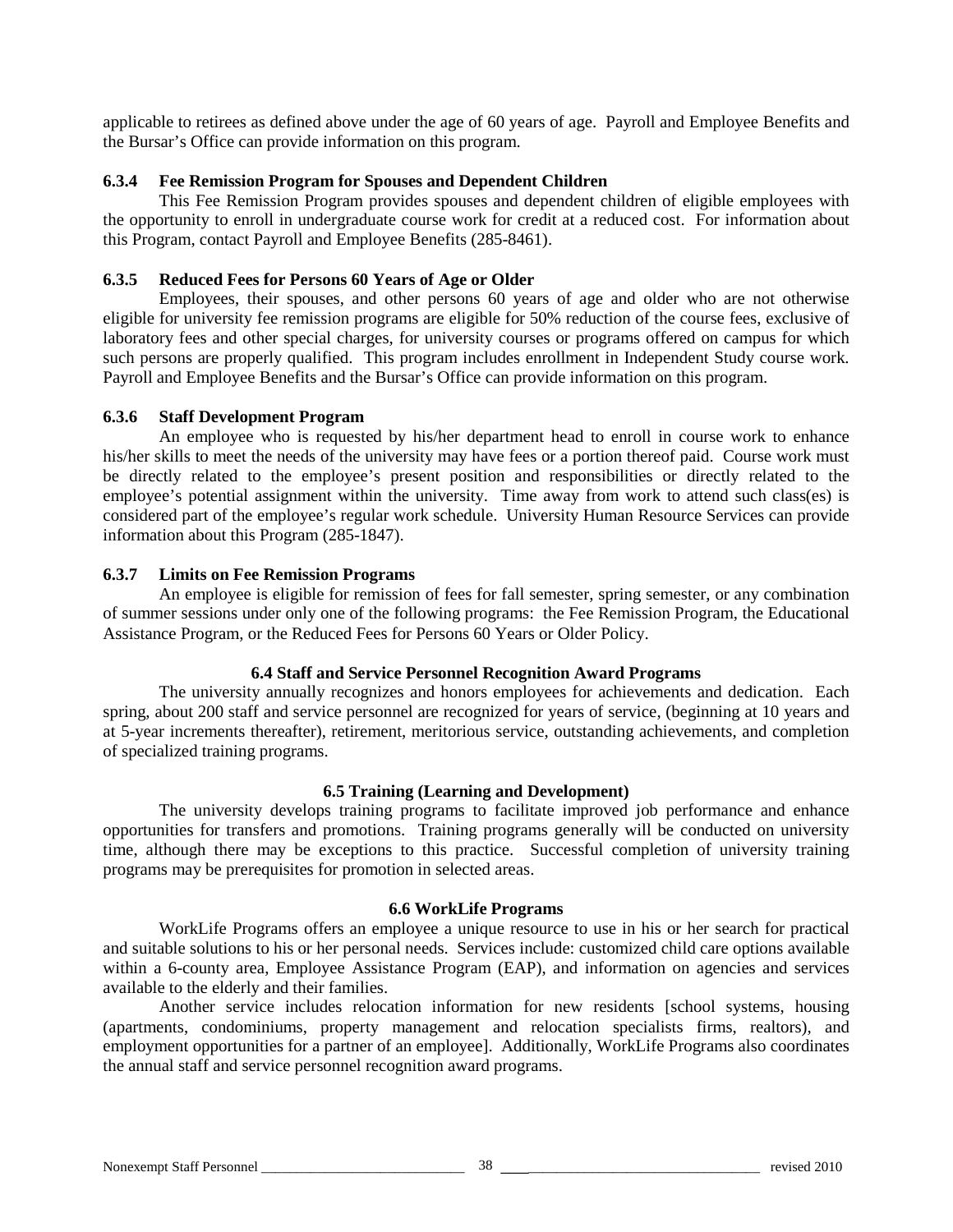## **Ball State University Statement on Sexual Harassment Equal Opportunity and Affirmative Action**

- 1. Harassment on the basis of sex is a form of illegal sex discrimination. Sexual harassment in employment violates Title VII of the Civil Rights Act of 1964, as well as state law. Student-on-student sexual harassment and sexual harassment directed toward a student by a University employee violates Title IX of the Education Amendments of 1972.
- 2. Ball State University will not tolerate sexual harassment of students or employees by members of its faculty or staff, its students or by other agents of the University and will respond in a suitable manner to every complaint.
- 3. The University has adapted the Equal Employment Opportunity Commission (EEOC) definition of sexual harassment for our academic community: Sexual harassment is defined as any unwelcome sexual advance, request for sexual favor or other unwelcome verbal or physical conduct of a sexual nature, whether committed on or off campus, when:
	- 3.1 submission to such conduct is made, either explicitly or implicitly, a term or condition of an individual's employment or participation in a University-sponsored education program or activity;
	- 3.2 submission to or rejection of such conduct by an individual is used as the basis or threatened to be used as the basis for employment decisions or academic decisions or assessments affecting an individual; or
	- 3.3 such conduct has the purpose or effect of unreasonably interfering with an individual's work or academic performance or creating an intimidating, hostile or offensive working or educational environment. Such conduct will typically be directed against a particular individual or individuals and will either be abusive or severely humiliating or will persist despite the objection of the person targeted by the speech or conduct.

Sexual harassment includes but is not limited to situations where one person has authority over another. In such situations, sexual harassment is particularly serious because it may unfairly exploit the power inherent in a faculty member's or supervisor's position.

4. Sexual harassment can be verbal, visual, physical or communicated in writing or electronically. Some conduct obviously constitutes sexual harassment – such as a threat that a grade or promotion will depend on submission to sexual advance. But whether particular conduct constitutes sexual harassment will often depend upon the specific context of the situation, including the participants' reasonable understanding of the situation, their past dealings with each other, the nature of their professional relationship (e.g., supervisor-subordinate, colleague, etc.) and the specific setting.

The inquiry can be particularly complex in an academic community, where the free and open exchange of ideas and viewpoints preserved by the concept of academic freedom may sometimes prove distasteful, disturbing or offensive to some. Sexual harassment must be distinguished from behavior which, even though unpleasant or disconcerting, is appropriate to the carrying out of instructional, advisory, or supervisory responsibilities. Instructional responsibilities, in particular, require appropriate latitude for pedagogical decisions concerning the topics discussed and methods used to draw students into discussion and full participation.

- 5. Examples of conduct which may constitute sexual harassment include but are not limited to:
	- 5.1 requests for sexual favors;
	- 5.2 unwelcome physical contact such as hugging, rubbing, touching, patting, pinching or brushing another's body;
	- 5.3 veiled suggestions of sexual activities;
	- 5.4 requests for private meetings outside of class or business hours for other than legitimate academic or business-related purposes;
	- 5.5 use in the classroom of sexual jokes, stories or images in no way germane to the subject of the class;
	- 5.6 use in the workplace of sexual jokes, stories or images in no way germane to the subject of the work environment;
	- 5.7 remarks about a person's body or sexual relationships, activities or experience that are in no way germane to the subject of the work or academic environment;
	- 5.8 use of inappropriate body images to advertise events.
- 6. Members of the University community can expect to be free from sexual harassment and thus all members of the University community should guard against it. The fact that someone did not intend to sexually harass an

Nonexempt Staff Personnel and the set of the set of the set of the set of the set of the set of the set of the set of the set of the set of the set of the set of the set of the set of the set of the set of the set of the s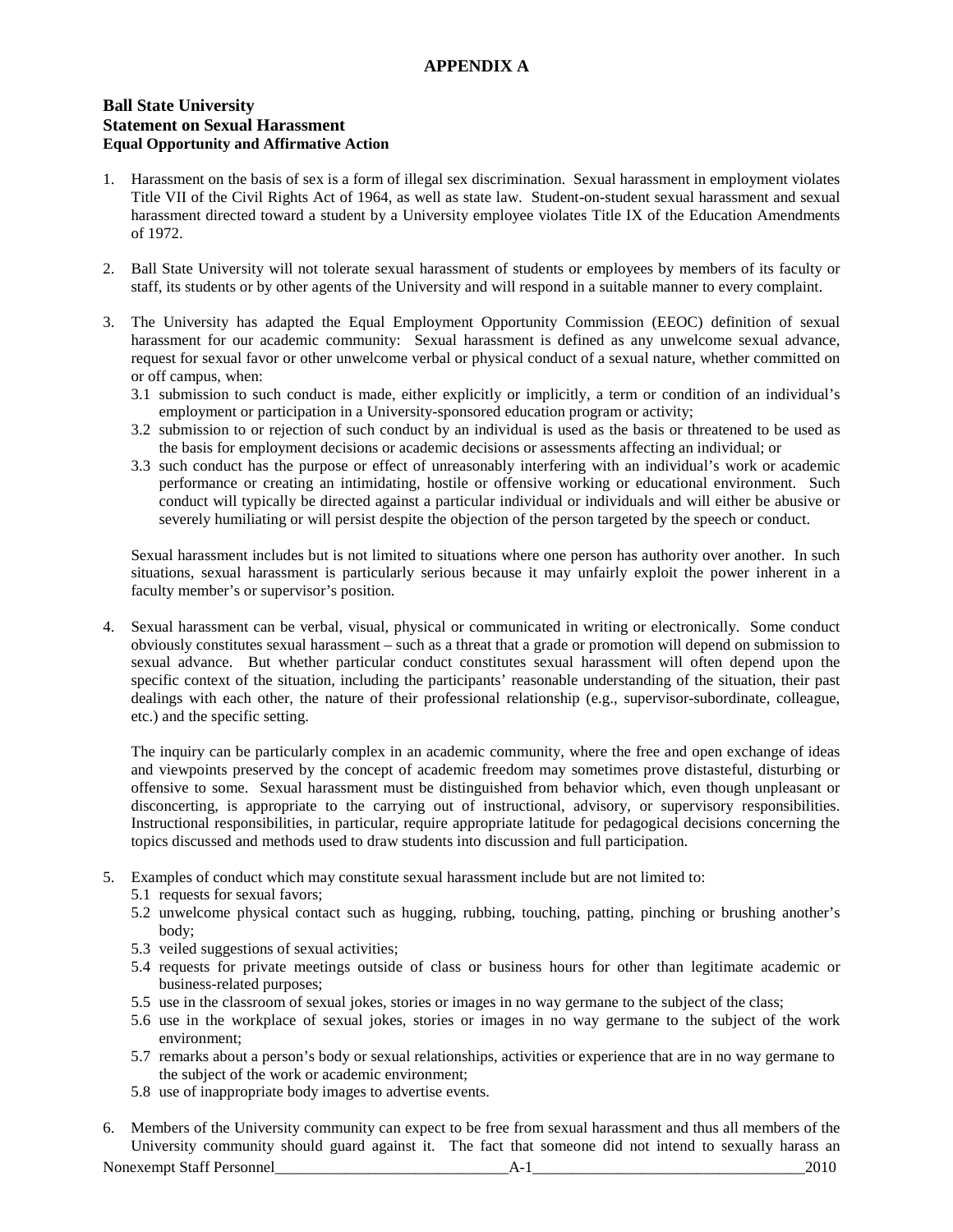individual is generally not considered a sufficient defense to a complaint of sexual harassment, although the reasonableness of the accused's perceptions may be considered. In most cases, it is the effect and characteristics of the behavior on the complainant and whether a reasonable person similarly situated would find the conduct offensive that determine whether the behavior constitutes sexual harassment.

- 7. The University will not tolerate retaliation or discrimination against persons who report or charge sexual harassment or against those who testify, assist or participate in any investigation, proceeding or hearing involving a complaint of sexual harassment. In this context, retaliation means speech or conduct that adversely affects another's terms or conditions of employment or education and is motivated by an intent to harm the targeted person because of his or her participation in the filing or investigation of an allegation of sexual harassment. Any such retaliation – or encouragement of another to retaliate – is a serious violation of University policy and law, independent of whether the particular claim of sexual harassment is substantiated. Anyone who believes he or she has been subjected to retaliation in violation of this rule may use the procedures described in this policy to complain and seek redress.
- 8. Any member of the University community who believes he or she is being sexually harassed or is being retaliated against is encouraged to contact the Office of University Compliance and make a complaint. The complaint will be investigated in accordance with the *"Equal Opportunity and Affirmative Action Complaint Investigation Procedure and Appeal Process."* A copy of this document may be obtained by contacting the Office of University Compliance.
- 9. The University can respond to specific instances and allegations of harassment only if it is aware of them. The University therefore encourages anyone who believes that he or she has experienced sexual harassment to come promptly forward (typically within 45 calendar days) with inquiries, reports or complaints and to seek assistance from the Office of University Compliance. In addition, any University employee who becomes aware of instances or allegations of sexual harassment by or against a person under his or her supervisory authority must report them to the Office of University Compliance. It shall be the responsibility of the Office of University Compliance to respond to allegations and reports of sexual harassment or refer them to other University officials for an appropriate response.
- 10. Any dean, chairperson, director or department head or other similar administrator who becomes aware of information indicating a significant likelihood of sexual harassment must report such information to the Office of University Compliance. These administrators must respond not only when they receive a specific complaint or report alleging improper activity, but also when such matters come to their attention informally. Unconfirmed or disputed allegations should be clearly labeled as such and reports should indicate any steps already taken to respond. Administrators should consult the Office of University Compliance prior to responding to any situation involving alleged harassment.
- 11. Possible sanctions for a person found engaging in behavior which is in violation of this policy include but are not limited to the following:
	- 11.1 oral or written reprimand, placed in personnel file;
	- 11.2 required attendance at a sexual harassment sensitivity program;
	- 11.3 an apology to the victim;
	- 11.4 loss of salary or benefit, such as sabbatical or research or travel funding;
	- 11.5 transfer or change of job, class or residential assignment or location (i.e., removing the person from being in a position to retaliate or further harass the victim);
	- 11.6 demotion;
	- 11.7 suspension, probation, termination, dismissal or expulsion.

While counseling is not considered a sanction, it may be offered or required in combination with sanctions. Where alcohol/drugs are involved in the sexual harassment, such counseling may include a substance abuse program.

If students or student groups are guilty of sexual harassment, any of the sanctions set forth in the "Code of Student Rights and Responsibilities" may also be invoked.

12. The University seeks to protect the rights of all persons, accusers and accused, to fair procedures. Accusations of sexual harassment frequently have injurious, far-reaching effects on the careers and lives of accused individuals. Allegations of sexual harassment must be made in good faith and not out of malice. Knowingly making a false or frivolous allegation of sexual harassment will be considered a serious violation of University policy.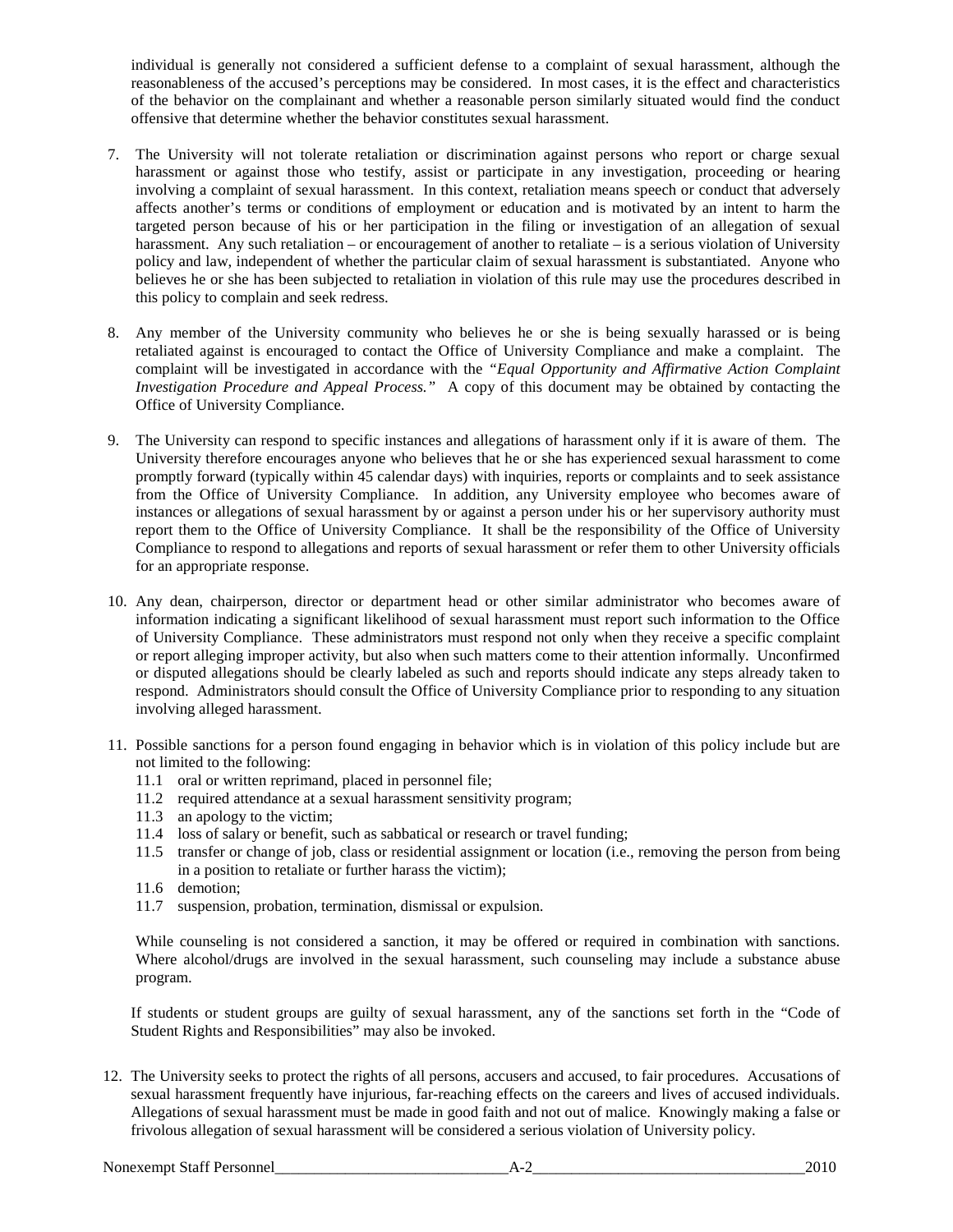Approved by the Board of Trustees December 17, 1999 Revised 8/02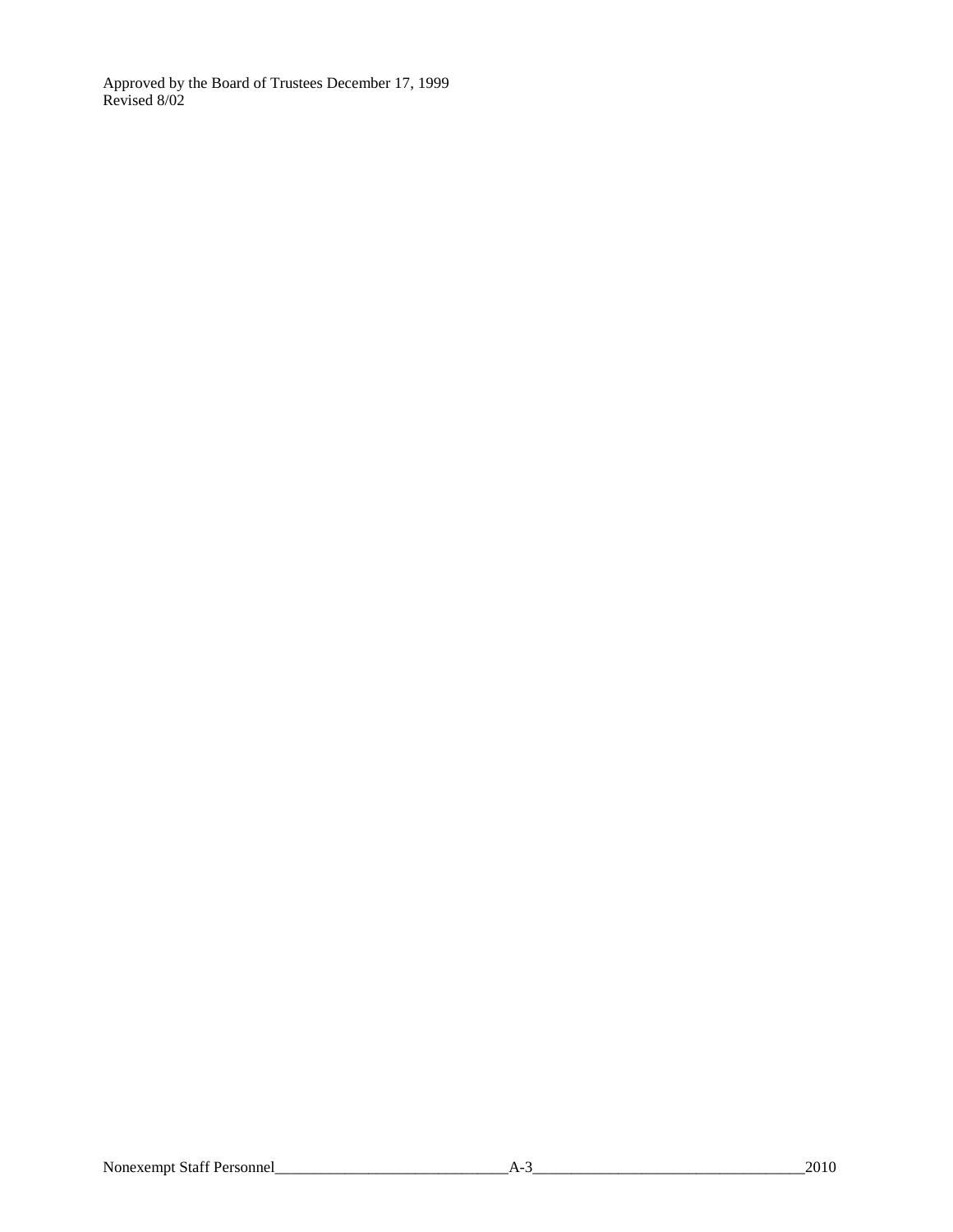## $|\exists \mathbb{R} \Im \beta / \Delta || \sqcup \mathbb{P} \Im \mathbb{R}$ Procedure for Handling **Blood and Other Potentially Infectious Material**

- 1. Put on disposable gloves to prevent contamination of hands.
- 2. Wipe up the spill using paper towels or absorbent material and place in plastic biohazard bag.
- 3. Gently pour bleach solution onto all contaminated areas of the surface.



R

- 4. Wipe up the remaining bleach solution with paper towels or put on drying agent and sweep.
- 5. Place used paper towels and other debris in appropriate plastic biohazard bag.



- 6. Remove gloves by turning inside out and place in biohazard bag with all soiled cleaning materials.
- 7. Double-bag and securely tie-up biohazard bags and discard in appropriate waste container.
- 8. Immediately wash hands with soap and warm water up to elbows for 20 seconds or longer.

## **FOR SAFE CLEANUP OF A MAJOR INCIDENT, CALL WORK CONTROL: 5-5081**